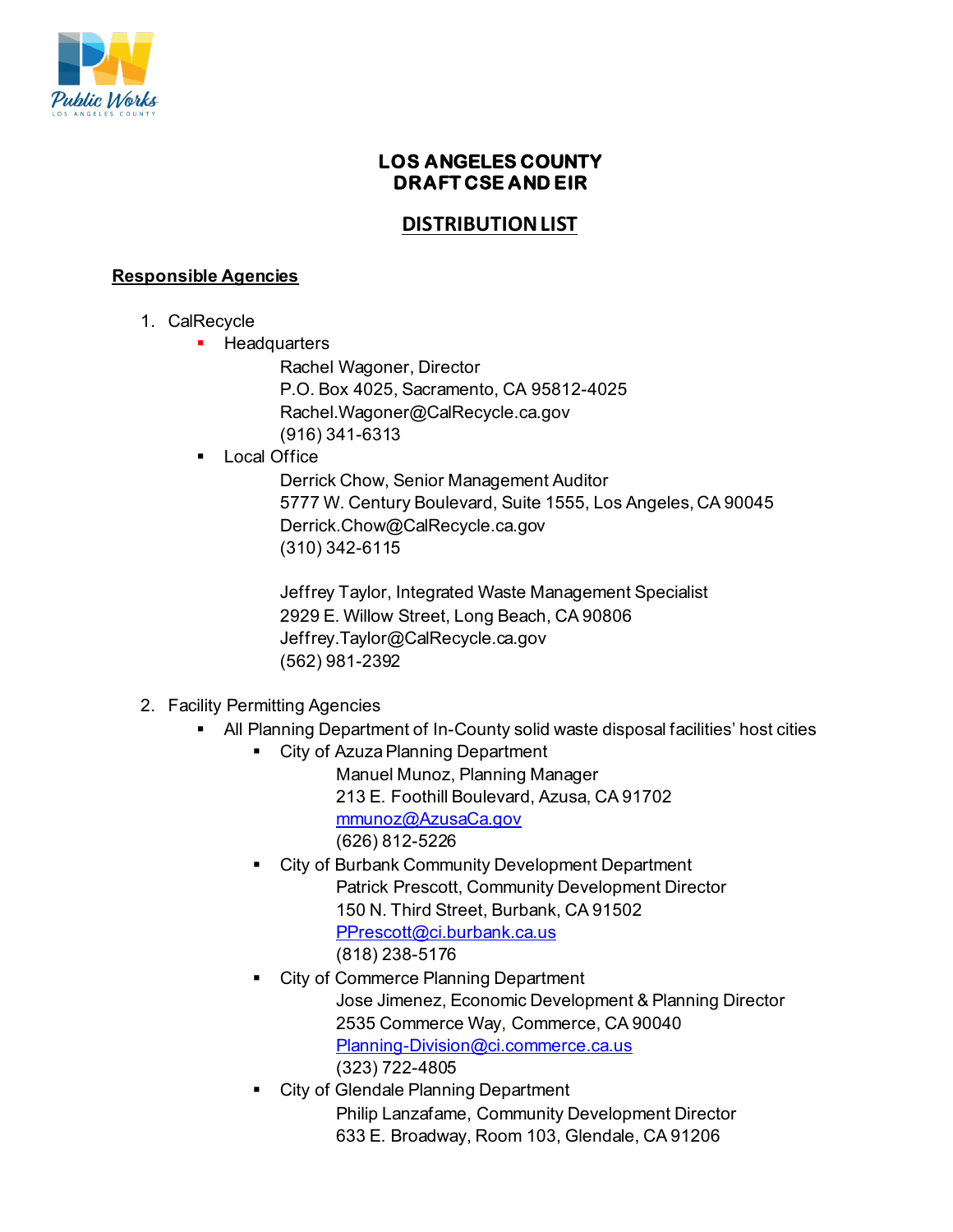

[planzafame@glendaleca.gov](mailto:planzafame@glendaleca.gov)  (818) 548-2115 Alternate: Bradley Calvert, Assistant Director of Community Development [bcalvert@glendaleca.gov](mailto:bcalvert@glendaleca.gov)

 City of Long Beach Planning Department Oscar Orci, Director 411 W. Ocean Boulevard, 3rd Floor, Long Beach, CA 90802 [oscar.orci@longbeach.gov](mailto:oscar.orci@longbeach.gov) (562) 570-5237

> Alternate: Christopher Koontz, AICP Planning Bureau Manager [christopher.koontz@longbeach.gov](mailto:christopher.koontz@longbeach.gov) (562) 570-6288

 City of Los Angeles Planning Department Vincent P. Bertoni, AICP Director 200 N. Spring Street, Suite 525 Los Angeles, CA 90012 [vince.bertoni@lacity.org](mailto:vince.bertoni@lacity.org) (213) 978-1271

> Alternate: Lisa Webber, AICP Deputy Director of Project Planning [lisa.webber@lacity.org](mailto:lisa.webber@lacity.org) (213) 978-1274

 City of Palmdale Planning Department Carlene Saxton, Director Economic & Community Development 38250 Sierra Highway, Palmdale, CA 91390 [csaxton@cityofpalmdale.org](mailto:csaxton@cityofpalmdale.org) (661) 267-5100

> Alternate(s): Megan Taggart, Planning Manager [mtaggart@cityofpalmdale.org](mailto:mtaggart@cityofpalmdale.org)  Mike Behen, Deputy City Manager [mbehen@cityofplamdale.org](mailto:mbehen@cityofplamdale.org)

- City of Whittier Community Development Jeff Adams, Director of Community Development 13230 Penn Street, 2nd Floor, Whittier, CA 90602 [comdev@cityofwhittier.org](mailto:comdev@cityofwhittier.org) (562) 567-9320
- Los Angeles County Department of Regional Planning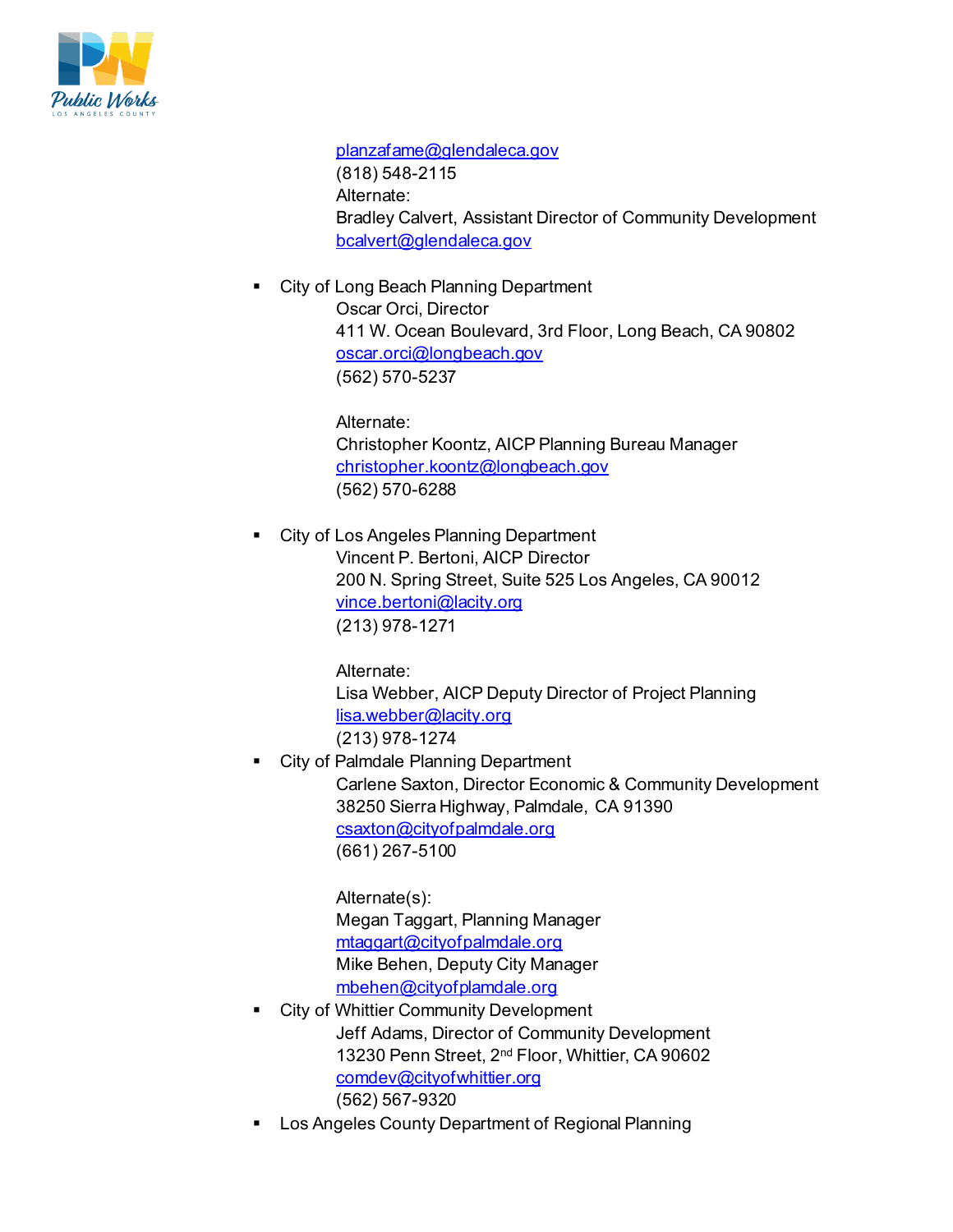

Amy Bodeck, Director of Planning 320 W. Temple Street, Los Angeles, CA 90012 [abodek@planning.lacounty.gov](mailto:abodek@planning.lacounty.gov) (213) 974-6401

- U.S. Department of the Navy (Planning) Office of Naval Research One Liberty Center 875 N. Randolph Street, Suite 1425, Arlington, VA 22203 [onrpublicaffairs@navy.mil](mailto:onrpublicaffairs@navy.mil) (703) 696-5031
- California Regional Water Quality Control Board
	- **Los Angeles (Region 4)** 
		- Renee Purdy, Executive Officer 320 W. Fourth Street, Suite 200, Los Angeles, CA 90013 [Renee.Purdy@waterboards.ca.gov](mailto:Renee.Purdy@waterboards.ca.gov)
		- (213) 576-6605
	- Lahontan Region (Region 6) Mike Plaziak, Executive Officer 15095 Amargosa Rd., Bldg 2 - Suite 210, Victorville, CA 92394 [Mike.Plaziak@Waterboards.ca.gov](mailto:Mike.Plaziak@Waterboards.ca.gov) (760) 241-6583
- **Air Quality Management District** 
	- **South Coast AQMD**

Wayne Nastri, Executive Officer 21865 Copley Drive, Diamond Bar, CA 91765

[wnastri@aqmd.gov](mailto:wnastri@aqmd.gov)

(909) 396-3131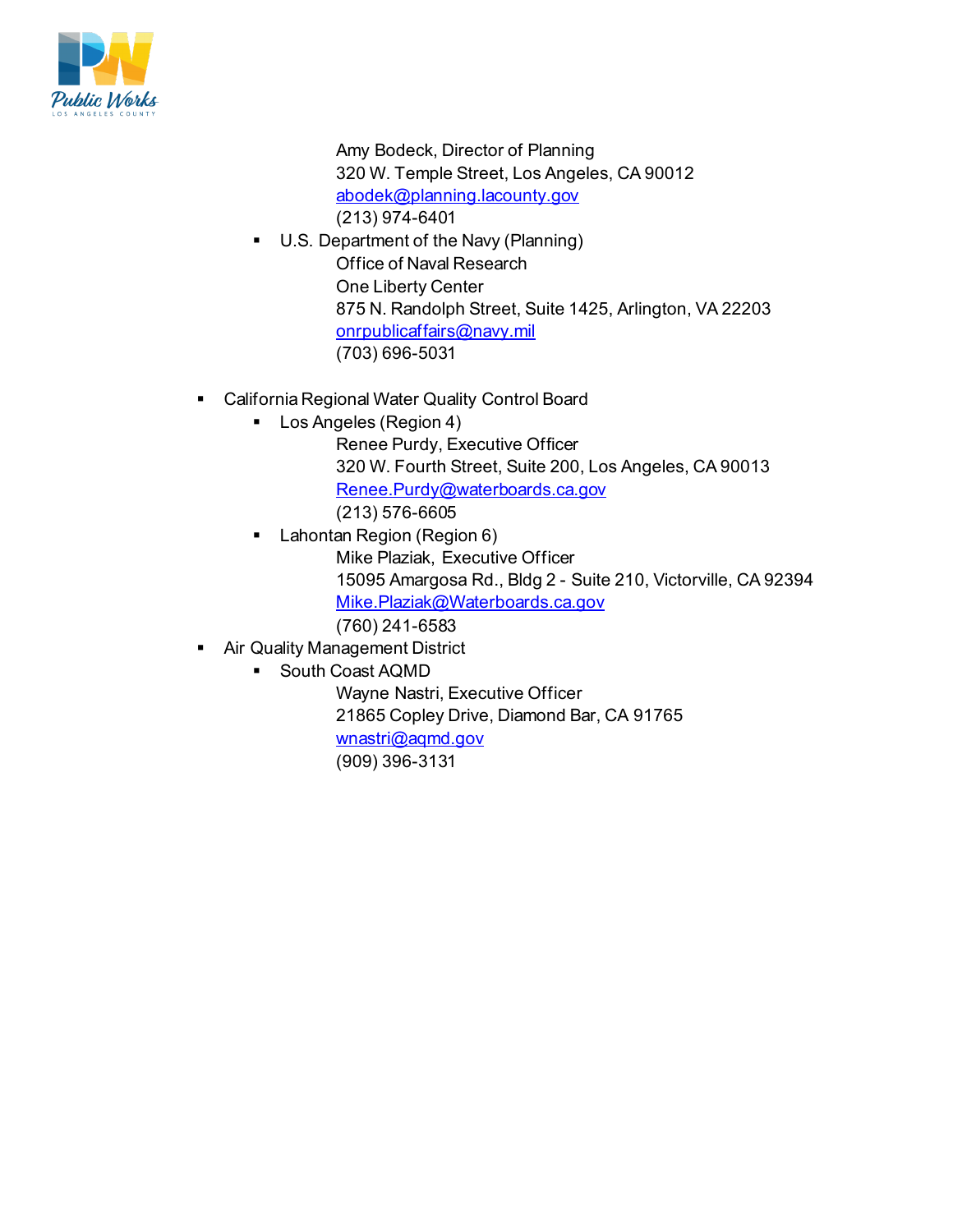

- Antelope Valley AQMD
	- Bret Banks, Executive Director
	- 43301 Division Street, Suite 206, Lancaster, CA 93535
	- [BBanks@avaqmd.ca.gov](mailto:BBanks@avaqmd.ca.gov)
	- 661-723-8070 Ext: 22
- **-** Local Enforcement Agencies
	- **County of Los Angeles Department of Public Health** 
		- Dr. Barbara Ferrer, Director
		- 313 N. Figueroa Street, Room 806, Los Angeles, CA 90012 [BFerrer@ph.lacounty.gov](mailto:BFerrer@ph.lacounty.gov) (213) 240-8117
		- City of Los Angeles Local Enforcement Agency David Thompson, Environmental Affairs Officer 221 N. Figueroa St. Suite 1250, Los Angeles, CA 90012 David.Thompson@lacity.org (213) 252-3939
- 3. Other Agencies
	- California Air Resources Board
		- Sylvia Vanderspek, Air Quality Planning Branch Chief 1001 I Street, Sacramento, CA 95812 [svanders@arb.ca.gov](mailto:svanders@arb.ca.gov) (916) 324-7163
	- California Coastal Commissions (South Central and South Coast District)
		- **South Central Coast District Office**

Steve Hudson, District Director, South Central Coast and South Coast, Los Angeles County 89 S. California Street, Suite 200, Ventura, CA 93001 [Steve.Hudson@coastal.ca.gov](mailto:Steve.Hudson@coastal.ca.gov) 

- (805) 585-1800
- California Department of Conservation David Shabazian, Director 801 K Street, MS 24-01, Sacramento, CA 95814 [David.shabazian@conservation.ca.gov](mailto:David.shabazian@conservation.ca.gov) (916) 322-1080
- California Department of Fish and Wildlife South Coast Region Ed Pert, Regional Manager 3883 Ruffin Road, San Diego, CA 92123 [AskR5@wildlife.ca.gov](mailto:AskR5@wildlife.ca.gov) (858) 467-4201
- California Department of Housing and Community Development Zack Olmstead, Chief Deputy Director 2020 W. El Camino Avenue, Sacramento, CA 95833 [Zachary.Olmstead@hcd.ca.gov](mailto:Zachary.Olmstead@hcd.ca.gov) (916) 263-7400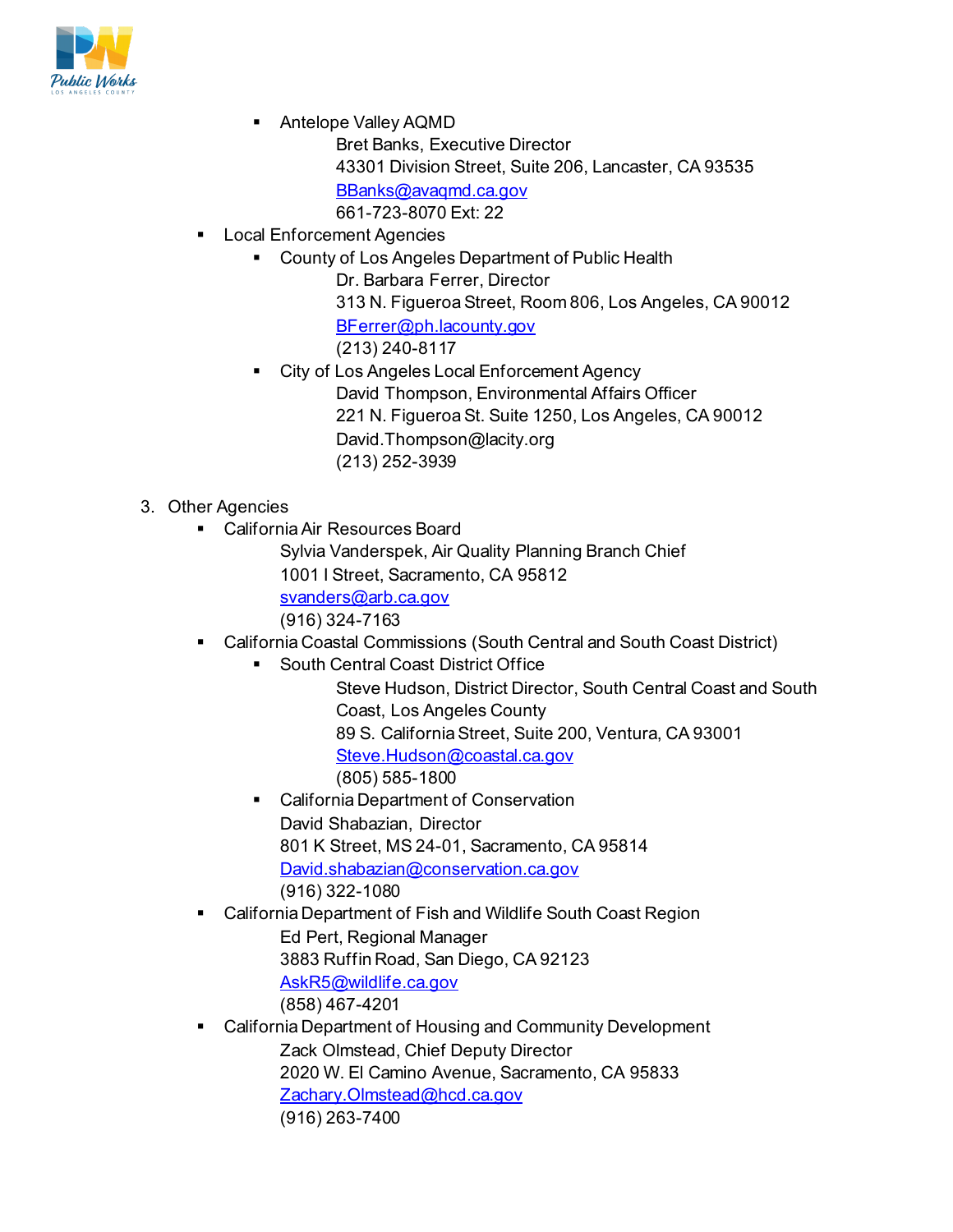

 California Department of Parks and Recreation Armando Quintero, Director, California State Parks 1416 9th Street, Sacramento, CA 95814

> [info@parks.ca.gov](mailto:info@parks.ca.gov) (916) 653-6995

- California Department of Transportation District 7 Ron Kosinski, Deputy District Director Division of Environmental Planning 100 S. Main Street, Los Angeles, CA 90012 [ron\\_kosinski@dot.ca.gov](mailto:ron_kosinski@dot.ca.gov) (213) 897-3656
- California Department of Water Resources Karla Nemeth, Director 1416 9th Street, Sacramento, CA 95814 [Karla.nemeth@water.ca.gov](mailto:Karla.nemeth@water.ca.gov) (916) 653-5791
- California Environmental Protection Agency Jared Blumenfeld, Secretary for Environmental Protection 1001 I Street, Sacramento, CA 95812 [SectyBlumenfeld@calepa.ca.gov](mailto:SectyBlumenfeld@calepa.ca.gov) (916) 323-2514
- California Native American Heritage Commission Laura Miranda, NAHC Chairman 1550 Harbor Boulevard, Suite 100, West Sacramento, CA 95691 [Laura.Miranda@nahc.ca.gov](mailto:Laura.Miranda@nahc.ca.gov) (916) 373-3710
- California Natural Resources Agency Wade Crowfoot, California's Natural Resources Secretary 1416 Ninth Street, Suite 1311, Sacramento, CA 95814 [secretary@resources.ca.gov](mailto:secretary@resources.ca.gov) (916) 653-5656
- California Office of Planning and Research State Clearinghouse Scott Morgan, Chief Deputy Director, State Clearinghouse Director 1400 Tenth Street, Sacramento, CA 95814 [Scott.Morgan@opr.ca.gov](mailto:Scott.Morgan@opr.ca.gov) (916) 455-5496
- City of Los Angeles Bureau of Sanitation Enrique C. Zaldivar, Director and General Manager 1149 S. Broadway Street, Los Angeles, CA 90015 [Enrique.Zaldivar@lacity.org](mailto:Enrique.Zaldivar@lacity.org) (213) 485-2210
	- City of Los Angeles Department of Water and Power Martin L. Adams, General Manager and Chief Engineer 111 N. Hope Street, 15th Floor Room 1555-H, Los Angeles, CA 90012 [Martin.adams@ladwp.com](mailto:Martin.adams@ladwp.com) (800) 342-5397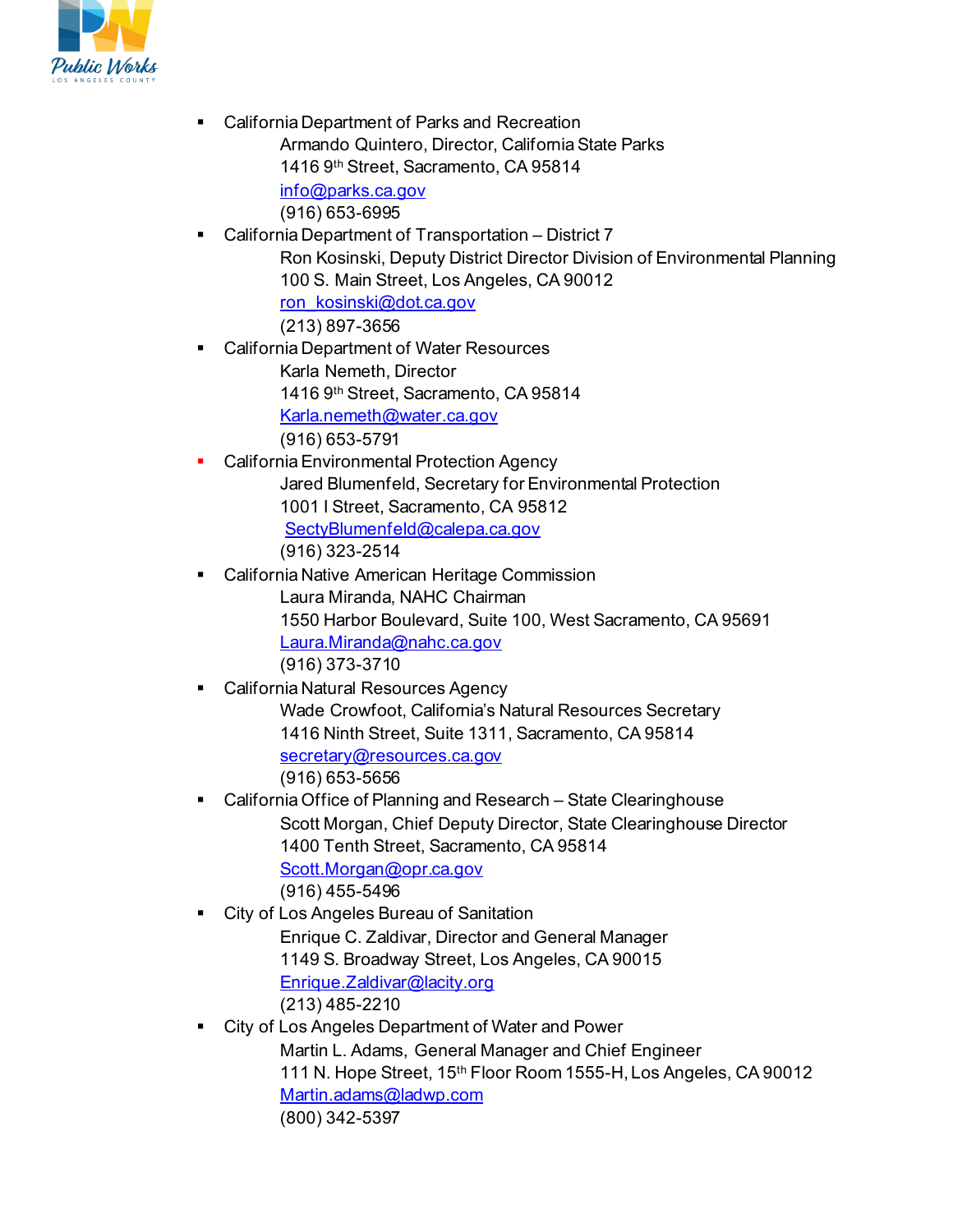

 County Sanitation Districts of Los Angeles County Robert C. Ferrante, Chief Engineer and General Manger 1955 Workman Mill Road, Whittier, CA 90601 [rferrante@lacsd.org](mailto:rferrante@lacsd.org) (562) 908-4288 Ext. 1501

> Charles Boehmke, Assistant Chief Engineer and General Manager [CBoehmke@lacsd.org](mailto:CBoehmke@lacsd.org) (562) 699-7411 x2403

Sam Shammas, Supervising Civil Engineer - Facilities and Property Management [SShammas@lacsd.org](mailto:SShammas@lacsd.org) 562.908.4288 x2716

**Las Virgenes Municipal Water District** 

David W. Pedersen, P.E., General Manager 4232 Las Virgenes Road, Calabasas, CA 91302 [GeneralManager@lvmwd.com](mailto:GeneralManager@lvmwd.com) (818) 251-2123

- Los Angeles County Department of Parks and Recreation Russ Guiney, Director 433 S. Vermont Avenue, Los Angeles, CA 90020 [rguiney@parks.lacounty.gov](mailto:rguiney@parks.lacounty.gov) (213) 738-2951
- Los Angeles County Metropolitan Transportation Authority (LACMTA) Phillip A. Washington, Chief Executive Officer One Gateway Plaza, Los Angeles, CA 90012 [washingtonp@metro.net](mailto:washingtonp@metro.net) (213) 922-7555
- The Metropolitan Water District of Southern California Jeffrey Kighlinger, Executive Office 700 N. Alameda Street, Los Angeles, CA 90012 [OfficeoftheGeneralManager2@mwdh2o.com](mailto:OfficeoftheGeneralManager2@mwdh2o.com) (213) 217-6139
- **National Association of Housing Cooperatives** Mik Bauer, Executive Director 1444 I Street, NW, Suite 700, Washington DC, 20005 [info@nahc.coop](mailto:info@nahc.coop) (202) 737-0797
- State Lands Commission

Jennifer Lucchesi, Executive Officer 100 Howe Avenue, Suite 100, South Sacramento, CA 95825 [Jennifer.Lucchesi@slc.ca.gov](mailto:Jennifer.Lucchesi@slc.ca.gov) (916) 574-1800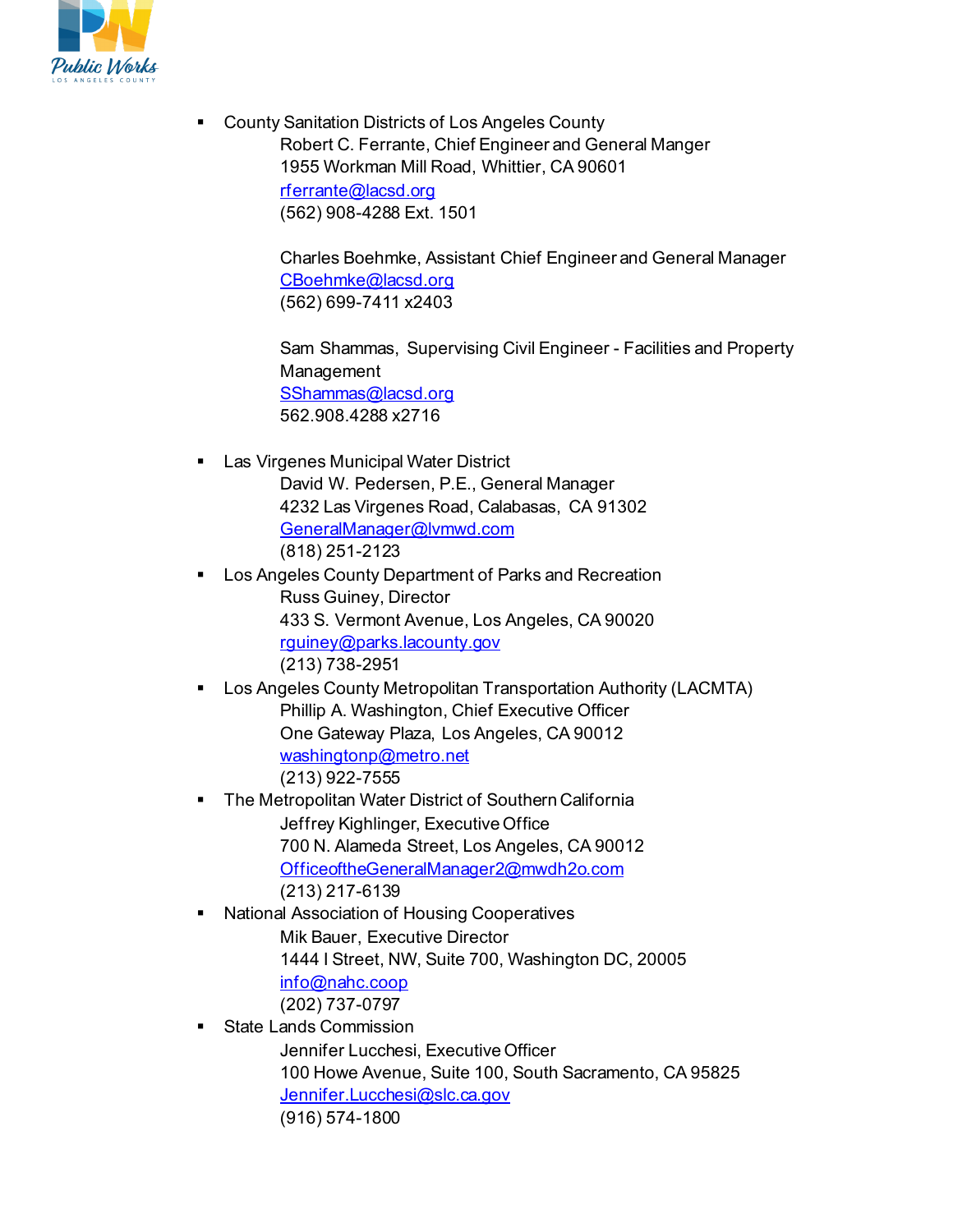

- **State Water Resources Control Board** Eileen Sobeck, Executive Director 1001 I Street, Sacramento, CA 95814 [ESobeck@waterboards.ca.gov](mailto:ESobeck@waterboards.ca.gov) (916) 341-5615
- U.S. California Environmental Protection Agency Pacific Southwest Region (Region IX)

Jared Blumenfeld, Regional Administrator 75 Hawthorne Street, San Francisco, CA 94105 [Blumenfeld.jared@epa.gov](mailto:Blumenfeld.jared@epa.gov) (415) 947-8702

- U.S. Department of the Army Engineer District Lara E. Beasley, Chief of Environmental Division 441 G Street NW, Washington DC 20314 [lara.e.beasley@usace.army.mil](mailto:lara.e.beasley@usace.army.mil) (202) 528-4285
- U.S. Department of Navy Thomas W. Harker, Acting Secretary of the Navy 614 Sicard Street, SE, Suite 100, Washington, DC 20374 [navy.ses@navy.mil](mailto:navy.ses@navy.mil)
- U.S. Forest Services Region 5 Randy Moore, Regional Forester 1323 Club Drive, Vallejo, CA 94592 [R5@fs.fed.us](mailto:R5@fs.fed.us) (707) 562-8737

# 4. Governmental Agencies

- **Southern California Association of Governments (SCAG)** 
	- Imperial County
		- David C. Salgado
			- 1503 N. Imperial Avenue, Suite 104, Imperial, CA 92243
		- [salgado@scag.ca.gov](mailto:salgado@scag.ca.gov)
		- (213) 236-1967
	- Los Angeles County
		- Kome Ajise, Executive Director
		- 900 Wilshire Blvd., Ste. 1700, Los Angeles, CA 90017
		- [ajise@scag.ca.gov](mailto:ajise@scag.ca.gov)
		- (213) 236-1835
	- Orange County
		- Jonathan Hughes
		- 600 S. Main Street, Suite 741, Orange, CA 92868
		- [hughesj@scag.ca.gov](mailto:hughesj@scag.ca.gov)
		- (213) 236-1997
	- Riverside County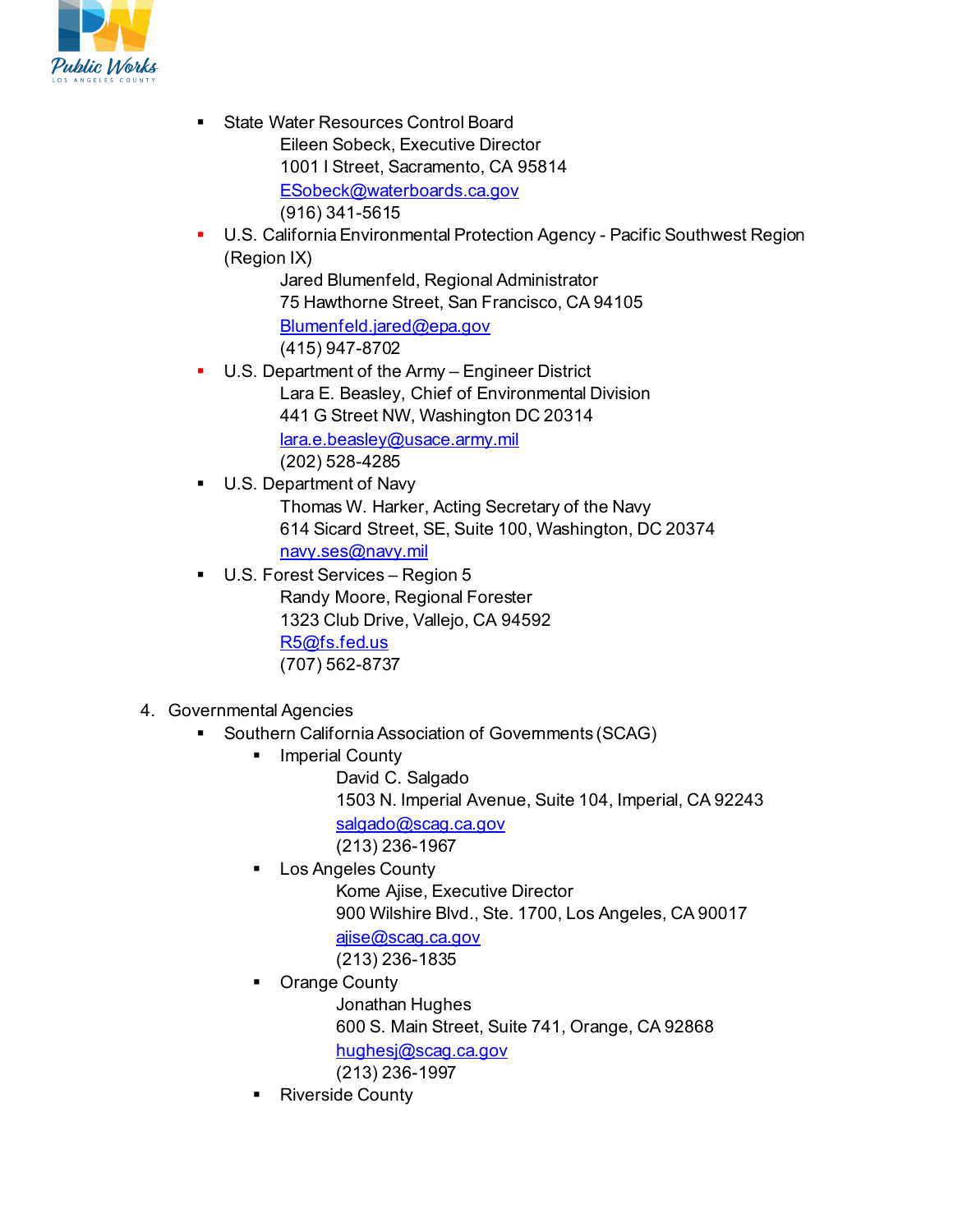

Cheryl Leising, Planning & Programs – Land Use and Environmental Planning 3403 10th Street, Suite 805, Riverside, CA 92501 [leising@scag.ca.gov](mailto:leising@scag.ca.gov)

(951) 784-1513

- San Bernardino County Arnold San Miguel 1170 W. 3rd Street, Suite 140, San Bernardino, CA 92410 [sanmiguel@scag.ca.gov](mailto:sanmiguel@scag.ca.gov) (909) 806-3556
- **•** Ventura County Rachel Wagner 4001 Mission Oaks Blvd., Ste. L, Camarillo, CA 93012 [wagner@scag.ca.gov](mailto:wagner@scag.ca.gov) (213) 236-1960
- Council of Governments (COGS) in SCAG Region
	- **Gateway Cities Council of Governments** Nancy Pfeffer, Executive Director 16401 Paramount Boulevard, Paramount, CA 90723 [nancy@gatewaycog.org](mailto:nancy@gatewaycog.org) (562) 663-6850
	- Las Virgenes-Malibu Council of Governments Terry Dipple, Executive Director 100 Civic Center Way, Calabasas, CA 91302 [terry@lvmcog.org](mailto:terry@lvmcog.org) (818) 968-9088
	- Orange County Council of Governments Marnie O'Brien Primmer, Executive Director 3972 Barranca Pkwy., Ste. J127, Irvine, CA 92606 [marnie@occog.com](mailto:marnie@occog.com) (949) 698-2856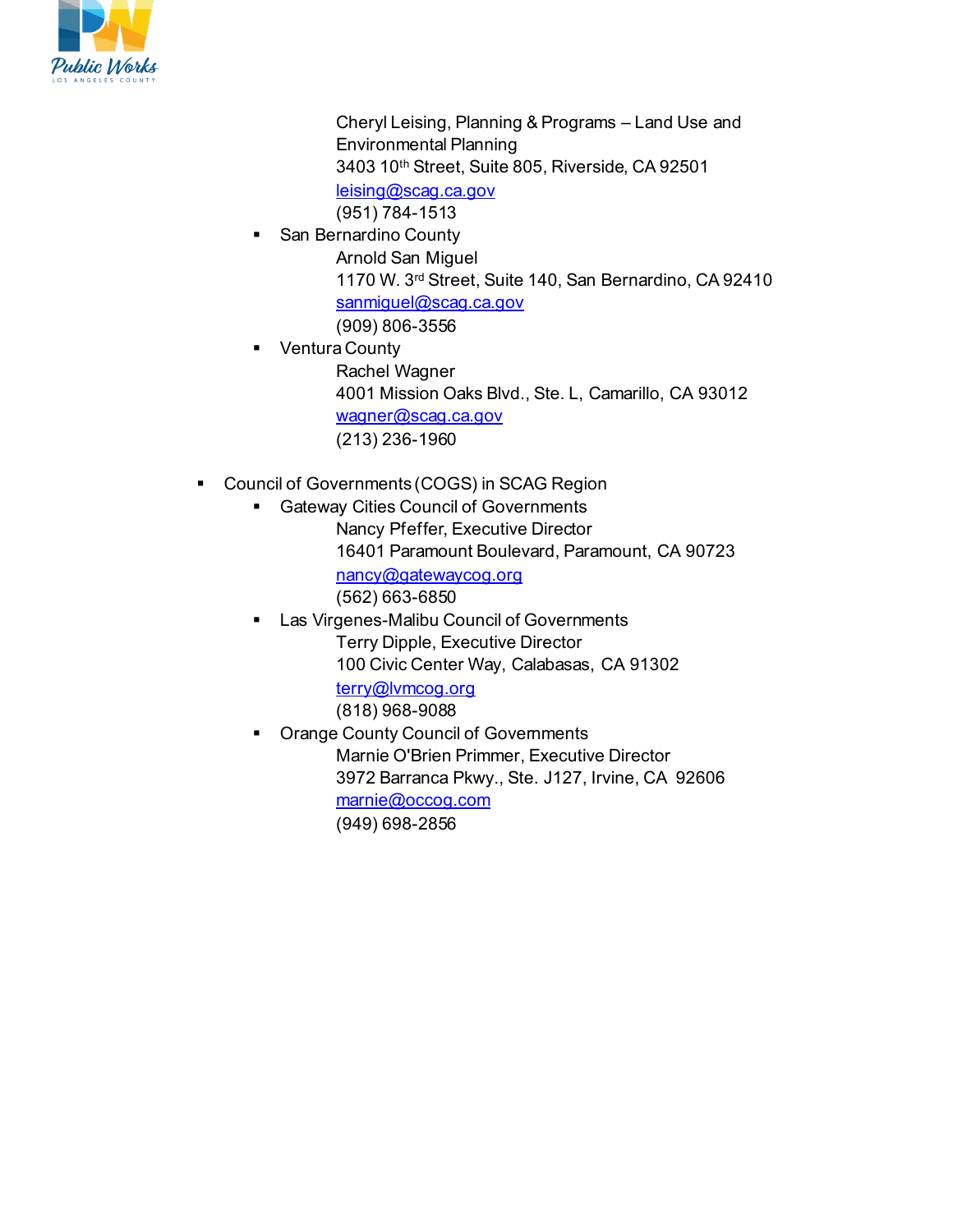

- San Gabriel Valley Council of Governments Marisa Creter, Executive Director 1000 S. Fremont Avenue, Mailing Unit 42, Building A-10, Suite 10210, Alhambra, CA 91803 [mcreter@sgvcog.org](mailto:mcreter@sgvcog.org) (626) 457-1800
- San Fernando Valley Council of Governments Robert Scott, Executive Director 5121 Van Nuys Blvd. Suite 200, Sherman Oaks, CA 91403 [info@sfvcog.org](mailto:info@sfvcog.org) (818) 712-9500
- South Bay Council of Governments Jacki Bacharach, Executive Director 20285 S. Western Avenue #100, Torrance, CA 90501 [jacki@southbaycities.org](mailto:jacki@southbaycities.org) (310) 377-8987
- Ventura County Council of Governments Hugh Riley, Executive Director 33 East High Street, Suite 200, Moorpark CA 93021 [ridgeriley@msn.com](mailto:ridgeriley@msn.com) (805) 217-9448
- Western Riverside Council of Governments Rick Bishop, Executive Director 3390 University Avenue, Suite 200,Riverside, CA 92501 [rbishop@wrcog.us](mailto:rbishop@wrcog.us) (951) 405-6700
- Westside Cities Council of Governments Winnie Fong, Project Director 448 S. Hill St. Suite 1105, Los Angeles, CA 90013 [winnie@estolanoadvisors.com](mailto:winnie@estolanoadvisors.com) (323) 306-9856
- Other Sub-Regional Organizations under SCAG Region
	- **EXP** Coachella Valley Association of Governments
		- Tom Kirk, Executive Director 73-710 Fred Waring drive, Desert, CA 92260 [tkirk@cvag.org](mailto:tkirk@cvag.org)
		- (760) 346-1127 Imperial County Transportation Commission
		- Mark Baza, Executive Director 1503 N. Imperial Ave., Suite 104, El Centro, CA 92243 [markbaza@imperialctc.org](mailto:markbaza@imperialctc.org) (760) 592-4494
- **Other Government Agencies** 
	- California Energy Commission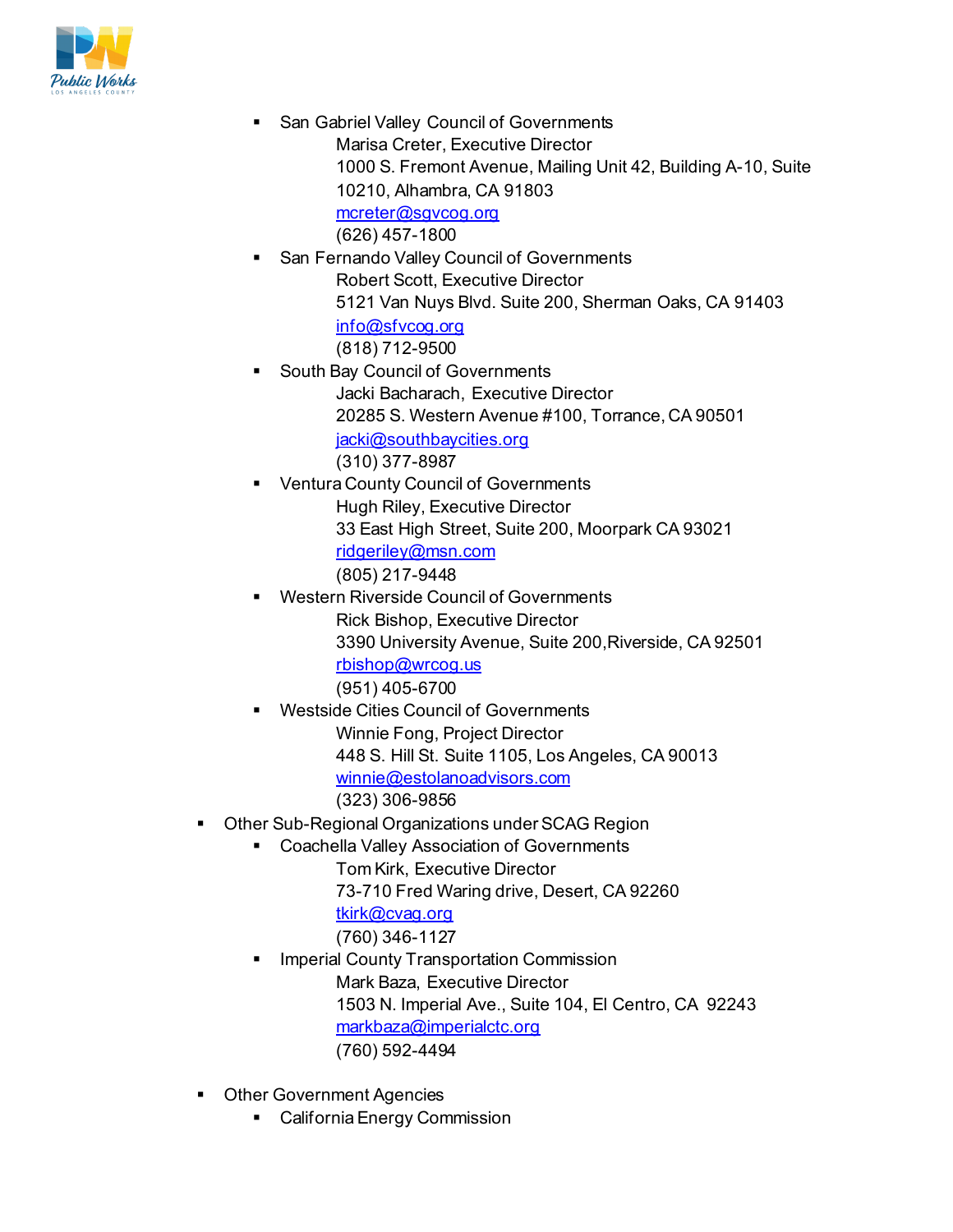

David Hochschild, Chair Angelica Romo-Ramos, Administrative Assistant 1516 Ninth Street,MS-32, Sacramento, CA 95814 [Angelica.Romo@energy.ca.gov](mailto:Angelica.Romo@energy.ca.gov) (916) 654-3992

- California Office of Emergency Services Mark S. Ghilarducci, Director 3650 Schriever Avenue, Mather, CA 95655 [mark.ghilarducci@calema.ca.gov](mailto:mark.ghilarducci@calema.ca.gov) (916) 845-8506
- Los Angeles Regional Agency (LARA) Lorry Hempe, Chair 1149 S. Broadway, Los Angeles, CA 90015 [lorry.hempe@lacity.org](mailto:lorry.hempe@lacity.org) o[r sanab939@lacity.org](mailto:sanab939@lacity.org) (213) 485-2260
- 5. Public Service Agency
	- County of Los Angeles Fire Department Administrative Services Planning Division

Marcia Velasquez, Acting Supervisor Planning Division 1320 N. Eastern Avenue, Los Angeles, CA 90063 [info@fire.lacounty.gov](mailto:info@fire.lacounty.gov) (323) 881-2411

## 6. Cities

- **The 88 incorporated Cities in Los Angeles County** 
	- City of Agoura Hills
		- Planning & Community Development Department Denice Thomas, Community Development Director 30001 Ladyface Court, Agoura Hills, CA 91301 [Radeva@agourahillscity.org](mailto:Radeva@agourahillscity.org) (818) 597-7311
		- Public Works

Jessica Forte, Director of Public Works [jforte@agourahillscity.org](mailto:jforte@agourahillscity.org) (818) 597-7329

- City of Alhambra
	- Development Services Planning/Zoning Division Andrew Ho, Director of Community Development 111 S. First Street, Alhambra, CA 91801 [andrewho@cityofalhambra.org](mailto:andrewho@cityofalhambra.org) (626) 570-5034
	- Public Works

Martin Ray, Director of Public Works [mray@cityofalhambra.org](mailto:mray@cityofalhambra.org)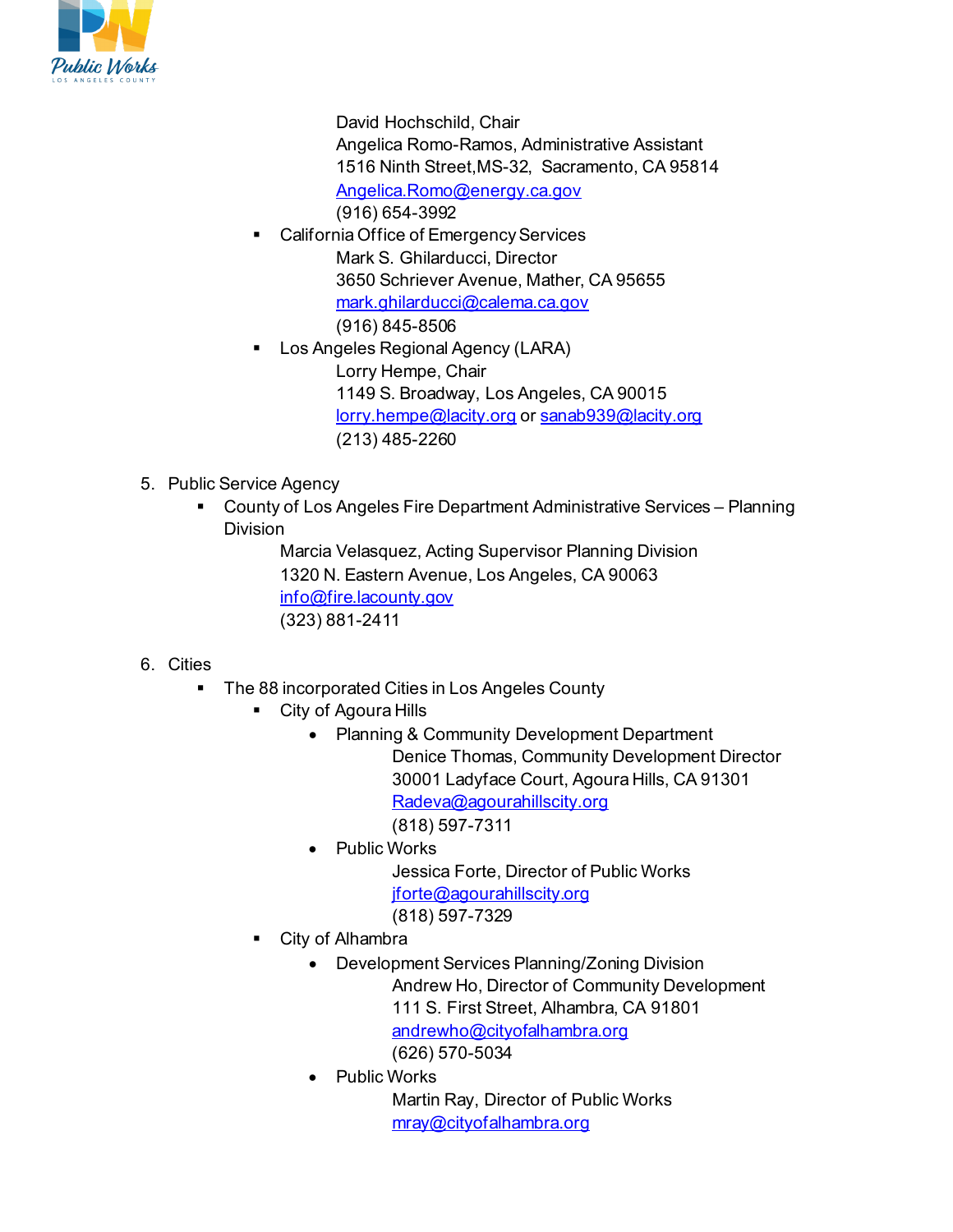

(626) 570-5067

- City of Arcadia
	- Community Development

Lisa Flores, Community Development Officer 240 W. Huntington Drive, P.O. Box 60021, Arcadia, CA 91066 lflores@ci.arcadia.ca.us (626) 574-5445

• Public Works

Thomas W. Tait, Director of Public Works [ttait@arcadiaca.gov](mailto:ttait@arcadiaca.gov) (626) 254-2720

- City of Artesia
	- Planning Department

Okina Dor, Community Development Manager 18747 Clarkdale Avenue, Artesia, CA 90701 [odor@cityofartesia.us](mailto:odor@cityofartesia.us) (562) 865-6262

**City Manager** 

William Rawlings, City Manager C/O Jennifer Alderete, Administrative Secretary [jalderete@cityofartesia.us](mailto:jalderete@cityofartesia.us)

- City of Avalon
	- Planning & Building Department
		- Michael Parmer, Interim Planning Director 410 Avalon Canyon Road, Avalon, CA 90704 mparmer@cityofavalon.com (310) 510-0220 Ext. 121
	- Public Works

Bob Greenlaw, Director of Public Works (310) 510-0220 Ext. 129 [bgreenlaw@cityofavalon.com](mailto:bgreenlaw@cityofavalon.com)

- City of Azusa
	- Economic & Community Development Department Planning Division

Manuel Munoz, Planning Manager 809 N. Angeleno Avenue, Azusa, CA 91702 [mmunoz@AzusaCa.gov](mailto:mmunoz@AzusaCa.gov)  (626) 812-5226

- Public Works Department Robert Delgadillo, Public Works Director/City Engineer [rdelgadillo@AzusaCa.Gov](mailto:rdelgadillo@AzusaCa.Gov) (626) 812-5248
- City of Baldwin Park
	- Community Development Department Planning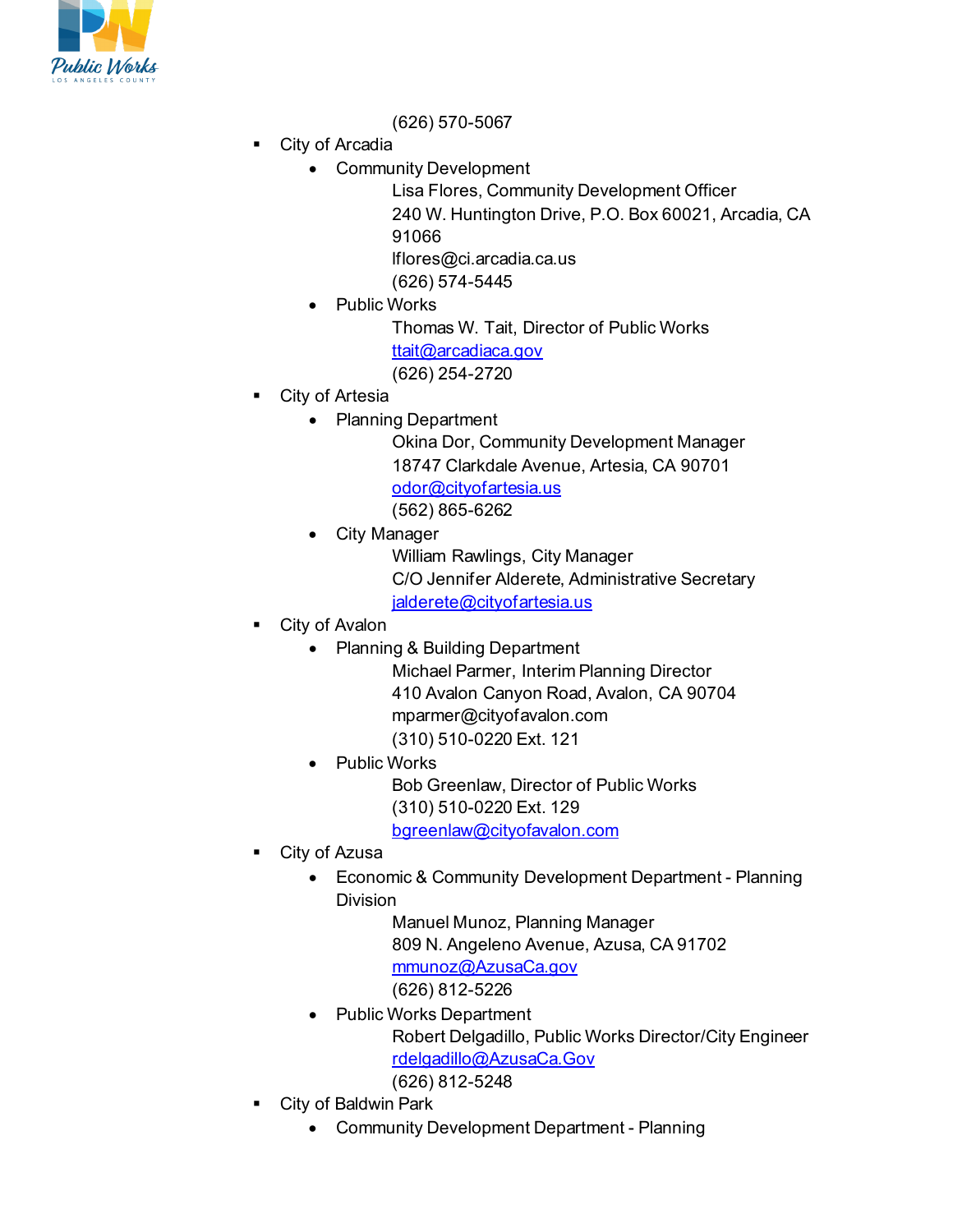

Ron Garcia, City Planner 14403 Pacific Avenue, Baldwin Park, CA 91706 [rgarcia@baldwinpark.com](mailto:rgarcia@baldwinpark.com) (626) 960-4011 Ext.475

- Public Works Department Sam Gutierrez, Director of Public Works\ squtierrez@baldwinpark.com (626) 960-4011 Ext.460
- City of Bell
	- Community Development Planning Manuel Acosta, Community Development Director 6330 Pine Avenue, Bell, CA 90201 [macosta@cityofbell.org](mailto:macosta@cityofbell.org)
		- (323) 588-6211 ext. 2633
		- Community Services Public Works Allan Perdomo, Community Services Director [aperdomo@cityofbell.org](mailto:aperdomo@cityofbell.org) (323) 773-1596
- City of Bell Gardens
	- Community Development Planning Carmen Morales, City Planner 7100 Garfield Avenue, Bell Gardens, CA 90201 [cmorales@bellgardens.org](mailto:cmorales@bellgardens.org) (562) 806-7722
	- Community Services Public Works Grissel Chavez, Director of Public Works [gchavez@bellgardens.org](mailto:gchavez@bellgardens.org) (562) 806-7770
- City of Bellflower
	- Planning Department
		- Elizabeth Corpuz, Director of Planning and Building **Services** 16600 Civic Center Drive, Bellflower, CA 90706 [ecorpuz@bellflower.org](mailto:ecorpuz@bellflower.org) (562) 804-1424 ext. 2276
	- Public Works
		- Len Gorecki, Assistant City Manager/Director of Public **Works**
		- [lgorecki@bellflower.org](mailto:lgorecki@bellflower.org)
		- (562) 804-1424 ext. 2259
- City of Beverly Hills
	- Community Development, Planning
		- Ryan Gohlich, Director of Community Development 455 N. Rexford Drive, 1st Floor, Beverly Hills, CA 90210 [rgohlich@beverlyhills.org](mailto:rgohlich@beverlyhills.org)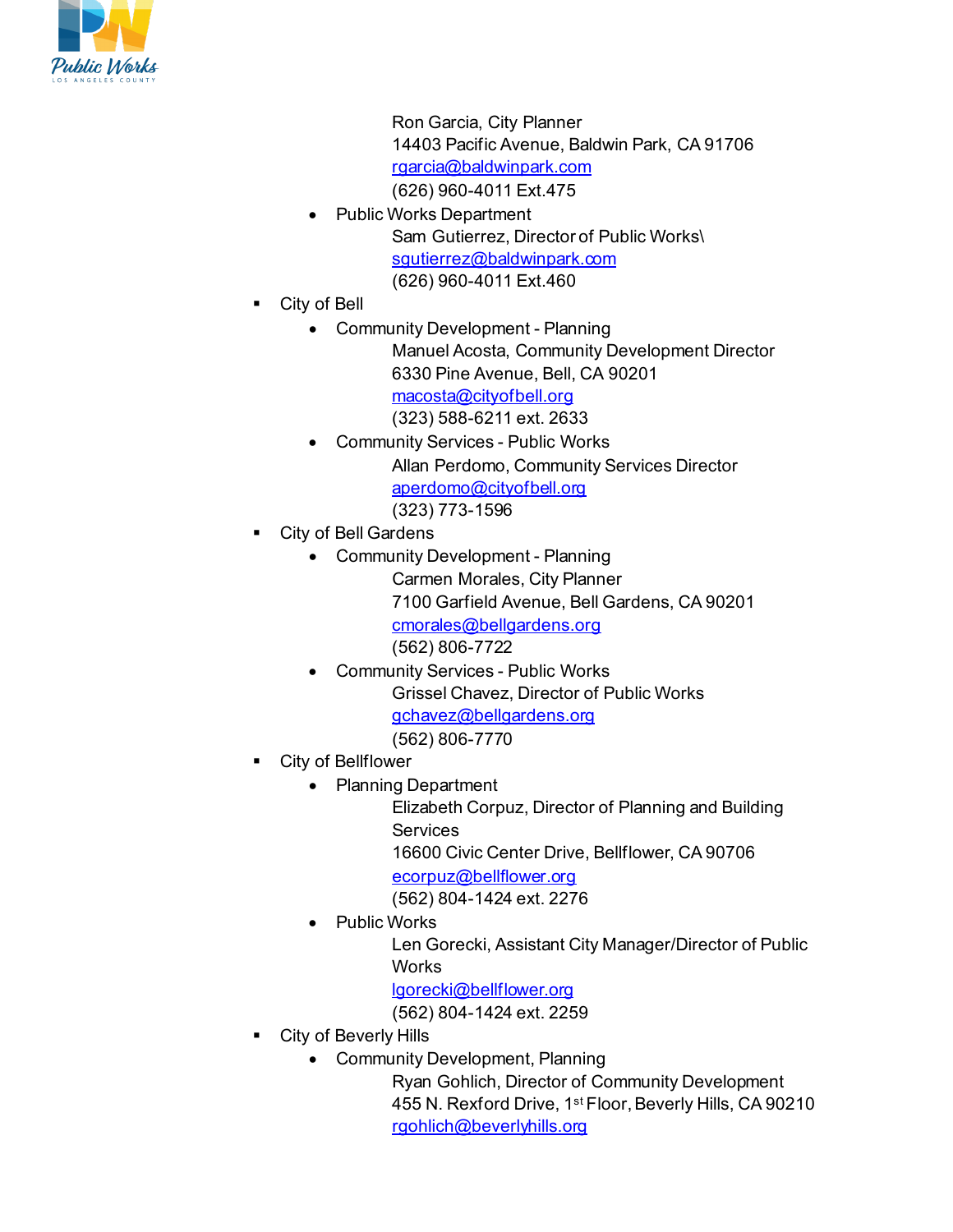

(310) 285-1118

Public Works Shana Epstein, Director of Public Works [sepstein@beverlyhills.org](mailto:sepstein@beverlyhills.org)

(310) 285-2467

- City of Bradbury
	- Planning Department

Jim Kasama, City Planner 600 Winston Avenue, Bradbury, CA 91008 [jkasama@cityofbradbury.org](mailto:jkasama@cityofbradbury.org) (626) 358-3218 x 304

Kevin Kearney, City Manager [kkearney@cityofbradbury.org](mailto:kkearney@cityofbradbury.org) (626) 358-3218 x 300

- City of Burbank
	- Community Development, Planning

Patrick Prescott, Community Development Director 275 East Olive Avenue Burbank, CA 91502 [pprescott@burbankca.gov](mailto:pprescott@burbankca.gov) (818) 238-5176

- Public Works Department Ken Berkman, Public Works Director [kberkman@burbankca.gov](mailto:kberkman@burbankca.gov) (818) 238-3915
- City of Calabasas
	- Community Development, Planning Division

Maureen Tamuri, Community Development Director 100 Civic Center Way, 1st Floor, Calabasas, CA 91302 [mtamuri@cityofcalabasas.com](mailto:mtamuri@cityofcalabasas.com)

- (818) 224-1701
- Public Works Department Robert Yalda, Public Works Director/City Engineer [ryalda@cityofcalabasas.com](mailto:ryalda@cityofcalabasas.com) (818) 224-1600
- City of Carson
	- Community Development, Planning Division Alvie Betancourt, Planning Manager 701 E. Carson Street, Carson, CA 90745

[ABetancourt@carsonca.gov](mailto:ABetancourt@carsonca.gov) (310) 830-7600 Ext. 1365

• Public Works Department Garrett Roberts, Administrative Analyst [GRoberts@carsonca.gov](mailto:GRoberts@carsonca.gov) (310) 830-7600 Ext. 1125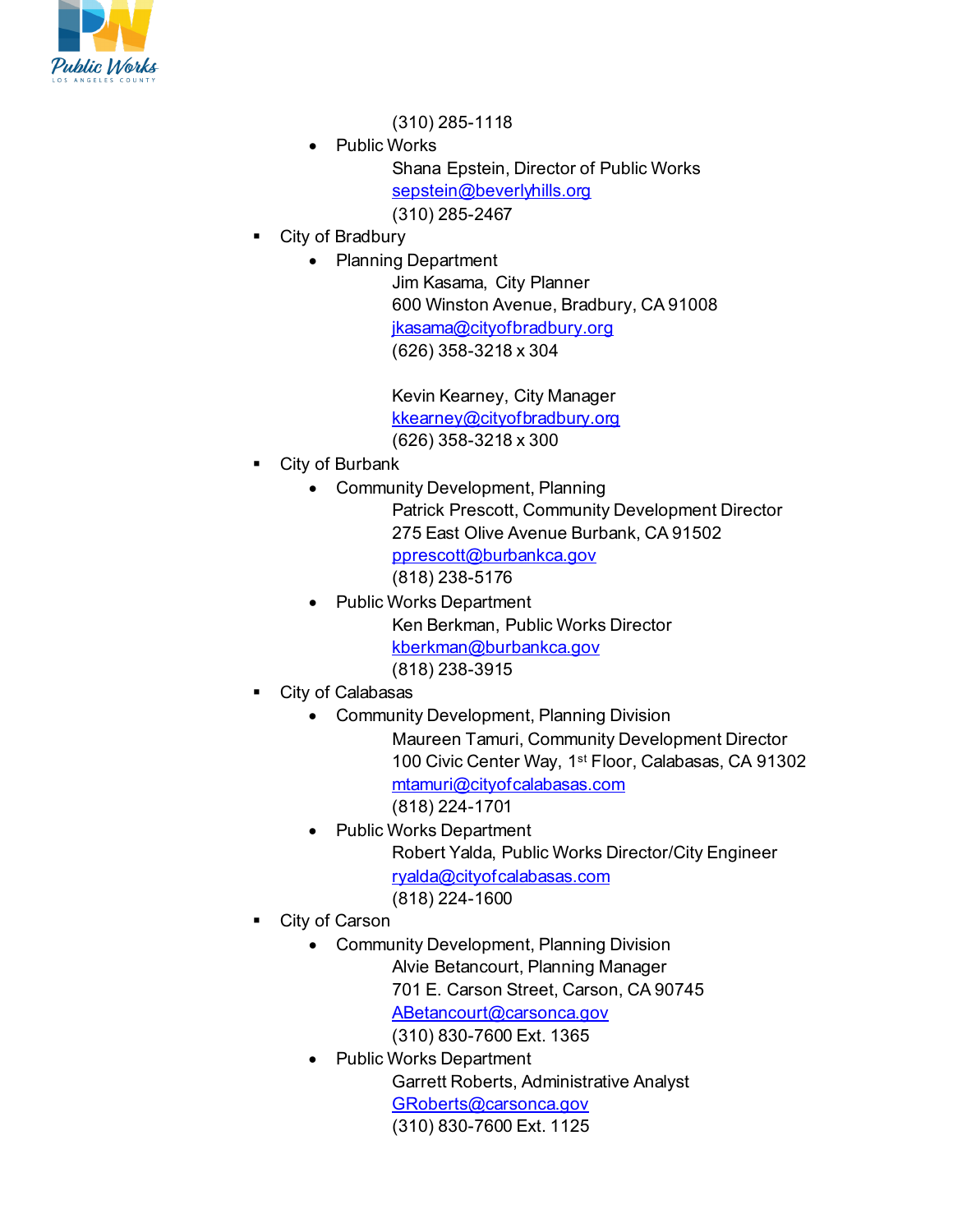

- City of Cerritos
	- Community Development Department
		- Robert A. Lopez, Community Development Director 18125 Bloomfield Avenue, Cerritos, CA 90703 [rlopez@cerritos.us](mailto:rlopez@cerritos.us) (562) 916-1201
	- Public Works
		- Kanna Vancheswaran, Director of Public Works/Water & Power, City Engineer [kvancheswaran@cerritos.us](mailto:kvancheswaran@cerritos.us) (562) 916-1220
- City of Claremont
	- Community Development, Planning Division
		- Chris Veirs, Principal Planner 207 Harvard Avenue, Claremont, CA 91711 [cveirs@ci.claremont.ca.us](mailto:cveirs@ci.claremont.ca.us) (909) 399-5486

Adam Pirrie, City Manager [apirrie@ci.claremont.ca.us](mailto:apirrie@ci.claremont.ca.us) (909) 399-5441

- City of Commerce
	- Economic Development & Planning
		- Jose D Jimenez, Economic Development & Planning **Director** 2535 Commerce Way, Commerce, CA 90040

jijmenez@ci.commerce.ca.us

- (323) 722-4805
- Public Works

Daniel Hernandez, Director of Public Works [dhernandez@ci.commerce.ca.us](mailto:dhernandez@ci.commerce.ca.us) (323) 722-4805

- City of Compton
	- Community Development, Planning

Robert Delgadillo, Senior Planner 205 S. Willowbrook Avenue, Compton, CA 90220 [rdelgadillo@comptoncity.org](mailto:rdelgadillo@comptoncity.org) (310) 605-5532

• Public Works

Traci Watkins, Senior Administrative Analyst [twatkins@comptoncity.org](mailto:twatkins@comptoncity.org) (310) 605-5505

- City of Covina
	- Planning Department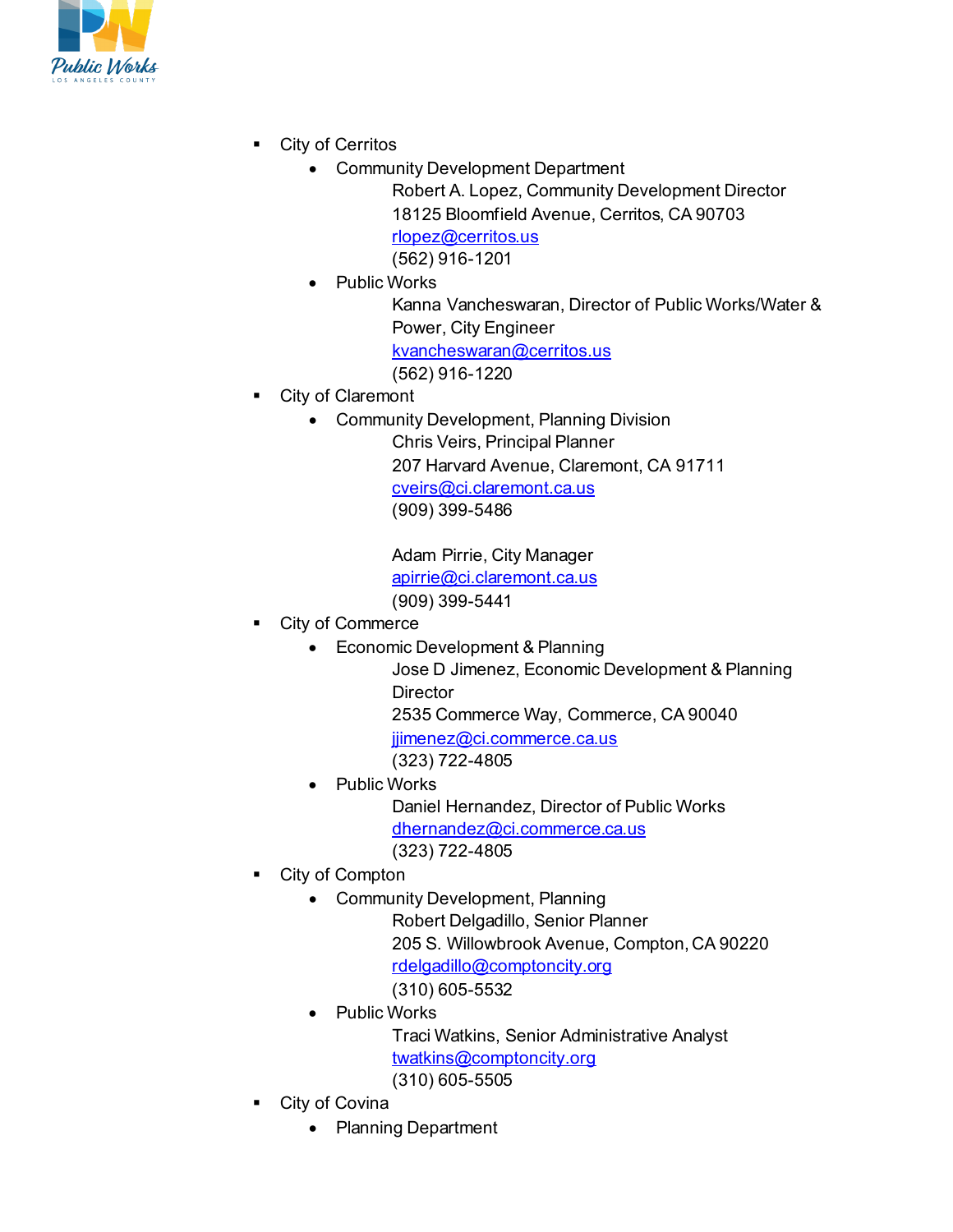

Brian K. Lee, Director of Community Development 125 E. College Street, Covina, CA 91723 [blee@covinaca.gov](mailto:blee@covinaca.gov)

(626) 384-5450

Public Works

Andy Bullington, Director of Public Works [abullington@covinaca.gov](mailto:abullington@covinaca.gov) (626) 384-5480

- City of Cudahy
	- Community Development, Planning
		- Salvador Lopez Jr., Contracted Planning Manager 5220 Santa Ana Street, Cudahy, CA 90201 [slopez@cityofcudahyca.gov](mailto:slopez@cityofcudahyca.gov) (323) 733-5143 Ext. 242

Henry Garcia, Interim City Manager [hgarcia@cityofcudahyca.gov](mailto:hgarcia@cityofcudahyca.gov) (323) 773-5143, ext. 226

- **City of Culver City** 
	- Planning Department

Michael Allen, Current Planning Manager 9770 Culver Boulevard, 2<sup>nd</sup> Floor, Culver City, CA 90232 [michael.allen@culvercity.org](mailto:michael.allen@culvercity.org) (310) 253-5725

Public Works

Charles D. Herbertson, Public Works Director & City Engineer [charles.herbertson@culvercity.org](mailto:charles.herbertson@culvercity.org) (310) 253-5635

- City of Diamond Bar
	- **Community Development, Planning Division** Greg Gubman, Community Development Director

21810 Copley Drive, Diamond Bar, CA 91765

[commdev@diamondbarca.gov](mailto:commdev@diamondbarca.gov)

(909) 839-7030

Public Works

David Liu, Public Works Director & City Engineer [publicworks@diamondbarca.gov](mailto:publicworks@diamondbarca.gov) (310) 253-5635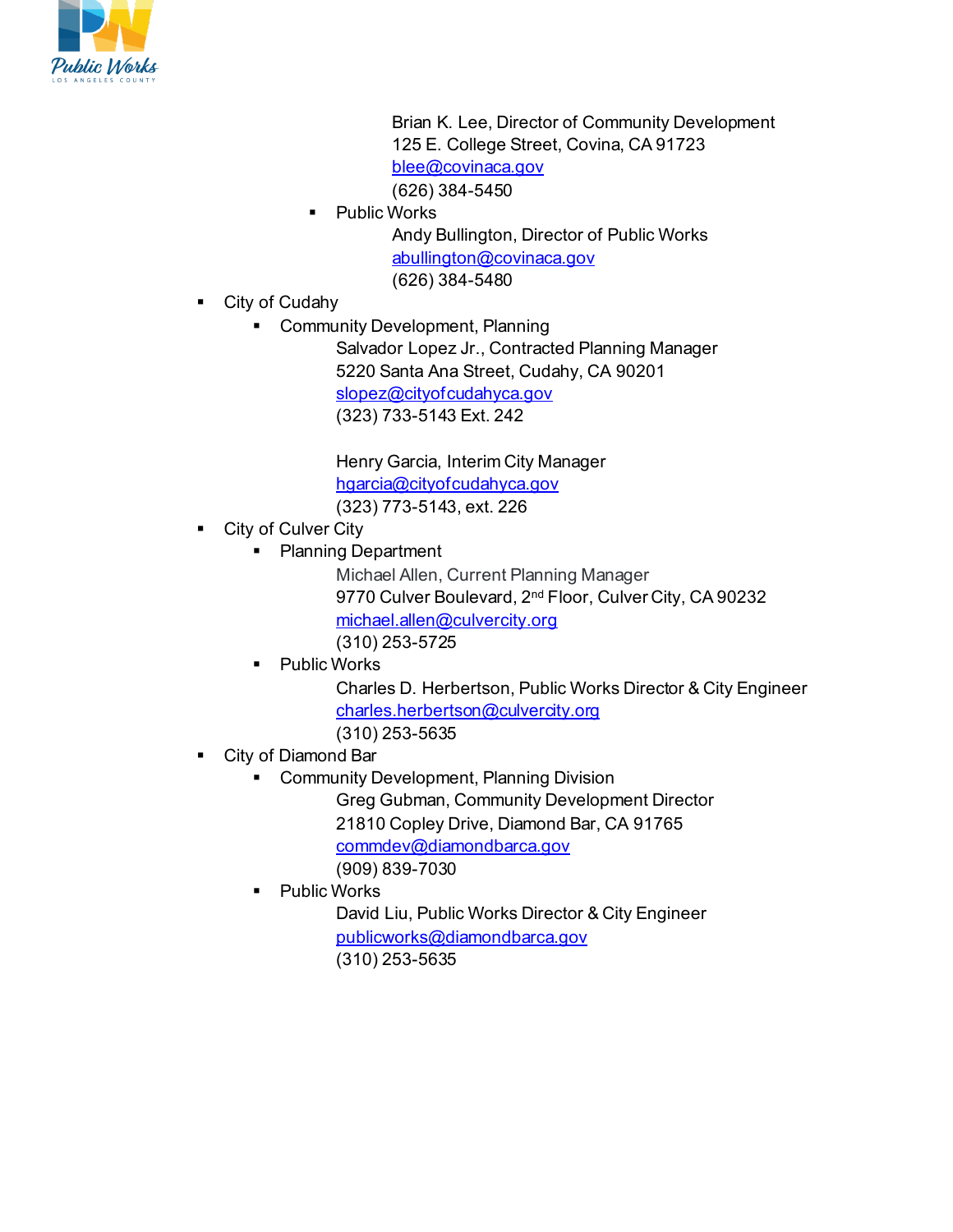

- City of Downey
	- Community Development
		- Aldo Schindler, Director of Community Development [aschindler@downeyca.org](mailto:aschindler@downeyca.org) (562) 904-7154
		- Public Works Department Delfino Consunji, Director of Public Works 11111 Brookshire Avenue, Downey, CA 90241 [dconsunji@downeyca.org](mailto:dconsunji@downeyca.org) (562) 904-7102
- o City of Duarte
	- **Community Development Department, Planning** Jason Golding, Planning Manager 1600 Huntington Drive, Duarte, CA 91010 [goldingj@accessduarte.com](mailto:goldingj@accessduarte.com) (626) 357-7231
	- Public Works Department
		- Amanda Hamilton, Public Works Manager [ahamilton@accessduarte.com](mailto:ahamilton@accessduarte.com) (626) 357-7233
- City of El Monte
	- Planning Department
		- Betty Donavanik, Community & Economic Development Director 11333 Valley Boulevard, El Monte, CA 91731 [bdonavanik@elmonteca.gov](mailto:bdonavanik@elmonteca.gov) (626) 580-2249
		- Public Works Department Sal Mendez, Public Works and Utilities Director [salmendez@elmonteca.gov](mailto:salmendez@elmonteca.gov) 626-580-2058
- City of El Segundo
	- Planning Division
		- Denis Cook Acting Interim Director 350 Main Street, El Segundo, CA 90245 [dcookcontractor@elsegundo.org](mailto:dcookcontractor@elsegundo.org) (310) 524-2340
	- Public Works Department LifanXu, City Engineer [lxu@elsegundo.org](mailto:mwatkins@elsegundo.org) (310) 524-2368
- City of Gardena
	- Planning & Zoning Department
		- Gregg McClain, Interim Community Development Director, Assistant Community Development Director 1700 W. 162nd Street, Room 101, Gardena, CA 90247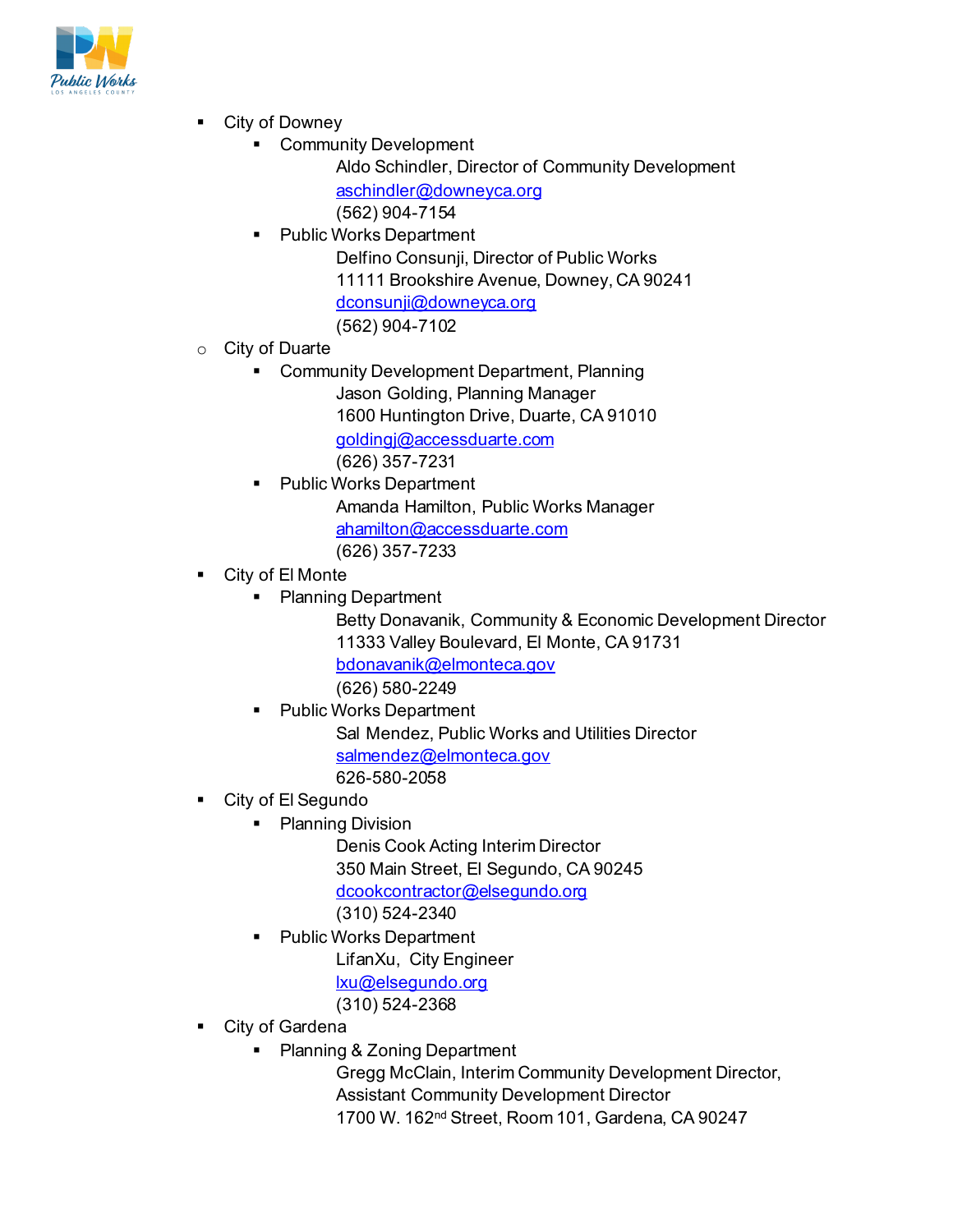

[gmcclain@cityofgardena.org](mailto:gmcclain@cityofgardena.org)

(310) 217-9530

- Public Works Department Allan Rigg, Director of Public Works 1700 W. 162nd Street, Gardena, CA 90247 [arigg@cityofgardena.org](mailto:kkwak@cityofgardena.org) (310) 217-9530
- City of Glendale
	- Planning Department
		- Philip Lanzafame, Director Community Development 613 E. Broadway, Glendale, CA 91206 [PLanzafame@glendaleca.gov](mailto:PLanzafame@glendaleca.gov) 818-550-4400
		- Public Works Department Yazdan Emrani, Director of Public Works [yemrani@glendaleca.gov](mailto:yemrani@glendaleca.gov) (818) 548-3900
- City of Glendora
	- Planning Department
		- Jeff Kugel, Director of Planning 116 E. Foothill Boulevard, Glendora, CA 91741 [jkugel@cityofglendora](mailto:jkugel@cityofglendora.org)[.org](mailto:jkugel@cityofglendora.org) (626) 914-8214
	- Public Works Department
		- Alison Sweet, Director of Public Works
		- 116 E. Foothill Boulevard, Glendora, CA 91741

[asweet@cityofglendora.org](mailto:asweet@cityofglendora.org)

(626) 914-8246

- **City of Hawaiian Gardens** 
	- Planning Division
		- Joe Colombo, Community Development Director 21815 Pioneer Boulevard, Hawaiian Gardens, CA 90716 [jcolombo@hgcity.org](mailto:jcolombo@hgcity.org) (562) 420-2641 Ext. 208
- City of Hawthorne
	- Planning & Community Development Department Greg Tsujiuchi, Planning Director 4455 W. 126th Street, Hawthorne, CA 90250 [gtsujiuchi@cityofhawthorne.org](mailto:gtsujiuchi@cityofhawthorne.org) (310) 349-2970
	- Public Works Department

Alan Leung, Director of Public Works

4455 W. 126th Street, Hawthorne, CA 90250

[aleung@cityofhawthorne.org](mailto:aleung@cityofhawthorne.org)

(310) 349-2980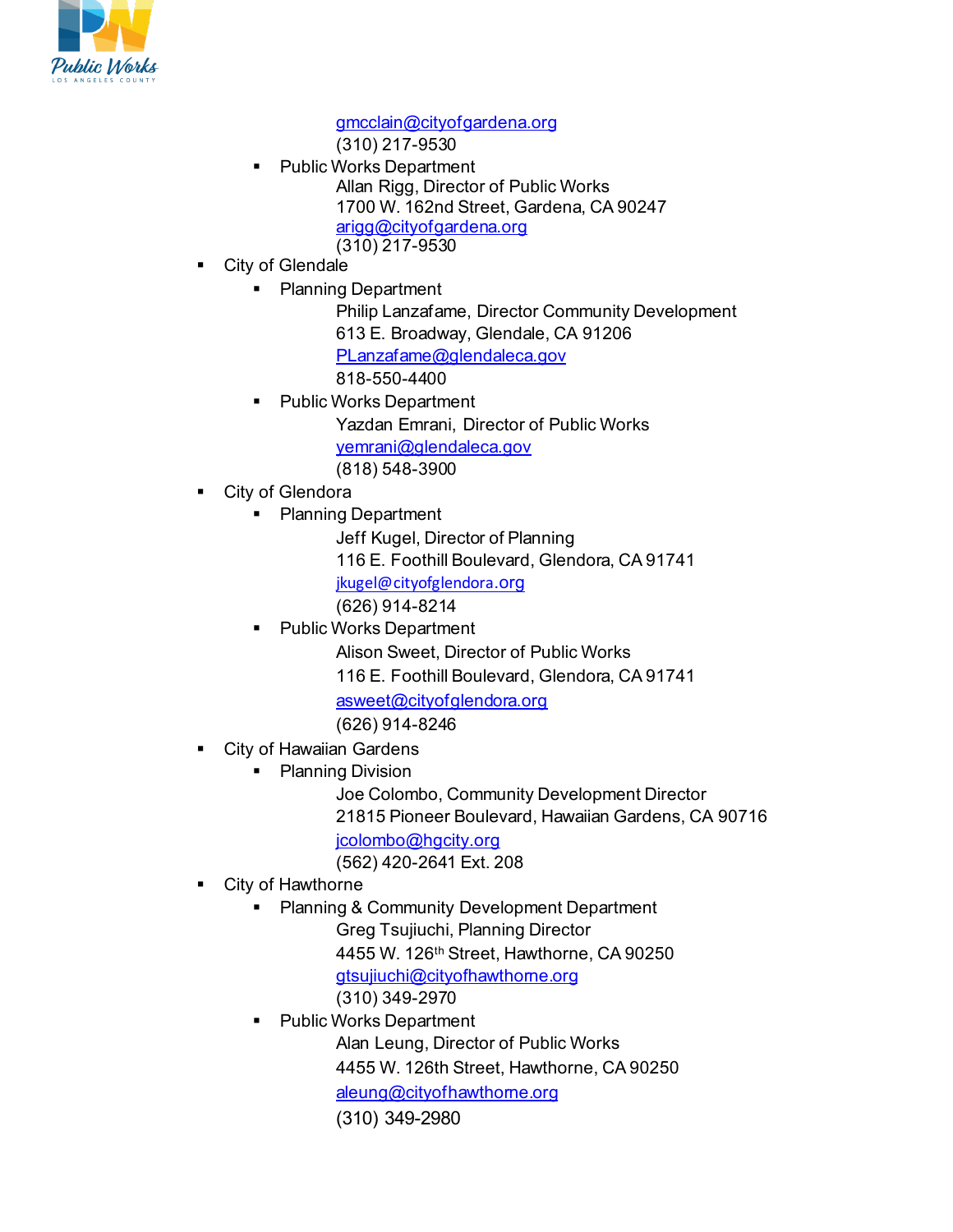

- City of Hermosa Beach
	- Community Development Department
		- Ken Robertson, Community Development Director 1315 Valley Drive, Hermosa Beach, CA 90254 [krobertson@hermosabeach.gov](mailto:krobertson@hermosabeach.gov) (310) 318-0242
	- Public Works Department
		- Marnell Gibson, Director of Public Works 1315 Valley Drive, Hermosa Beach, CA 90254

[mgibson@hermosabeach.gov](mailto:mgibson@hermosabeach.gov)

(310) 318-0214

- City of Hidden Hills
	- Planning Department

Dirk Lovett, City Engineer – CAA, Inc. Consultant 6165 Spring Valley Road, Hidden Hills, CA 91302 [dirklovett@caa.inc](mailto:dirklovett@caa.inc) (818) 888-9281

- City of Huntington Park
	- Planning Department
		- Gabriel Diaz, Associate Planner
		- 6550 Miles Avenue, Huntington Park, CA 90255 [gdiaz@hpca.gov](mailto:gdiaz@hpca.gov)
		- (323) 584-6270
		- Public Works Department
			- Cesar Roldan, Director of Public Works 6550 Miles Avenue, Huntington Park, CA 90255 [croldan@hpca.gov](mailto:croldan@hpca.gov)

(323) 584-6274

- City of Industry
	- Planning Department

Bing Hyun, Assistant City Manaager 15625 Mayor Dave Way, City of Industry, CA [91744bhyun@cityofindustry.org](mailto:91744bhyun@cityofindustry.org) (626) 333-2211

Public Works

Josh Nelson, Director of Public Works

[jnelson@cityofindustry.org](mailto:jnelson@cityofindustry.org)

- City of Inglewood
	- Planning Division

Christopher E. Jackson, Senior, Economic & Community Development Director 1 W. Manchester Boulevard, 4th Floor, Inglewood, CA 90301

[cejackson@cityofinglewood.org](mailto:cejackson@cityofinglewood.org)

(310) 412-5230

 Public Works Department Louis Atwell, Public Works Director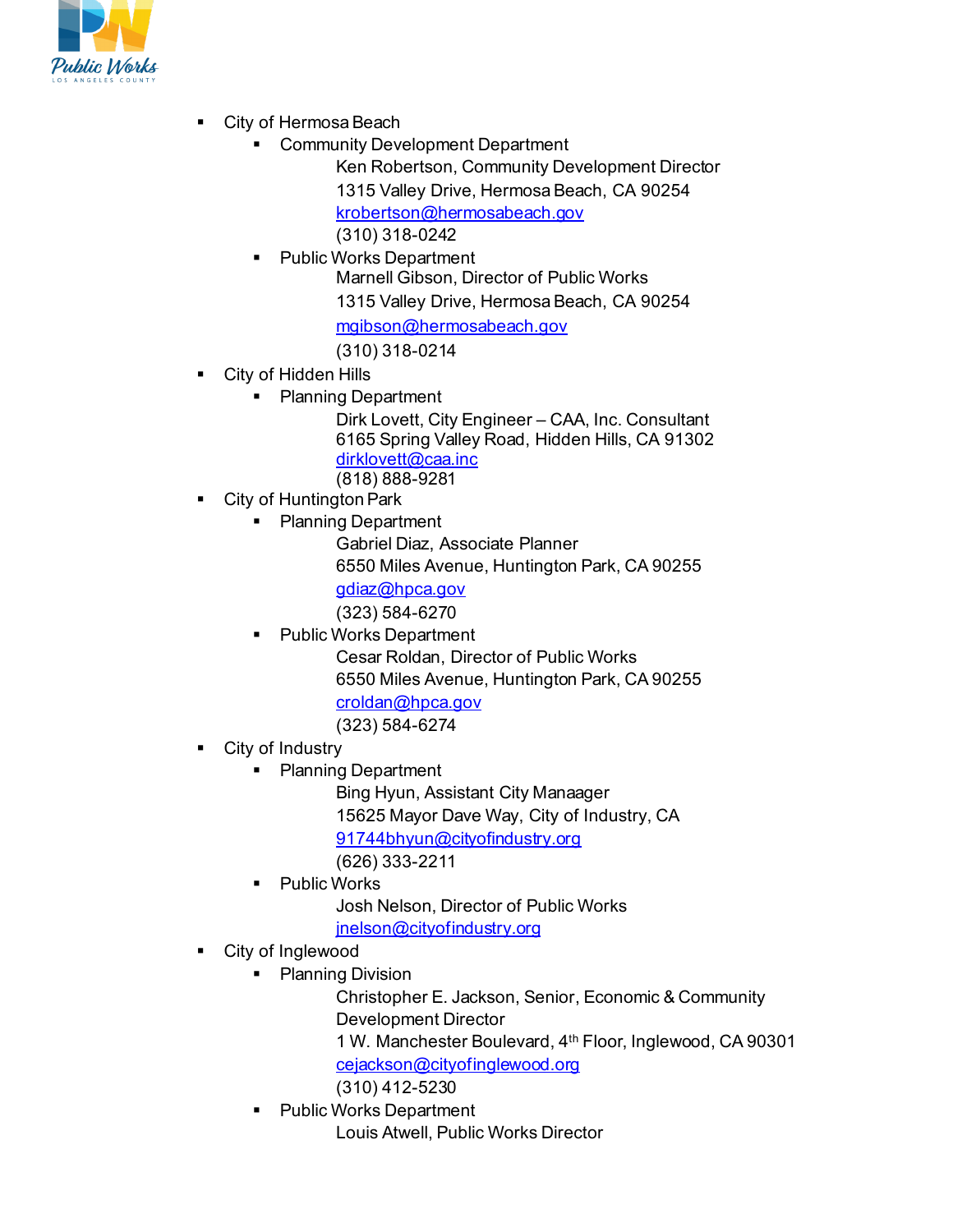

1 W. Manchester Boulevard, Inglewood, CA 90301 [latwell@Cityofinglewood.org](mailto:latwell@Cityofinglewood.org) (310) 412-5333

- City of Irwindale
	- Planning Department

Marilyn Simpson, AICP, Community Development Director 5050 N. Irwindale Avenue, Irwindale, CA 91706 [msimpson@irwindaleca.gov](mailto:msimpson@irwindaleca.gov)

(626) 430-2209

Public Works Department

Arsanious Hanna, City Engineer 16102 Arrow Highway, Irwindale, CA 91706 [ahanna@irwindaleca.gov](mailto:ahanna@irwindaleca.gov) (626) 430-2203

- City of La Cañada Flintridge
	- Planning Department

Susan Koleda, Director of Community Development 1327 Foothill Boulevard, La Cañada Flintridge, CA 91011

[skoleda@lcf.ca.gov](mailto:skoleda@lcf.ca.gov)

(818) 790-8881

Public Works Department

Patrick Dechellis, Director of Public Works 1327 Foothill Boulevard, La Cañada Flintridge, CA 91011

[pdechellis@lcf.ca.gov](mailto:pdechellis@lcf.ca.gov)

(818) 790-8882

- City of La Habra Heights
	- Planning Division

Rafferty Wooldridge, Community Development Director 1245 N. Hacienda Boulevard, La Habra Heights, CA 90631 [rwooldridge@lhhcity.org](mailto:rwooldridge@lhhcity.org)

(562) 694-6302 Ext. 233

Public Works Department

Grace Andres, Public Works Specialist 621 W. Lambert Road, La Habra, CA 90631 [gandres@lhhcity.org](mailto:gandres@lhhcity.org) (562) 694-6302 Ext. 222

- City of La Mirada
	- Planning Division

Oliver Osuna, Community Development Director 13700 La Mirada Boulevard, La Mirada, CA 90638 [oosuna@cityoflamirada.org](mailto:oosuna@cityoflamirada.org) (562) 943-7277

Public Works Department

Mark Stowell, Director of Public Works 13700 La Mirada Boulevard, La Mirada, CA 90638 [mstowell@cityoflamirada.org](mailto:mstowell@cityoflamirada.org)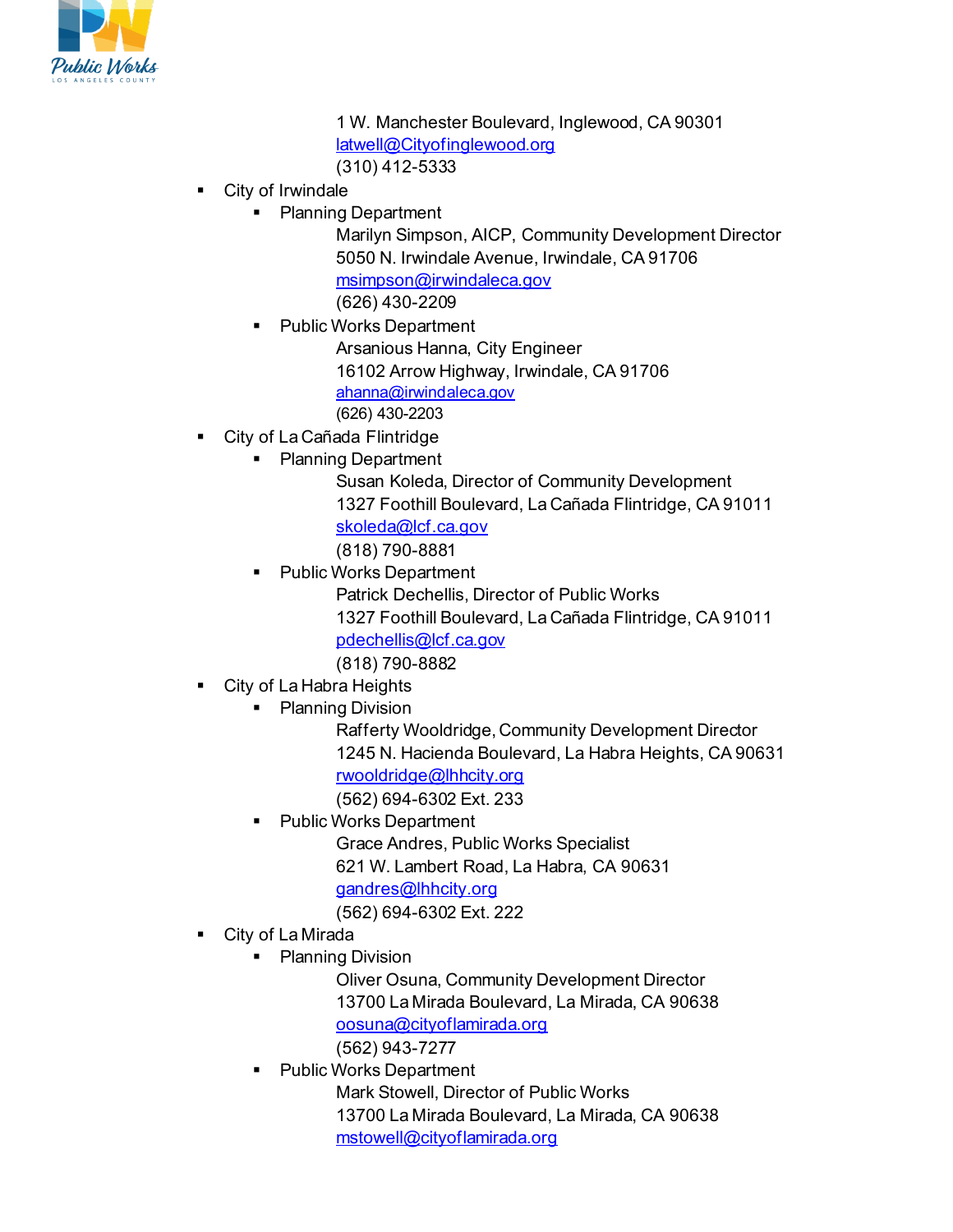

### (562) 943-0131

- City of La Puente
	- Planning Division

Abraham Tellez, Senior Planner 15900 E. Main Street, La Puente, CA 91744 [atellez@lapuente.org](mailto:atellez@lapuente.org) (626) 855-1513

City Manager

Bob Lindsey, City Manager [blindsey@lapuente.org](mailto:blindsey@lapuente.org) (626) 855-1500

- City of La Verne
	- Planning Division

Eric Scherer, Community Development Director 3660 D Street, La Verne, CA 91750 [escherer@cityoflaverne.org](mailto:escherer@cityoflaverne.org) (909) 596-8706

Public Works

Shawn Igoe, Public Works Department Head [sigoe@cityoflaverne.org](mailto:sigoe@cityoflaverne.org) (909) 596-8741

- City of Lakewood
	- Planning Department

Abel Avalos, Community Development Director 5050 Clark Avenue, Lakewood, CA 90712 [aavalos@lakewoodcity.org](mailto:aavalos@lakewoodcity.org) 562-866-9771, ext. 2300

**•** Public Works

Lisa Rapp, Public Works Director [lrapp@lakewoodcity.org](mailto:lrapp@lakewoodcity.org) (562) 966-9771

- **City of Lancaster** 
	- **Planning Department**

Larissa Dela Cruz, Community Development Manager, Planning 44933 Fern Avenue, Lancaster, CA 93534 [ldelacruz@cityoflancasterca.org](mailto:ldelacruz@cityoflancasterca.org)

- (661) 723-6129
- Public Works

Jeff Hogan, Development Services Director

- [jhogan@cityoflancasterca.org](mailto:jhogan@cityoflancasterca.org)
- (661) 723-6100
- City of Lawndale
	- Planning Division
		- Sean M. Moore, AICP, Director of Community Development 14717 Burin Avenue, Lawndale, CA 90260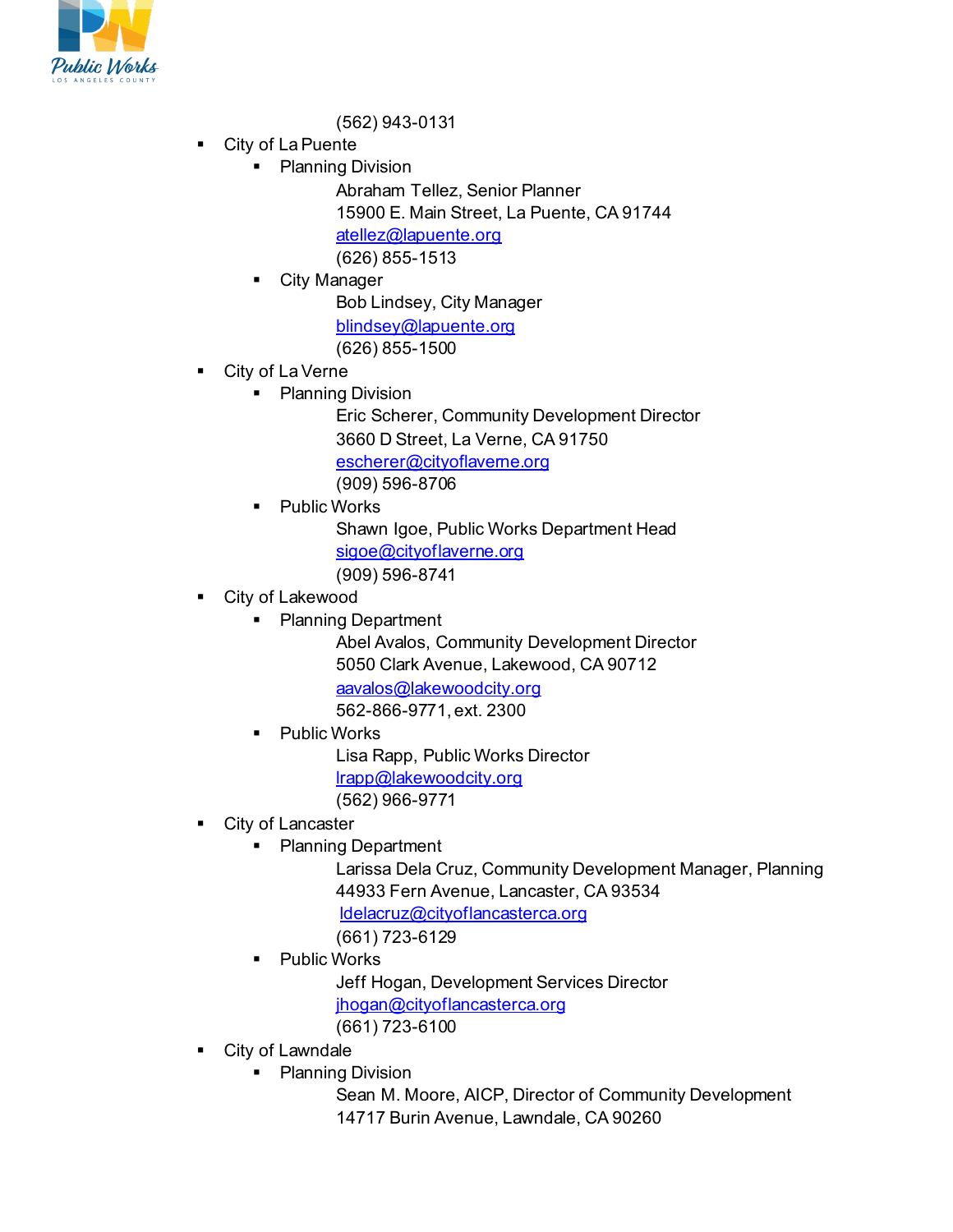

[SMoore@lawndalecity.org](mailto:SMoore@lawndalecity.org) (310) 973-3230

- Public Works Julian Lee, Director of Public Works/City Engineer [jlee@lawndalecity.org](mailto:jlee@lawndalecity.org) (310) 973-3260
- City of Lomita
	- Planning Division
		- Greg Kapovich, Community and Economic Development Director 24300 Narbonne Avenue, Lomita, CA 90717 [g.kapovich@lomitacity.com](mailto:g.kapovich@lomitacity.com)
		- (310) 325-7110 Ext. 122
		- City Manager
			- Carla Dillon, Public Works Director/City Engineer [c.dillon@lomitacity.com](mailto:c.dillon@lomitacity.com)
			- (310) 325-7110 x124
- City of Long Beach
	- Planning Department
		- Oscar Orci, Director of Development Services 411 West Ocean Blvd., 3rd Floor Long Beach, CA 90802 [oscar.orci@longbeach.gov](mailto:oscar.orci@longbeach.gov) (562) 570-6369
		- Public Works Department Eric Lopez, Director of Public Works [eric.lopez@longbeach.gov](mailto:eric.lopez@longbeach.gov) (562) 570-6383
- City of Los Angeles
	- Planning Department
		- Vincent P. Bertoni, AICP Director 200 N. Spring Street, Suite 525 Los Angeles, CA 90012 [vince.bertoni@lacity.org](mailto:vince.bertoni@lacity.org) (213) 978-1271

## Alternate:

Lisa Webber, AICP Deputy Director of Project Planning [lisa.webber@lacity.org](mailto:lisa.webber@lacity.org)

(213) 978-1274

Sanitation Bureau (Public Works)

Enrique Zaldivar, Director and General Manager 1149 S. Broadway Street, Los Angeles, CA 90015 [Enrique.zaldivar@lacity.org](mailto:Enrique.zaldivar@lacity.org) (213) 485-2210

### Alternates:

Reina Pereira, Solid Resources Support Services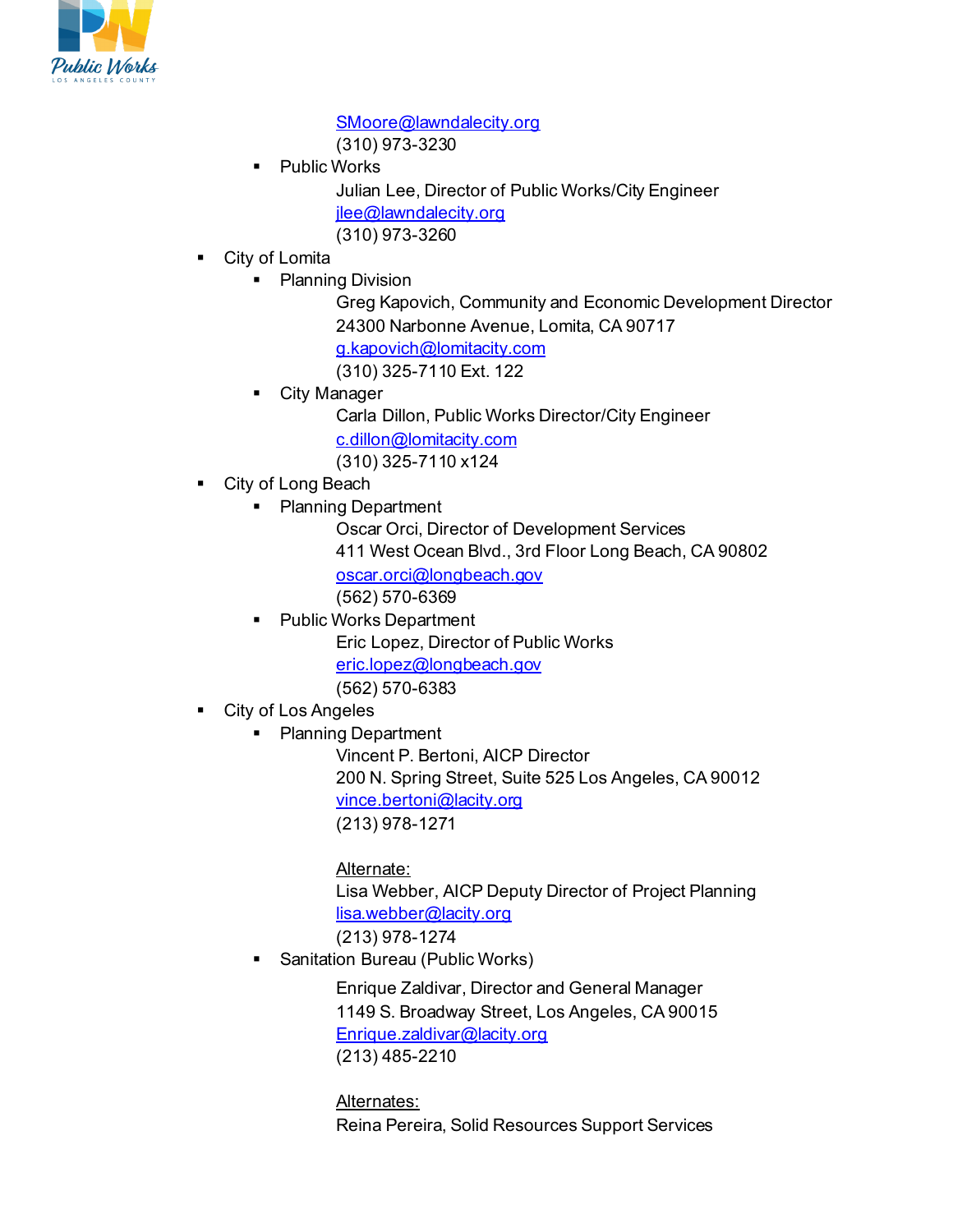

[reina.pereira@lacity.org](mailto:reina.pereira@lacity.org) (213) 485-3296

Bernadette Halverson, Solid Resources Support Services [bernadette.halverson@lacity.org](mailto:bernadette.halverson@lacity.org) (213) 485-3634

- City of Lynwood
	- Planning Division

Michelle Ramirez, Community Development Director 11330 Bullis Road, Lynwood, CA 90262 [mramirez@lynwood.ca.us](mailto:mramirez@lynwood.ca.us) (310) 603-0220

Public Works

Thomas W. Thornton, P.E., Director of Public Works [tthornton@lynwood.ca.us](mailto:tthornton@lynwood.ca.us) (310) 603-0220, ext 801

- City of Malibu
	- Planning Department

Richard Mollica, Planning Director 23825 Stuart Ranch Road, Malibu, CA 90265 [rmollica@malibucity.org](mailto:rmollica@malibucity.org) (310) 456-2489 Ext. 346

 Public Works Rob DuBoux, Public Works Director / City Engineer [rduboux@malibucity.org](mailto:rduboux@malibucity.org)

(310) 456-2489, ext. 339

- City of Manhattan Beach
	- Planning Division

Carrie Tai, Director of Community Development 1400 Highland Avenue, Manhattan Beach, CA 90266 [ctai@citymb.info](mailto:ctai@citymb.info) (310) 802-5504

Public Works

Erick Lee, Director of Public Works [elee@citymb.info](mailto:elee@citymb.info) (310) 802-5300

- City of Maywood
	- Planning Department

Steve Fowler, Director of Building and Planning 4319 E. Slauson Avenue, Maywood, CA 90270 [steve.fowler@cityofmaywood.org](mailto:steve.fowler@cityofmaywood.org) (323) 562-5721

Public Works

Abel Hernandez, Public Works Coordinator [abel.hernandez@cityofmaywood.org](mailto:abel.hernandez@cityofmaywood.org)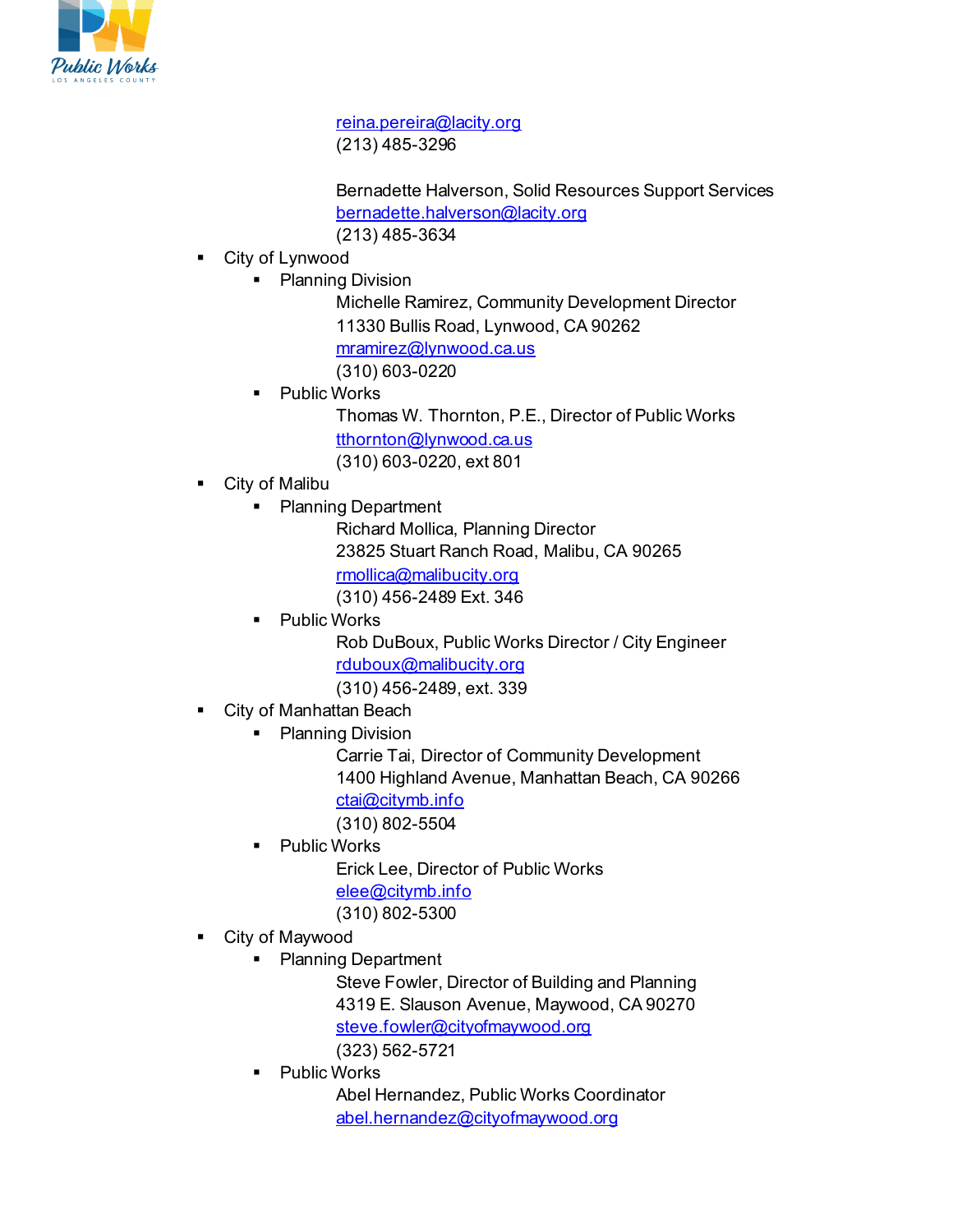

323-562-5706

- City of Monrovia
	- Planning Division

Craig Jimenez, Planning Division Manager 415 S. Ivy Avenue, Monrovia, CA 91016 [cjimenez@ci.monrovia.ca.us](mailto:cjimenez@ci.monrovia.ca.us) (626) 932-5565

Public Works

Susan Matthews, Public Works Coordinator [smatthews@ci.monrovia.ca.us](mailto:smatthews@ci.monrovia.ca.us) (626) 932-5562

- **•** City of Montebello
	- Planning Division

Joseph Palombi, Planning & Community Development Director 1600 W. Beverly Boulevard, Montebello, CA 90640 [JPalombi@cityofmontebello.com](mailto:JPalombi@cityofmontebello.com) (323) 887-1200

Public Works

James Enriquez, Director of Public Works [JEnriquez@cityofmontebello.com](mailto:JEnriquez@cityofmontebello.com) 323-887-1460

City of Monterey Park

**Public Works and Planning** 

Frank A. Lopez, P.E., Director of Public Works/City Engineer [flopez@montereypark.ca.gov](mailto:flopez@montereypark.ca.gov)

626-307-1320

- City of Norwalk
	- Planning Division

John Ramirez, Director of Community Development 12700 Norwalk Boulevard, Room 12, Norwalk, CA 90650 [jramirez@norwalkca.gov](mailto:jramirez@norwalkca.gov)

(562) 929-5744

Public Works

Glen Kau, Director of Public Works

[gkau@norwalkca.gov](mailto:gkau@norwalkca.gov)

(562) 929-5511

- City of Palmdale
	- Planning Department

Carlene Saxton, Director Economic & Community Development 38250 Sierra Highway, Palmdale, CA 91390 [csaxton@cityofpalmdale.org](mailto:csaxton@cityofpalmdale.org) (661) 267-5100

Alternate(s):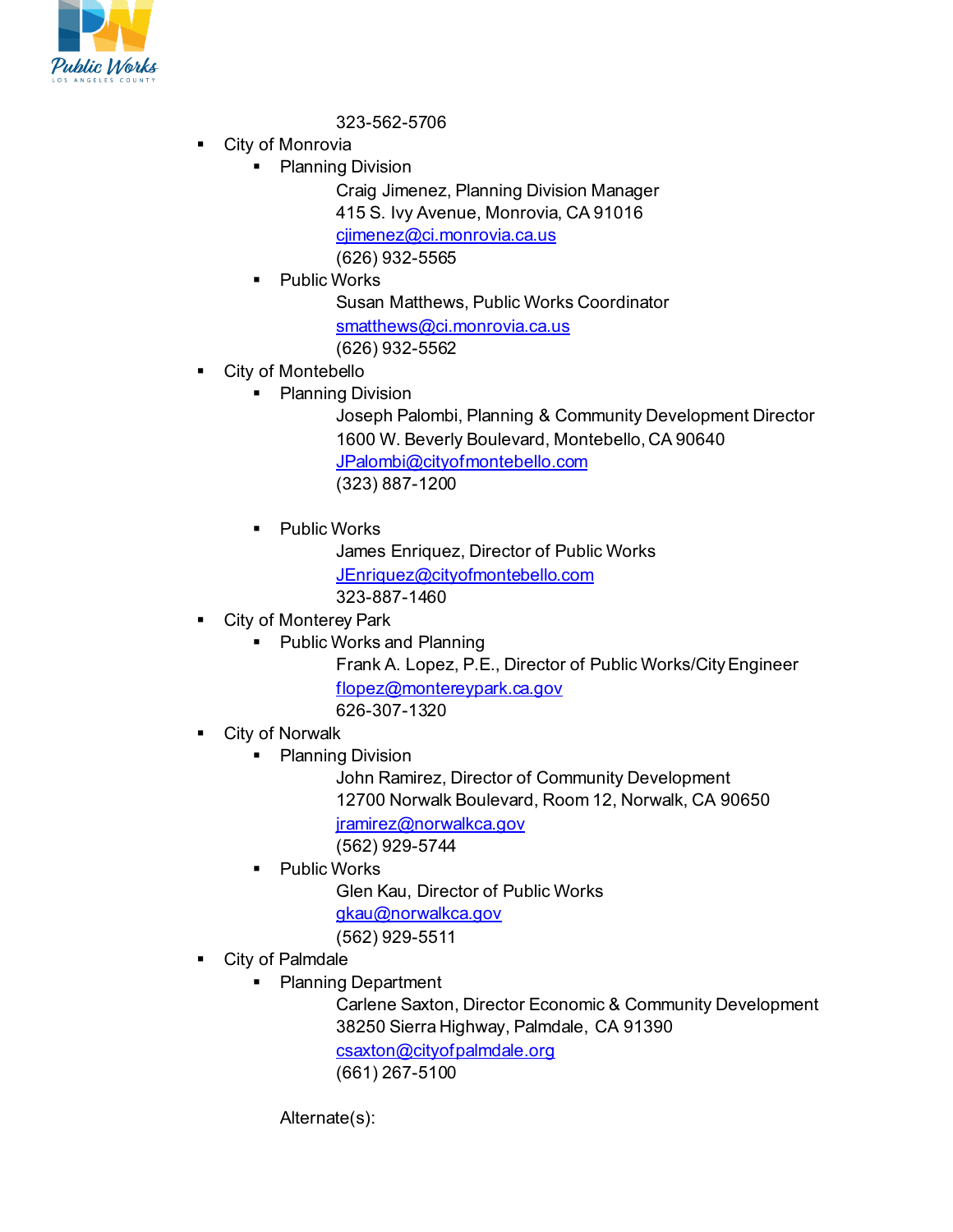

Megan Taggart, Planning Manager [mtaggart@cityofpalmdale.org](mailto:mtaggart@cityofpalmdale.org)

Mike Behen, Deputy City Manager [mbehen@cityofplamdale.org](mailto:mbehen@cityofplamdale.org)

Public Works Department

Chuck Heffernan, Director 38250 Sierra Highway, Palmdale, CA 91390 [cheffernan@cityofpalmdale.org](mailto:cheffernan@cityofpalmdale.org) (661) 267-5300

> Alternate: Bill Padilla, City Engineer [bpadilla@cityofpalmdale.org](mailto:bpadilla@cityofpalmdale.org) (661) 267-5363

- **City of Palos Verdes Estates** 
	- Public Works, Planning and Buidling Department BriannaRindge, Community Development Director 340 W. Palos Verdes Drive, Palos Verdes Estates, CA 90274 [brindge@pvestates.org](mailto:brindge@pvestates.org) (310) 378-0383 ext. 811

• City of Paramount

- **EXEDENT** Community Development Department
	- John Carver, Planning Manager 16400 Colorado Avenue, Paramount, CA 90723 [jcarver@paramountcity.com](mailto:jcarver@paramountcity.com) (562) 220-2036
	- Public Works Adriana Figueroa, Public Works Director [afigueroa@paramountcity.com](mailto:afigueroa@paramountcity.com) (562) 220-2020
- City of Pasadena
	- Planning & Community Development Department David Reyes, Director
		- 100 North Garfield Ave., Pasadena, CA 91101
		- [davidreyes@cityofpasadena.net](mailto:davidreyes@cityofpasadena.net)
		- (626) 744-6646
		- Public Works Ara Maloyan, Director [amaloyan@cityofpasadena.net](mailto:amaloyan@cityofpasadena.net) (626) 744-7311
- **City of Pico Rivera** 
	- Planning Division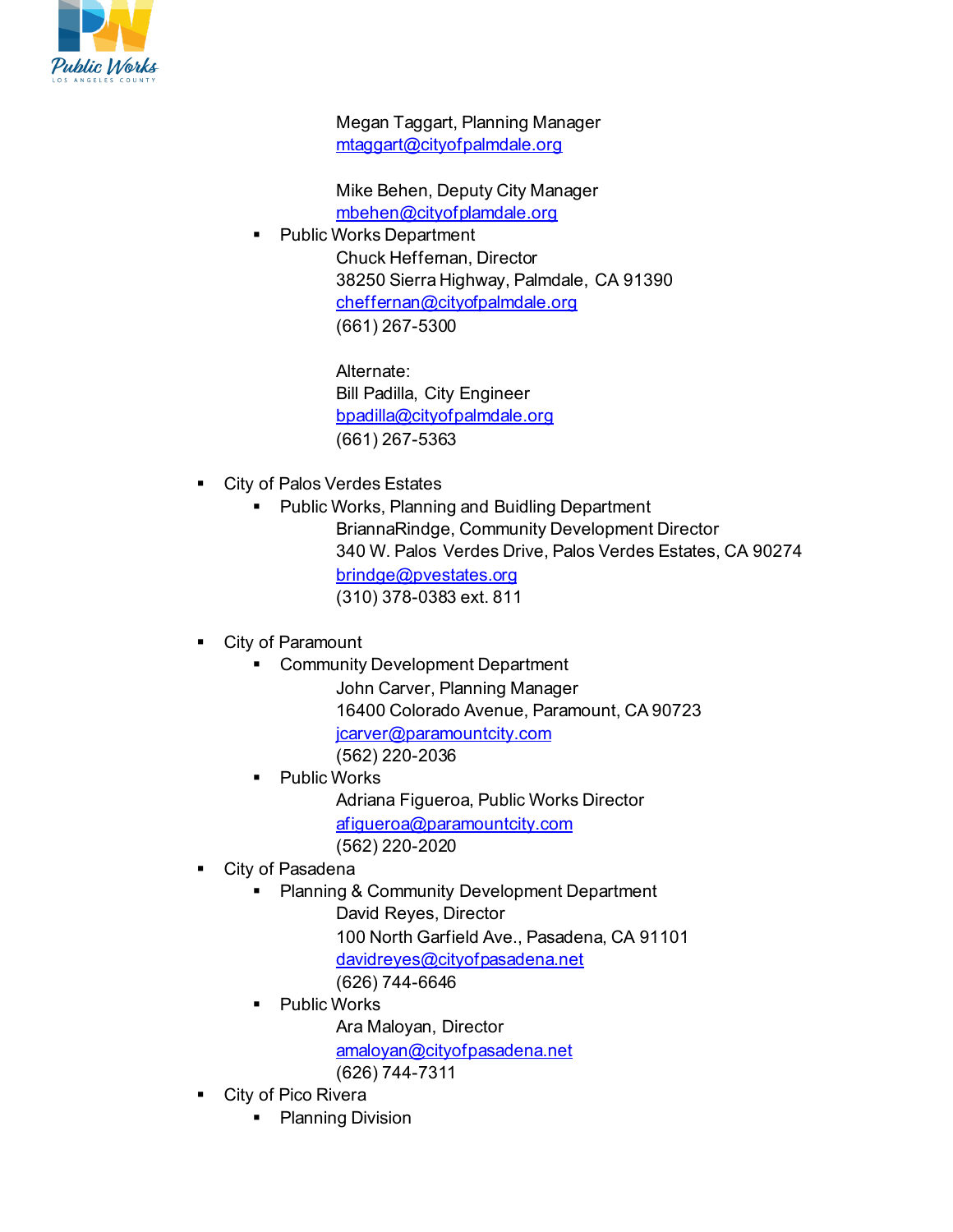

M. Garcia 6615 Passons Boulevard, Pico Rivera, CA 90660 [mgarcia@pico-rivera.org](mailto:mgarcia@pico-rivera.org) (562) 801-4332 Public Works

- [lgaray@pico-rivera.org](mailto:lgaray@pico-rivera.org) (562) 801-4421
- City of Pomona
	- Planning Department

Anita D. Gutierrez, AICP, Development Services Director 505 S. Garey Avenue, Pomona, CA 91766 [anita\\_gutierrez@ci.pomona.ca.us](mailto:anita_gutierrez@ci.pomona.ca.us) (909) 620-2090

Alternate: Nancy Garcia Nancy Garcia@ci.pomona.ca.us (909) 620-2090

- Public Works Department Rene Guerrero, Director [Rene\\_Guerrero@ci.pomona.ca.us](mailto:Rene_Guerrero@ci.pomona.ca.us) (909) 620 -2261
- **EXECT** City of Rancho Palos Verdes
	- Planning & Zoning Division

Ken Rukavina, Community Development Director 30940 Hawthorne Boulevard, Rancho Palos Verdes, CA 90275 [krukavina@rpvca.gov](mailto:krukavina@rpvca.gov)

(310) 544-5227

 Public Works Ramzi Awwad, Director of Public Works [rawwad@rpvca.gov](mailto:rawwad@rpvca.gov)

310-544-5275

- City of Redondo Beach
	- Planning Department

Brandy Forbes,, Community Development Director 415 Diamond Street, Redondo Beach, CA 90277

[Brandy.forbes@redondo.org](mailto:Brandy.forbes@redondo.org)

(310) 318-0637 Ext. 1-2200

Public Works

Michael Klein, Director of Public Works [michael.klein@redondo.org](mailto:michael.klein@redondo.org) (310) 318-0686, ext 4141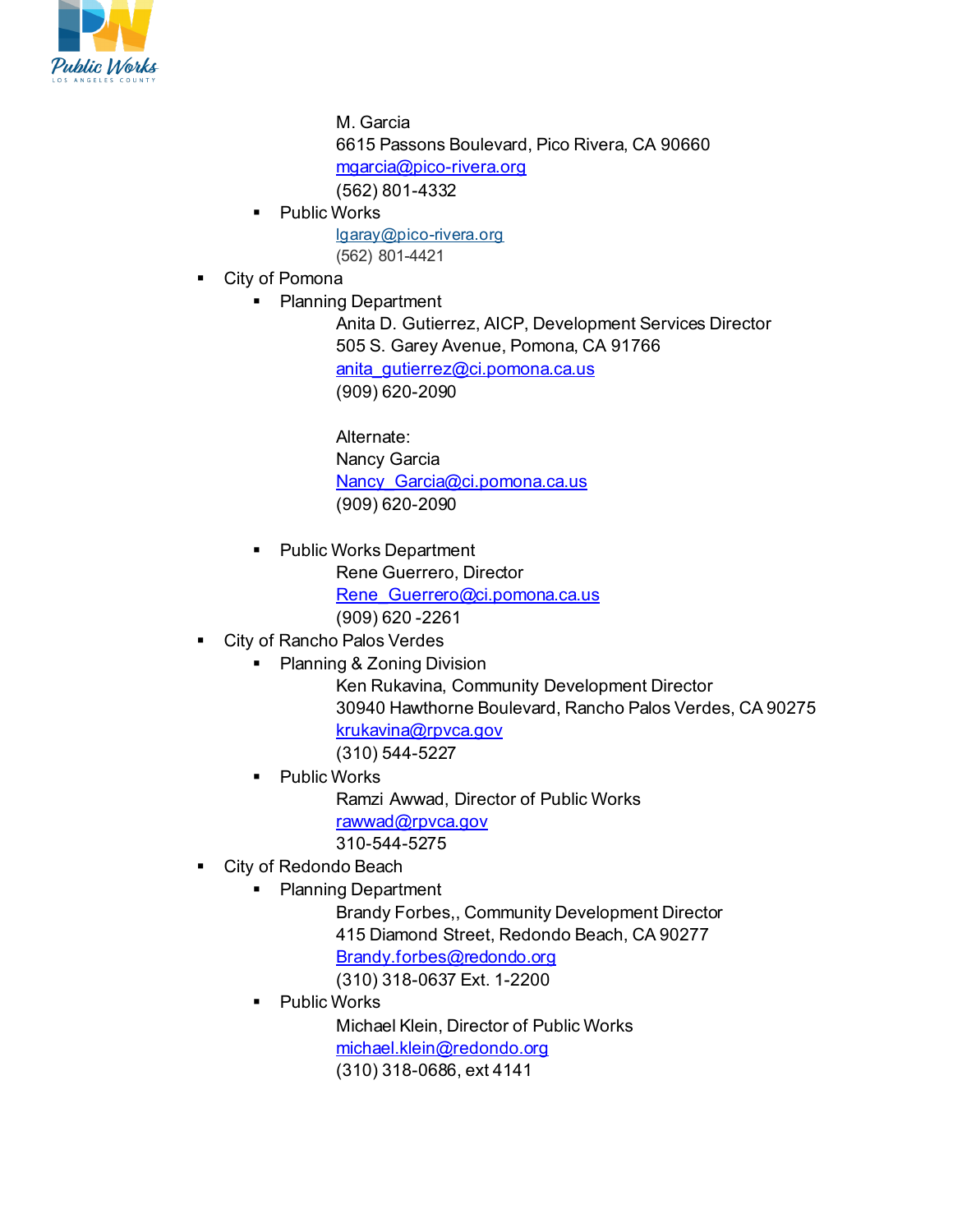

City of Rolling Hills

Planning Department

Meredith Elguira, Director of Planning & Community Services 2 Portuguese Bend Road, Rolling Hills, CA 90274 [melguira@cityofrh.net](mailto:melguira@cityofrh.net) (310) 377-1521

Public Works

Elaine Jeng, City Manager

[ejeng@cityofrh.net](mailto:ejeng@cityofrh.net)

- (310) 377.1521
- **City of Rolling Hills Estates** 
	- Planning Department

David Wahba, Community Development/ Public WorksDirector 4045 N. Palos Verdes Drive, Rolling Hills Estates, CA 90274 [DavidW@ci.Rolling-Hills-Estates.ca.us](mailto:DavidW@ci.Rolling-Hills-Estates.ca.us) (310) 377-1577 Ext. 103

- City of Rosemead
	- Planning Department

Angelica Frausto-Lupo, Director of Community Development 8838 E. Valley Boulevard, Rosemead, CA 91770 [afrausto-lupo@cityofrosemead.org](mailto:afrausto-lupo@cityofrosemead.org) (626) 569-2140

Public Works

Danielle Garcia, Management Analyst [dgarcia@cityofrosemead.org](mailto:dgarcia@cityofrosemead.org) (626) 569-2127

- City of San Dimas
	- Planning Department

Henry Noh, Community Development Director

- 245 E. Bonita Avenue, San Dimas, CA 91773
- [hnoh@sandimasca.gov](mailto:hnoh@sandimasca.gov)

(909) 394-6250

Public Works

Shari Garwick, Director of Public Works

[sgarwick@sandimasca.gov](mailto:sgarwick@sandimasca.gov)</u> or publicworks@sandimasca.gov

- (909) 394-6240
- City of San Fernando
	- Planning Department

Vacant, Community Development Secretary

117 Macneil Street, San Fernando, CA 91340

[CommunityDevelopment@sfcity.org](mailto:CommunityDevelopment@sfcity.org)

(818) 898-1227

Public Works

Matt Baumgardner, Director of Public Works/ City Engineer [MBaumgardner@sfcity.org](mailto:MBaumgardner@sfcity.org)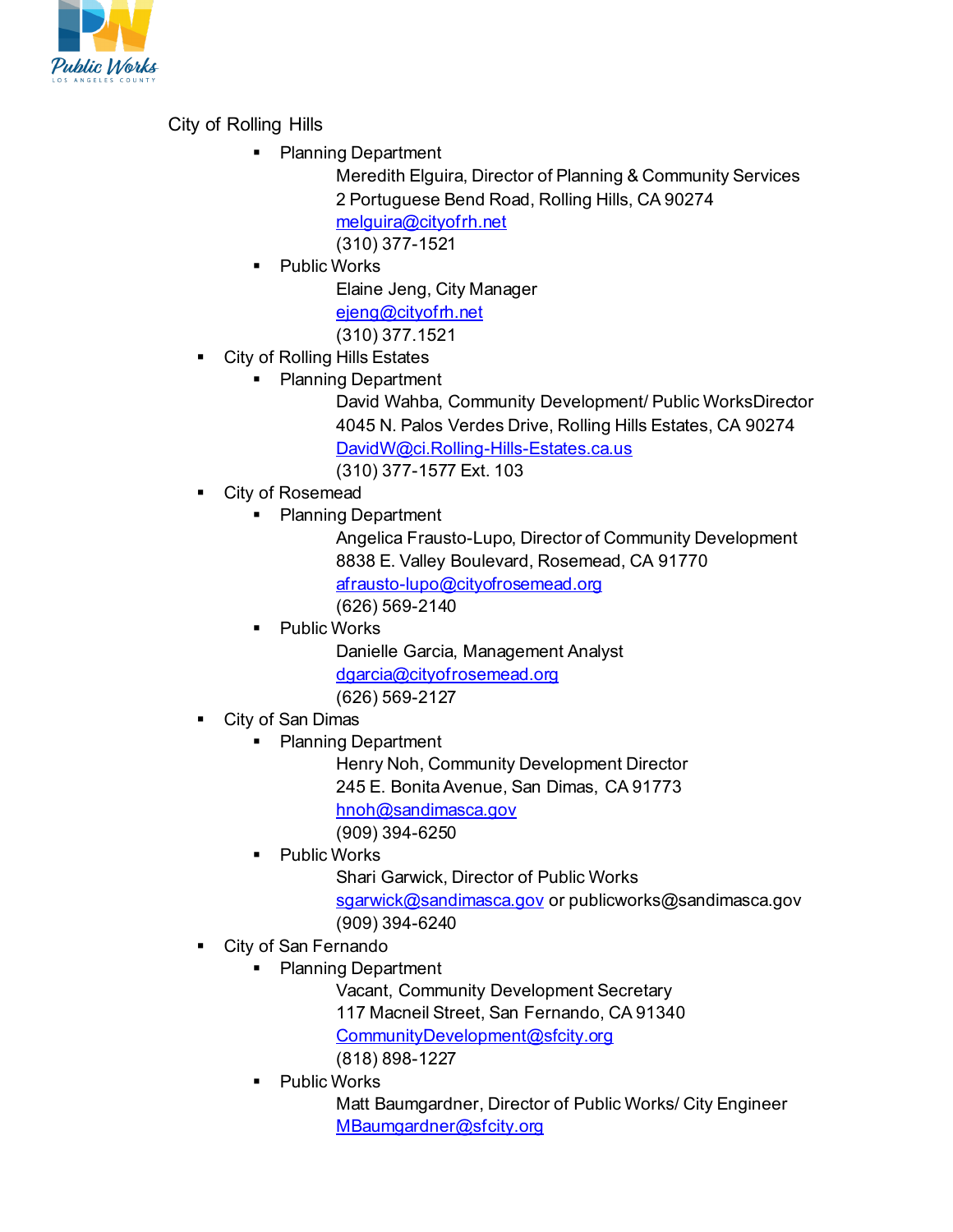

- (818) 898-1237
- City of San Gabriel
	- Planning Division

Arminé Chaparyan, Community Development Director 425 S. Mission Drive, San Gabriel, CA 91776 [achaparyan@sgch.org](mailto:achaparyan@sgch.org) (626) 308-2806

Public Works

Greg de Vinck, Public Works Director

[Gdevinck@sgch.org](mailto:Gdevinck@sgch.org)

(626) 308-2825

- **City of San Marino** 
	- Planning & Building Department

Aldo Cervantes, Community Development Director 2200 Huntington Drive, 1<sup>st</sup> Floor, San Marino, CA 91108 [acervantes@cityofsanmarino.org](mailto:acervantes@cityofsanmarino.org) (626) 300-0710

Public Works

Michael Throne, Park & Public Works Director/City Engineer [mthrone@cityofsanmarino.org](mailto:mthrone@cityofsanmarino.org) (626) 300-0787

- City of Santa Clarita
	- Planning Division

Tom Cole, Community Development Director 23920 W. Valencia Boulevard, Suite 302, Santa Clarita, CA 91355 [tcole@santa-clarita.com](mailto:tcole@santa-clarita.com)

(661) 255-4305

Public Works

Robert Newman, Director of Public Works

[rnewman@santa-clarita.com](mailto:rnewman@santa-clarita.com)

(661) 259-2489

- City of Santa Fe Springs
	- **Planning & Development Department**

Wayne Morrell, Director of Planning

11710 E. Telegraph Road, Santa Fe Springs, CA 90670 [WayneMorrell@santafesprings.org](mailto:WayneMorrell@santafesprings.org)

- (562) 868-0511 Ext. 7550
- Public Works

Noe Negrete, P.E., Director of Public Works/City Engineer [noenegrete@santafesprings.org](mailto:noenegrete@santafesprings.org) (562) 868-0511

- 
- City of Santa Monica
	- **Planning & Community Development Department**

David Martin, Director of Planning & Community Development 1685 Main Street, Room 212, Santa Monica, CA 90401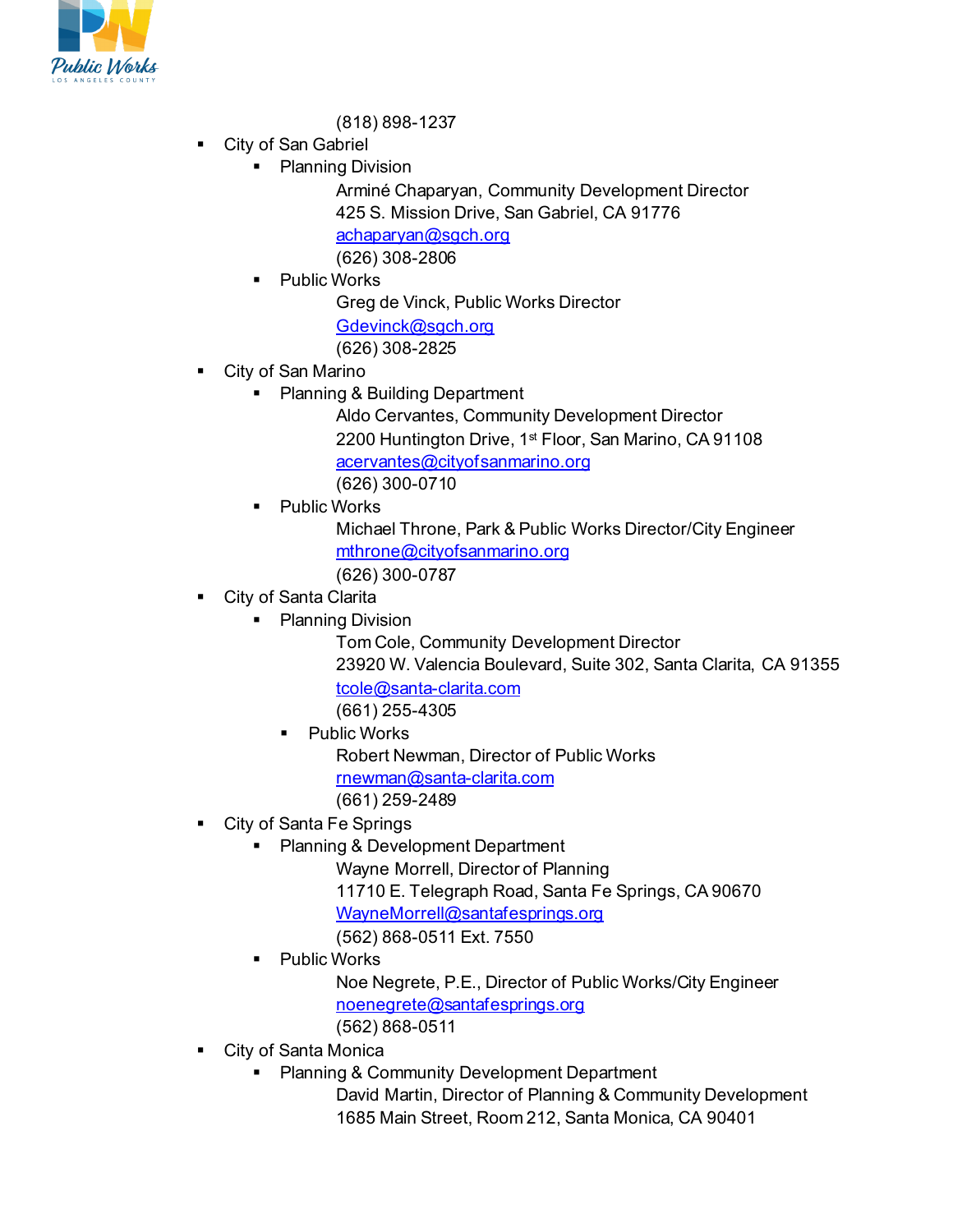

[david.martin@smgov.net](mailto:david.martin@smgov.net) (310) 458-2275

- Public Works Alex Nazarchuk, City Engineer [alex.nazarchuk@smgov.net](mailto:alex.nazarchuk@smgov.net) (310) 458-8721
- City of Sierra Madre
	- Planning Division
		- Vincent Gonzalez, Planning & Community Preservation Director 232 W. Sierra Madre Boulevard, Sierra Madre, CA 91024 [vgonzalez@cityofsierramadre.com](mailto:vgonzalez@cityofsierramadre.com) (626) 355-7138 x401
		- **•** Public Works
			- Chris Cimino, Public Works Director [ccimino@cityofsierramadre.com](mailto:ccimino@cityofsierramadre.com)

(626) 355-7135 x801

- City of Signal Hill
	- Planning Services

Colleen Doan, Director of Community Development 2175 Cherry Avenue, Signal Hill, CA 90755 [cdoan@cityofsignalhill.org](mailto:cdoan@cityofsignalhill.org) (562) 989-7344

Public Works

Kelli Tunnicliff, Public Works Director [ktunnicliff@cityofsignalhill.org](mailto:ktunnicliff@cityofsignalhill.org)

(562) 989-7356

- City of South El Monte
	- Planning Division

Colby Cataldi, Community Development Director, Director of Community Development

1415 Santa Anita Avenue, South El Monte, CA 91733

[ccataldi@soelmonte.org](mailto:ccataldi@soelmonte.org)

(626) 579-6540 Ext. 3218

Public Works

Rachel Barbosa, City Manager [rbarbosa@soelmonte.org](mailto:rbarbosa@soelmonte.org)

(626) 579-6540, ext. 3215

- City of South Gate
	- Planning Division

Grace Martin, Interim Director of Community Development 8650 California Avenue, South Gate, CA 90280

[gmartin@sogate.org](mailto:gmartin@sogate.org)

323-563-9529

**-** Public Works

Arturo Cervantes, Assistant City Manager/Director of Public Works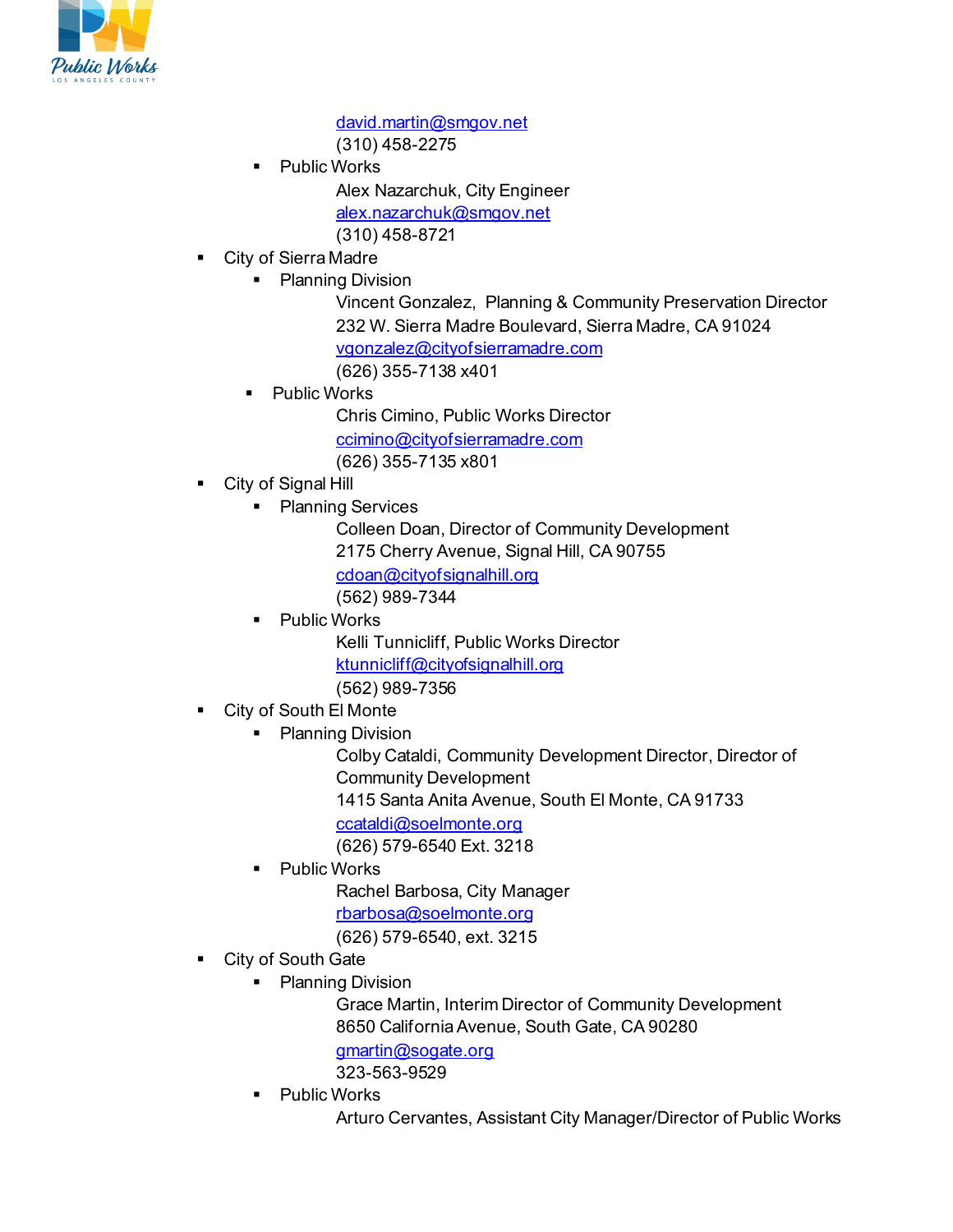

#### [acervantes@sogate.org](mailto:acervantes@sogate.org)

(323) 563-9567

- **City of South Pasadena** 
	- Planning Department

Joanna Hankamer, Planning and Community Development **Director** 1414 Mission Street, South Pasadena, CA 91030 [jhankamer@southpasadenaca.gov](mailto:jhankamer@southpasadenaca.gov)

(626) 403-7220

• Public Works

Leaonna DeWitt, Public Works Administration and Engineering [ldewitt@southpasadenaca.gov](mailto:ldewitt@southpasadenaca.gov) (626) 403-7240

Alternate:

Arpy Kasparian, Public Works Environmental Programs [environmentalprograms@southpasadenaca.gov](mailto:environmentalprograms@southpasadenaca.gov) 626-403-7253

- **•** City of Temple City
	- Planning Department

Scott Reimers, Community Development Director 9701 Las Tunas Drive, Temple City, CA 91780 [sreimers@templecity.us](mailto:sreimers@templecity.us) (626) 285-2171

City Manager

Bryan Cook, City Manager [bcook@templecity.us](mailto:bcook@templecity.us) (626) 285-2171 ext. 4110

- City of Torrance
	- **EXECOMMUNITY Development Department**

Danny Santana, Community Development Director 3031 Torrance Boulevard, Torrance, CA 90503

[dsantana@torranceca.gov](mailto:dsantana@torranceca.gov) 

(310) 618 -2550

Public Works

Craig Bilezerian, Director

20500 Madrona Avenue, Torrance, CA 90503

- [cbilezerian@torranceca.gov](mailto:cbilezerian@torranceca.gov)
- (310) 781-6900
- City of Vernon
	- Planning Division

Sergio Canales, Planning Assistant 4305 Santa Fe Avenue, Vernon, CA 90058 [scanales@ci.vernon.ca.us](mailto:scanales@ci.vernon.ca.us) (323) 826-1435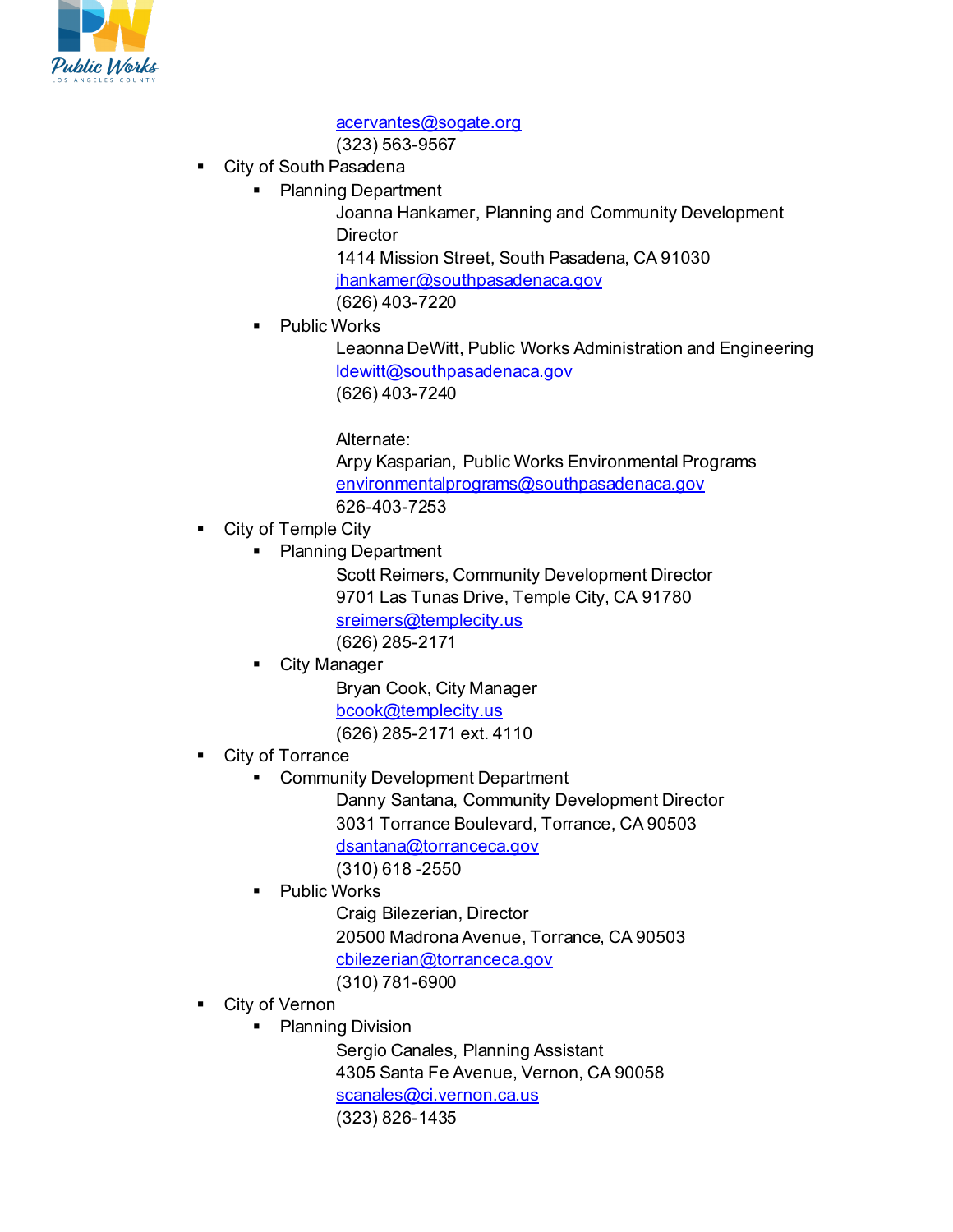

• Public Works

Daniel Wall, Director of Public Works [dwall@ci.vernon.ca.us](mailto:dwall@ci.vernon.ca.us) (323) 583-8811, ext. 305

## City of Walnut

• Planning Department

Tom Weiner, Director of Community Development 21201 La Puente Road, Walnut, CA 91789 [tweiner@ci.walnut.ca.us](mailto:tweiner@ci.walnut.ca.us) (909) 595-7543

Public Works

Robert M.Wishnerm, City Manager

[rwishnerm@ci.walnut.ca.us](mailto:rwishnerm@ci.walnut.ca.us)

(909) 595-7543

- City of West Covina
	- Planning Department

Paulina Morales, Community Development Director 1444 W. Garvey Avenue, Room 208, West Covina, CA 91790 [Pmorales@westcovina.org](mailto:Pmorales@westcovina.org) (626) 939-8422

Public Works

Michael Ackerman, City Engineer [mackerman@westcovina.org](mailto:mackerman@westcovina.org) (626) 939-8425

- City of West Hollywood
	- Planning Department
		- John Keho, , Interim Director, Planning and Development Services 8300 Santa Monica Boulevard, West Hollywood, CA 90069 ikeho@weho.org (323) 848-6393
		- Public Works

Jackie Rocco, Department of Public Works Director [jrocco@weho.org](mailto:jrocco@weho.org) (323) 848-6361

- **City of Westlake Village** 
	- **Planning Department**

Michael Forbes, Planning Director 31200 Oak Crest Drive, Westlake Village, CA 91361 [michael@wlv.org](mailto:michael@wlv.org) (818) 706-1613

Public Works

Roxanne Hughes, City Engineer [roxanne@wlv.org](mailto:roxanne@wlv.org) (818) 706-1613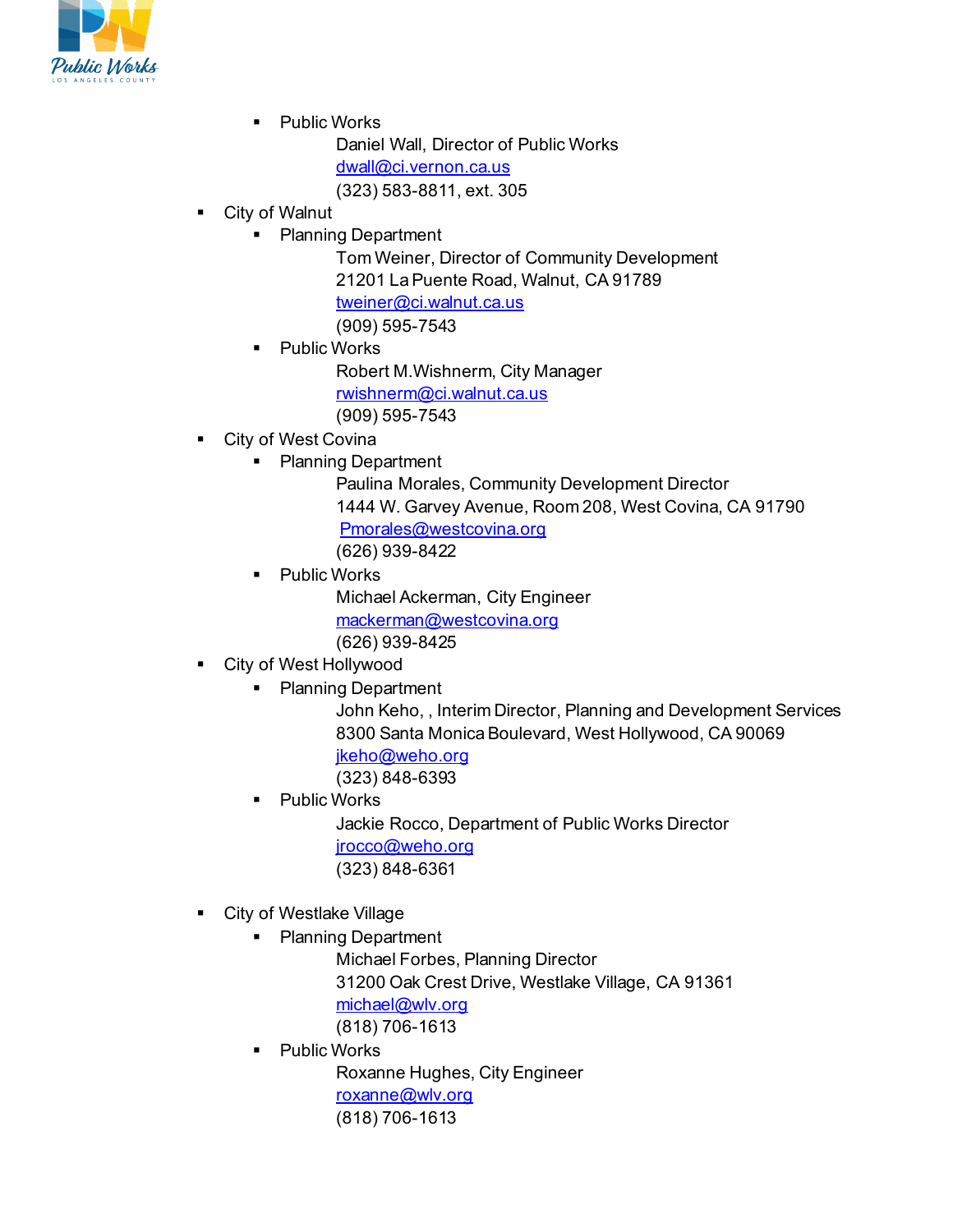

- City of Whittier
	- Planning Department

Jeff Adams, Director of Community Development 13230 Penn Street, Whittier, CA 90602 [jadams@cityofwhittier.org](mailto:jadams@cityofwhittier.org) o[r comdev@cityofwhittier.org](mailto:comdev@cityofwhittier.org) (562) 567-9320

**•** Public Works

Kyle Cason, Director of Public Works [kcason@cityofwhittier.org](mailto:kcason@cityofwhittier.org) o[r pubwks@cityofwhittier.org](mailto:pubwks@cityofwhittier.org) (562) 567-9500

# **Others**

# **7. Operators of Solid Waste Facilities in Los Angeles County**

- Class III Landfills
	- Antelope Valley Recycling and Disposal Facility Waste Management of California

Ms. Heather Peters, Scalehouse Supervisor hpeters@wm.com

1200 W. City Ranch Road, Palmdale, CA 93551

[cslosangeles@wm.com](mailto:cslosangeles@wm.com) 

(805) 947-7197

Burbank Landfill

Mr. John Molinar

[jmolinar@ci.burbank.ca.us](mailto:jmolinar@ci.burbank.ca.us)

or

- Ms. Stephanie Gordillo, Senior Secretary
- [SGordillo@burbankca.gov](mailto:SGordillo@burbankca.gov)
- 124 S Lake Street, Burbank, CA 91502
- (818) 238-3919
- Calabasas Landfill

Ms. Felicia Petrie, Supervising Engineer

[fpetrie@lacsd.org](mailto:fpetrie@lacsd.org)

1955 Workman Mill Road, Whittier, CA 90601-1415 (562) 908-4288

Chiquita Canyon Landfill – Waste Connections, Inc.

Mr. Steve Cassulo, District Manager [SteveCa@WasteConnections.com](mailto:SteveCa@WasteConnections.com)

or

Ms. Maribel Bolanos, Office Manager

[MaribelB@WasteConnections.com](mailto:MaribelB@WasteConnections.com)

29201 Henry Mayo Drive, Valencia, CA 91384 (661) 257-3655

Lancaster Landfill

Ms. Heather Peters, Scalehouse Supervisor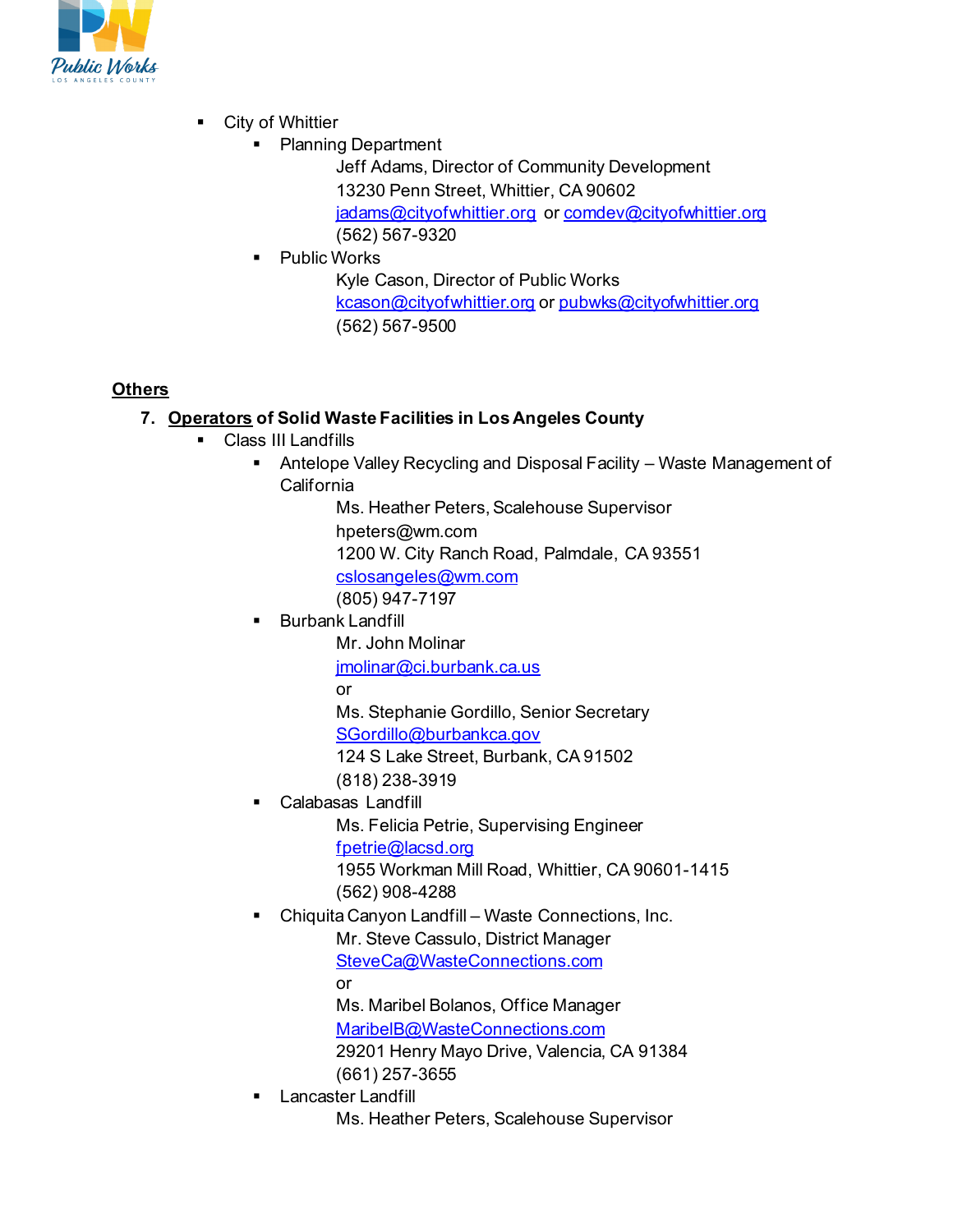

#### [hpeters@wm.com](mailto:hpeters@wm.com)

1200 W. City Ranch Road, Palmdale, CA 93551 (661) 223-3406

 Pebbly Beach Landfill – Consolidated Disposal Services (DBA,Seagull Sanitation Systems)

Ms. Joanne Long

[joannel@crrmail.com](mailto:joannel@crrmail.com)

1 Dump Road, Santa Catalina Island, City of Avalon, CA 90704 (310) 510-0240

 San Clemente Island Landfill – U.S. Department of Navy Mr. DeForest Joralmon, Environmental Protection Specialist [deke.joralmon@navy.mil](mailto:deke.joralmon@navy.mil)

Naval Auxiliary Landing Field, San Clemente Island, CA 92135 (619) 556-5149

Scholl Canyon Landfill

Ms. Felicia Petrie, Supervising Engineer

[fpetrie@lacsd.org](mailto:fpetrie@lacsd.org)

- 1955 Workman Mill Road, Whittier, CA 90601-1415
- (562) 908-4288
- Sunshine Canyon City/County Landfill Republic Services Company Mr. Rob Sherman, General Manager - Los Angeles County - Post **Collection**

[rsherman@republicservices.com](mailto:rsherman@republicservices.com)

14747 San Fernando Road, Sylmar, CA 91342

[info@sunshinecanyonlandfill.com](mailto:info@sunshinecanyonlandfill.com) 

(800) 926-0607

- Whittier (Savage Canyon) Landfill Ms. Martha Smith, Customer Service Representative [vsmith@cityofwhittier.org](mailto:vsmith@cityofwhittier.org) 13230 E. Penn Street, Whittier, CA 90602 (562) 567-9506
- **Transformation Facility** 
	- **Southeast Resource Recovery Facility Covanta Long Beach Renewable** Energy

Mr. Alan Foley, SERRF Operations Officer

[Alan.Foley@longbeach.gov](mailto:Alan.Foley@longbeach.gov)

120 Pier S Avenue, Long Beach, CA 90802

- [info@longbeach.gov](mailto:info@longbeach.gov)
- (562) 570-7840
- **Permitted Inert Waste Landfills** 
	- **Azusa Land Reclamation Landfill Waste Management**

Mr. Joe Walstrom, District Manager [jwalstrl@wm.com](mailto:jwalstrl@wm.com) 1211 W. Gladstone Street, Azusa, CA 91702 (626) 334-0719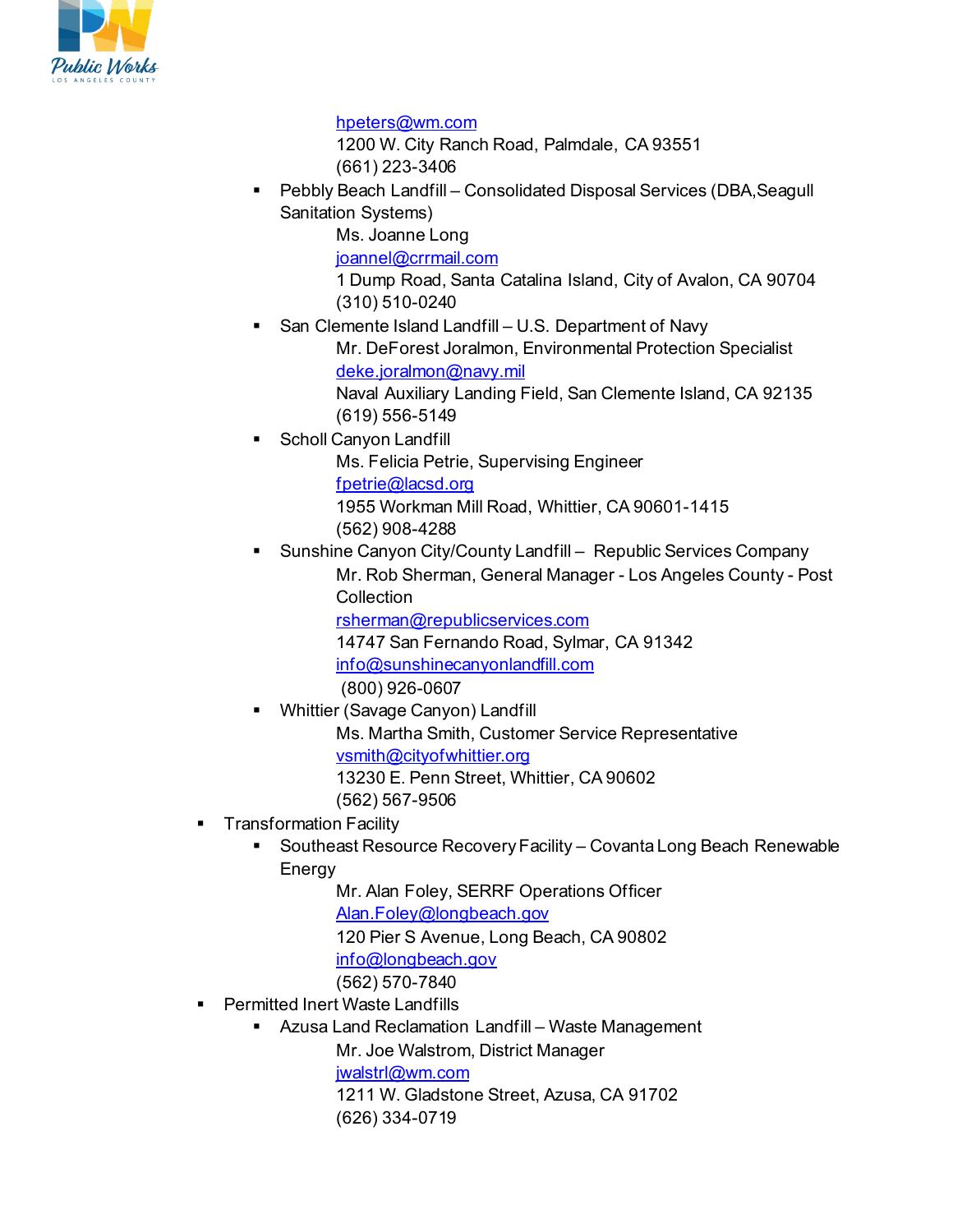

- **Non-permitted Inert Waste Landfills** 
	- **-** Durbin Landfill
		- Mr. Dan Zeller, Landfill Manager
		- [zellerd@vmcmail.com](mailto:zellerd@vmcmail.com)
		- 2526 E. University Drive, Phoenix, AZ 85034 (602) 284-0410
	- Hanson Aggregates West, Inc.– Livingston-Graham Ms. Jennifer Holck, Dispatcher [Jennifer.Holck@LehighHanson.com](mailto:Jennifer.Holck@LehighHanson.com) 13550 Live Oak Avenue, Irwindale, CA 91706
		- (626) 856-6712
	- Montebello Land & Water Company Montebello Land & Water **Company** 
		- Mr. Mario Gardea, Superintendent [mario@mtblw.com](mailto:mario@mtblw.com) 344 E. Madison, Montebello, CA 90640 (323) 722-8654
	- Nu-Way Arrow Reclamation
		- John Edwards Jr.
		- [john@yellowironinv.com](mailto:john@yellowironinv.com)
		- or
		- Brandon Edwards
		- [brandon@yellowironinv.com](mailto:brandon@yellowironinv.com)
		- (909) 592-7300
		- 1270 Arrow Highway, Irwindale, CA 91706
	- Peck Road Gravel Pit S.L.S. & N., Inc.
		- Mr. Nick Bubalo, President
		- [NB65@earthlink.net](mailto:NB65@earthlink.net)
		- 128 Live Oak Avenue, Monrovia, CA 91016 (626) 574-7570
	- Reliance Pit II Inert Debris Engineered Fill Site Vulcan Materials Company
		- Mr. Dan Zeller, Landfill Manager [zellerd@vmcmail.com](mailto:zellerd@vmcmail.com) 15990 Foothill Boulevard, Irwindale, CA 91706 (626) 856-6185
	- Sun Valley Landfill Vulcan Materials Company Mr. Dan Zeller, Landfill Manager [zellerd@vmcmail.com](mailto:zellerd@vmcmail.com) 9436 Glenoaks Boulevard, Los Angeles, CA 91352
		- (818) 922-8841
	- United Rock Products Pit #2 Sully-Miller Corporation Ms. Jennifer Vo, Assistant Controller [jennifer.vo@Sully-Miller.com](mailto:jennifer.vo@Sully-Miller.com) 1245 Arrow Highway, Irwindale, CA 91706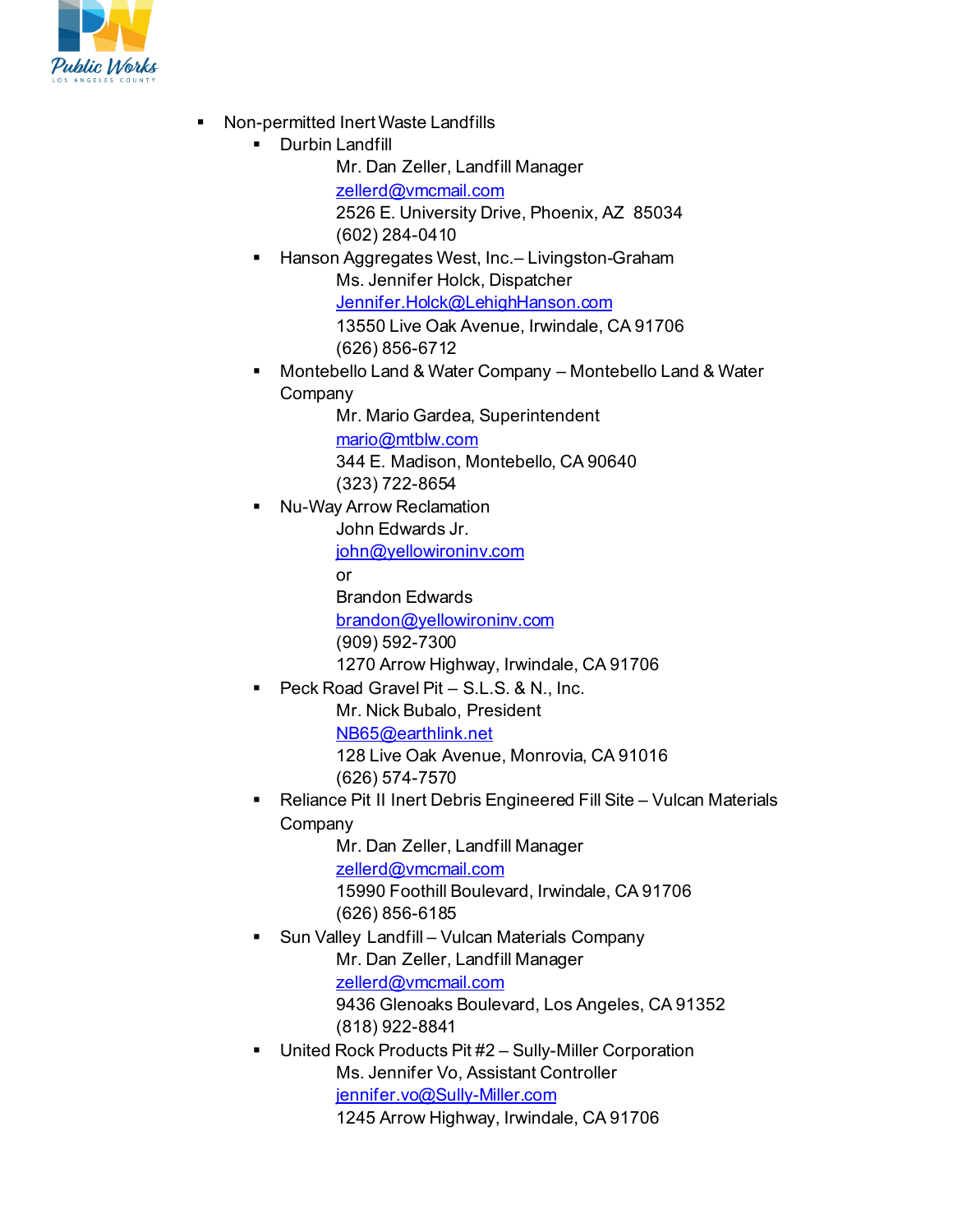

(714) 578-2885

- **•** Permitted Materials Recovery Facilities
	- Active Recycling MRF and Transfer Station Marilyn Segal (Owner) [marilyn@activelosangeles.com](mailto:marilyn@activelosangeles.com) or Paul Bachini [paul@activelosangeles.com](mailto:paul@activelosangeles.com) (323)295-7774
		- 2000 Slauson Avenue, Los Angeles, CA 90047
	- Allan Company Baldwin Park Cedarwood-Young DBA Alan Company Michael Ochniak and/or Sonia Cruz

[mochniak@allancompany.com](mailto:mochniak@allancompany.com)

[Scruz@allancompany.com](mailto:Scruz@allancompany.com)

or

Richard Hubbard [rhubbard@allancompany.com](mailto:rhubbard@allancompany.com) (626) 960-9444

14618 Arrow Highway, Baldwin Park, CA 91706

 Browning Ferris Industries Recycling and Transfer Station – BFI Waste Systems of North America, Inc.

> Sussane Passantino [spassantino@republicservices.com](mailto:spassantino@republicservices.com) (818)974-5136 or La Shanda Shipp [lshipp@republicservices.com](mailto:lshipp@republicservices.com) (323) 217-7142

2509 W. Rosecrans Avenue, Compton, CA 90220

American Waste Transfer Station – Republic Services of California

Sussane Passantino [spassantino@republicservices.com](mailto:spassantino@republicservices.com) (818)974-5136 or La Shanda Shipp [lshipp@republicservices.com](mailto:lshipp@republicservices.com) (323) 217-7142 1449 W. Rosecrans Avenue, Gardena, CA 90247

Angelus Western Paper Fibers, Inc. – Angeles Western Paper Fibers, Inc.

Tom Rouchon (VP and Manager) [Tom.rouchon@angeluswesternpaperfibers.com](mailto:Tom.rouchon@angeluswesternpaperfibers.com) or Adriana Gomez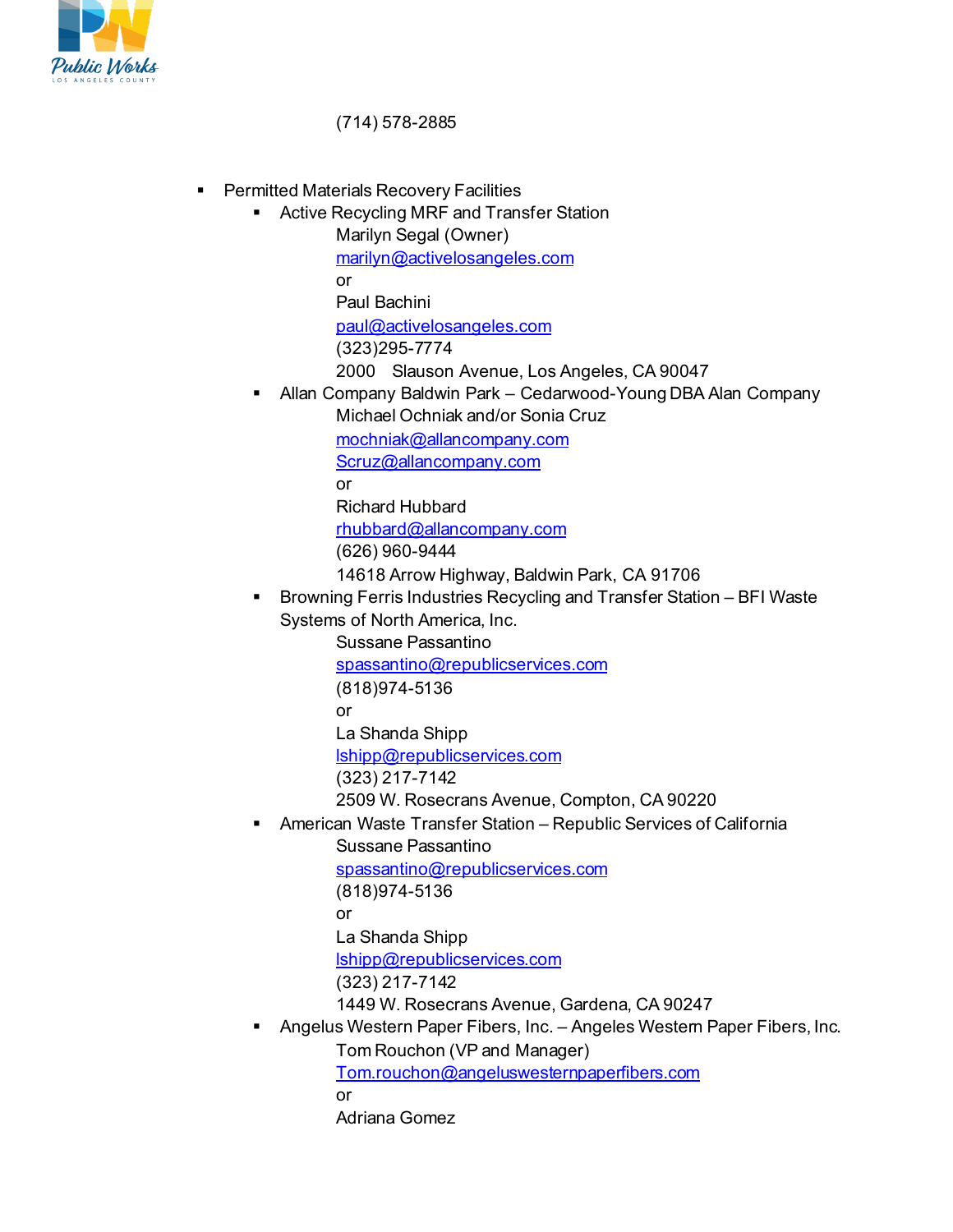

[al\\_suki@hotmail.com](mailto:al_suki@hotmail.com) (213) 623-3435 2474 Porter Street, Los Angeles, CA 90021 Athens Services – Athens Services Efrain Olmos (Operations Manager) [eolmos@athensservices.com](mailto:eolmos@athensservices.com) or Brian Bibb [BrianBibb@athensservices.com](mailto:BrianBibb@athensservices.com) (626) 855-7260 or (800) 633-9933 (main number) 14048 E. Valley Boulevard, Industry, CA 91746 Athens Sun Valley Materials Recycling & Transfer Station – Arakelian Enterprises, Inc. Johnnie Stevenson [jstevenson@athensservices.com](mailto:jstevenson@athensservices.com) (818) 351-4147 or Greg Loughnane (President) [gregloughnane@athensservices.com](mailto:gregloughnane@athensservices.com) 11121 Pendleton Street, Sun Valley, CA 91352 Azusa Transfer and MRF Scott Tignac [stignac@wm.com](mailto:stignac@wm.com) (626) 224-9123 or Peter Branda [pbranda@wm.com](mailto:pbranda@wm.com) (626)224-9837 1501 W. Gladstone Street, Azusa, CA 91701 Bel-Art Waste Transfer Station – Consolidated Disposal Services, LLC Sussane Passantino [spassantino@republicservices.com](mailto:spassantino@republicservices.com) (818)974-5136 or La Shanda Shipp [lshipp@republicservices.com](mailto:lshipp@republicservices.com) (323) 217-7142 2501 E. 68th Street, Long Beach, CA 90805 Bradley East Transfer Station (Sun Valley Recycling Park) Mike Hammer (Director of Operations) [mhammer@wm.com](mailto:mhammer@wm.com) or Eva Bernardino [ebernard@wm.com](mailto:ebernard@wm.com)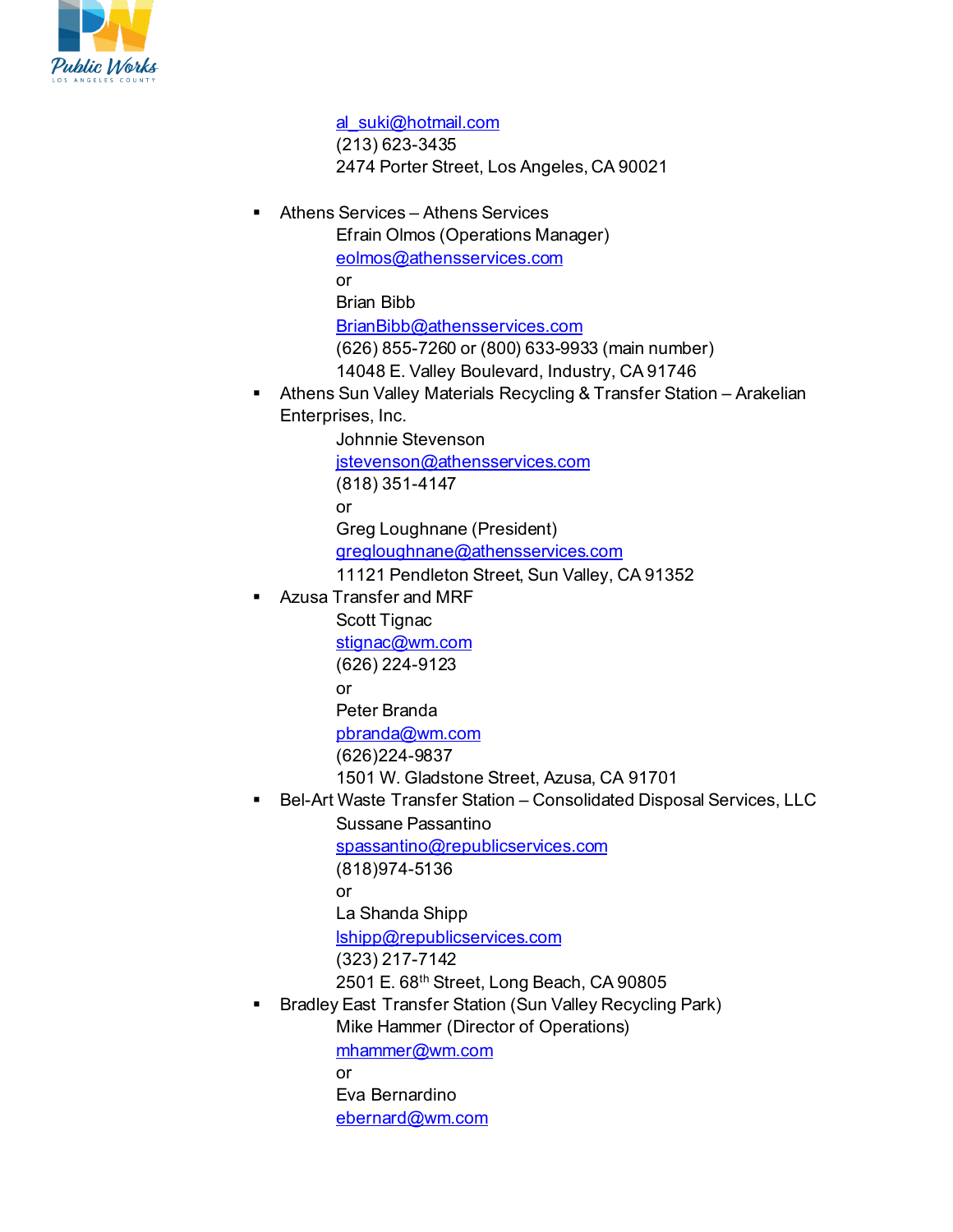

(818) 252-3104

- 227 Tujunga Avenue, Sun Valley, CA 91352
- City Fiber Los Angeles Plant #2 Provide a company name Todd Jones, (Operations Manager)
	- [todd@cityfibers.com](mailto:todd@cityfibers.com)
	- 2545 E. 25th Street, Los Angeles, CA 90058
	- (323) 583-1013
	- City Fibers West Valley Plant Todd Jones, (Operations Manager)
		- [todd@cityfibers.com](mailto:todd@cityfibers.com)
		- 16714 Schoenborn Street, Los Angeles, CA 91343
- City Terrace Recycling Transfer Station Provide a company name Ryan Oganesian (Manager)
	- [ryan@southlanddisposal.com](mailto:ryan@southlanddisposal.com)
	- or
		- Jennifer Gonzalez
	- [southlanddisposal@aol.com](mailto:southlanddisposal@aol.com)
	- or
	- [jenn@southlanddisposal.com](mailto:jenn@southlanddisposal.com) (323) 780-7150
	- 1525 Fishburn Avenue, City Terrace, CA 90063
- Community Recycling/Resource Recovery, Inc. Community Recycling and Resource Recovery
	- David Oeffling (Environmental Compliance Manager) [doeffling@athensservices.com](mailto:doeffling@athensservices.com) or
	- Jose Ruiz
	- iruiz@athensservices.com
	- (626) 855-7291
	- 9189 De Garmo Avenue, Sun Valley, CA 91352
- Crown Recycling Services
	- David Oeffling (Environmental Compliance Manager) [doeffling@athensservices.com](mailto:doeffling@athensservices.com)
	- or
	- Jose Ruiz
	- [jruiz@athensservices.com](mailto:jruiz@athensservices.com)
	- (626) 855-7291
	- 9147 Garmo Avenue, Sun Valley, CA 91352
- Downey Area Recycling and Transfer (DART)
	- Felicia Petrie
	- [fpetrie@lacsd.org](mailto:fpetrie@lacsd.org)
	- (562) 908-4288 ext. 2731
	- 9770 Fishburn Road, Downey, CA 90241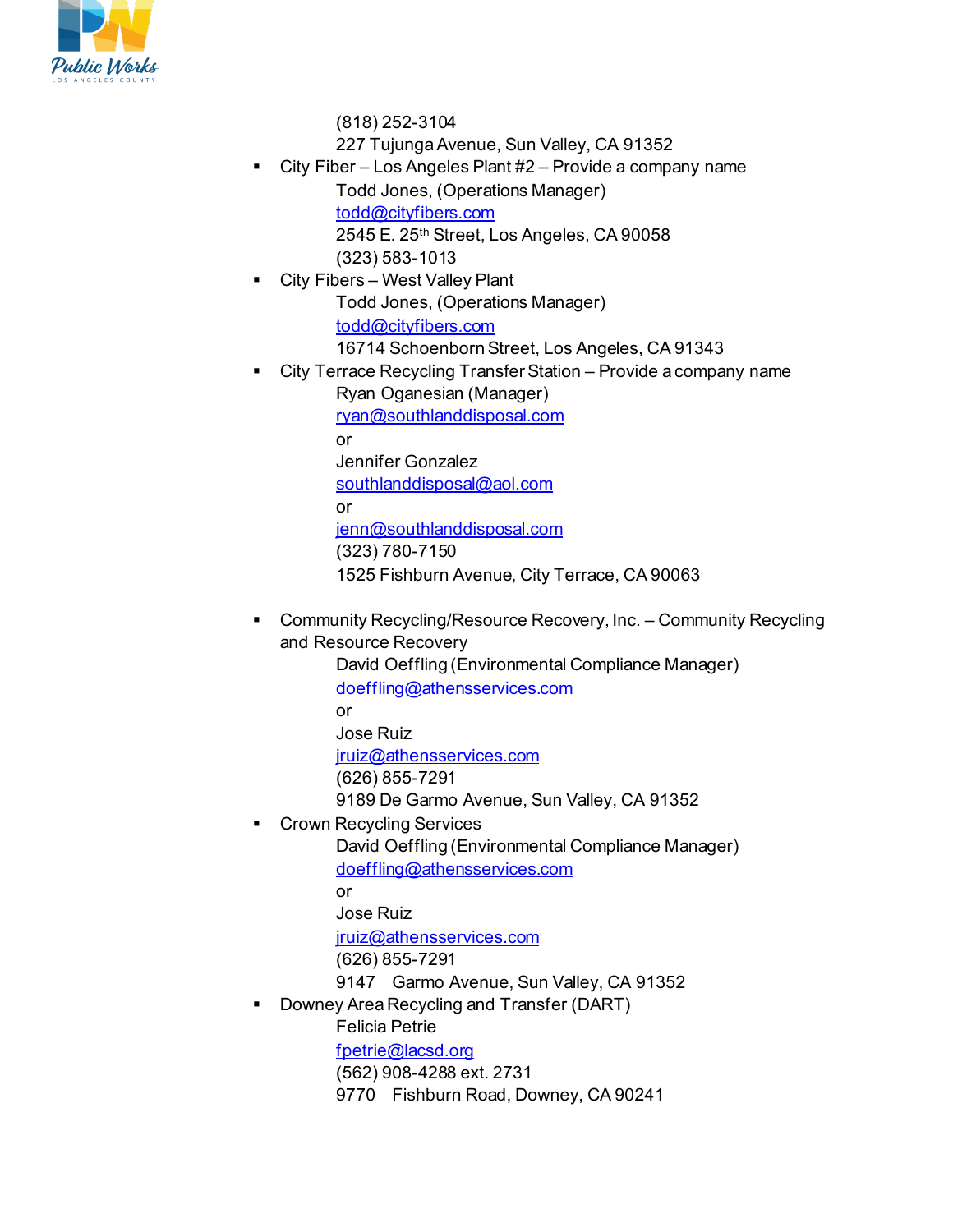

 East Los Angeles Recycling and Transfer Station – Perdomo/BLT Enterprises, LLC c/o Consolidated Services, Inc.

> Sussane Passantino [spassantino@republicservices.com](mailto:spassantino@republicservices.com) (818)974-5136 or La Shanda Shipp [lshipp@republicservices.com](mailto:lshipp@republicservices.com) (323) 217-7142 1512 N. Bonnie Beach Place, City Terrace, CA 90063

Falcon Refuse Center, Inc.

Sussane Passantino [spassantino@republicservices.com](mailto:spassantino@republicservices.com) (818)974-5136 or La Shanda Shipp [lshipp@republicservices.com](mailto:lshipp@republicservices.com) (323) 217-7142

- 3031 East "I" Street, Wilmington, CA 90744 Grand Central Recycling and Transfer Station – Grand Central Recycling
	- and Transfer Station Inc.

Andrew Palomeres (Operations Manager) [AndrewPalomeres@grandcentralrecycling.com](mailto:AndrewPalomeres@grandcentralrecycling.com) (626) 945-7679

- 999 Hatcher Avenue, City of Industry, CA 91748
- Innovative Waste Control Innovative Waste Control, Inc.

Sussane Passantino [spassantino@republicservices.com](mailto:spassantino@republicservices.com) (818)974-5136 or La Shanda Shipp [lshipp@republicservices.com](mailto:lshipp@republicservices.com) (323) 217-7142 4133 Bandini Boulevard, Vernon, CA 90023

 Los Angeles Material Recovery Facility – Waste Management Recycle American, LLC

Miguel Zamora (District Manager) [mzamora@wm.com](mailto:mzamora@wm.com) or Mike Centers (President) [mccenters@titusservices.net](mailto:mccenters@titusservices.net) or Tony Alcaraz [aalcaraz@titusservices.net](mailto:aalcaraz@titusservices.net)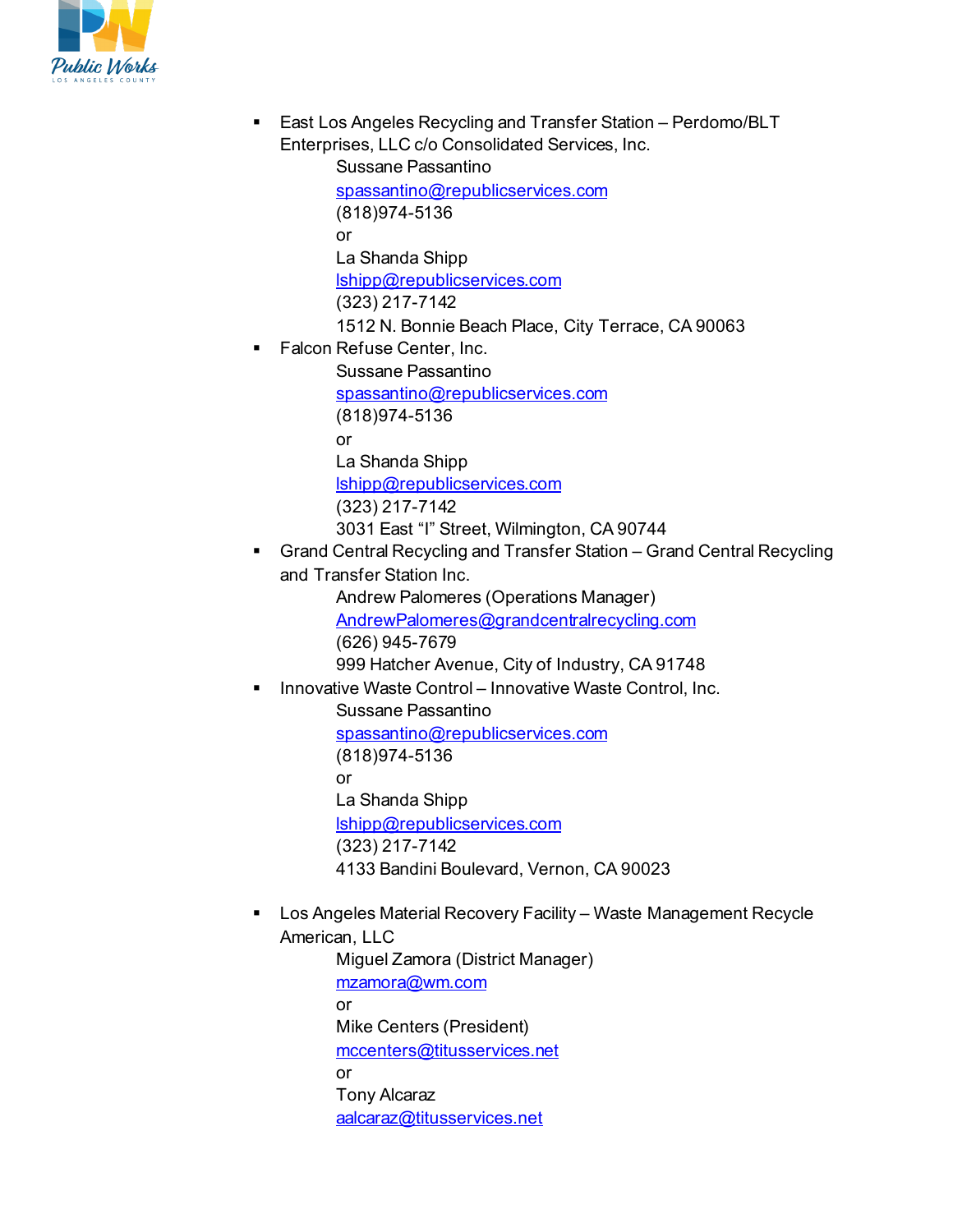

(909) 357-3156 6625 Stanford Avenue, Los Angeles, CA 90001

 Mission Road Recycling and Transfer Station – Waste Management Collection and Recycling Inc.

Miguel Zamora (District Manager) [mzamora@wm.com](mailto:mzamora@wm.com) or Mike Centers (President) [mccenters@titusservices.net](mailto:mccenters@titusservices.net) or Sterling Mansfield [smansfie@wm.com](mailto:smansfie@wm.com) (818) 252-3104 840 S. Mission Road, Los Angeles, CA 90023

 Paramount Resource Recycling Facility, Paramount Resource Recycling, Inc.

> Bill Kalpakoff (Facility General Manager) [bkalpakoff@calmetservices.com](mailto:bkalpakoff@calmetservices.com) or Michael Dauphin [mdauphin@calmetservices.com](mailto:mdauphin@calmetservices.com)

(562) 415-1416

7230 Petterson Lane, Paramount, CA 90723

Pico Rivera Materials Recycling Facility

Juan Hernandez (CEO)

[Juan@valemiinc.com](mailto:Juan@valemiinc.com)

(951) 479-1597

- 8405 Loch Lomond Drive, Pico Rivera, CA 90660
- Potential Industries
	- Ted Smith

[ted.smith@potentialindustries.com](mailto:ted.smith@potentialindustries.com)

- (310) 549-5901
- 922 East E Street, Wilmington, CA 90744
- SA Recycling LLC
	- Lindsey Maine

[lmaine@sarecycling.com](mailto:lmaine@sarecycling.com)

- (714) 630-6523
- 8720 Tujunga Avenue, Sun Valley, CA 91352
- Southern California Disposal Co. Recycling and Transfer Station Southern California Disposal Co. Recycling and Transfer Station Seta Kardashian

[seta@scdisposal.com](mailto:seta@scdisposal.com) (310) 828-6444

- 1908 Frank Street, Santa Monica, CA 90404
- [mike@scdisposal.com](mailto:mike@scdisposal.com)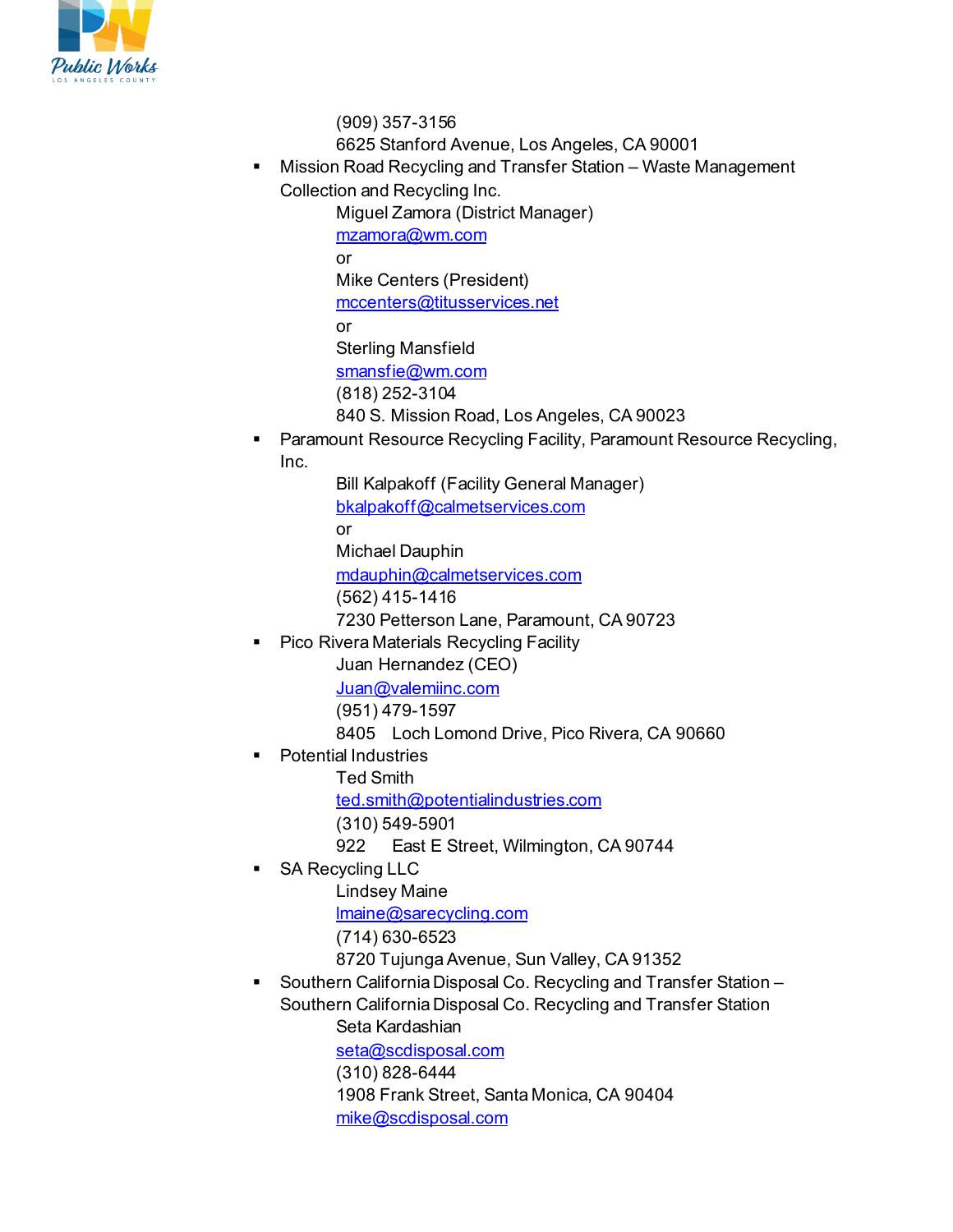

(310) 828-6444

- Sun Valley Paper Stock Materials Recovery Facility and Transfer Station
	- Allan Company

Michael Hall (General Manager) [mhall@sunvalleypaper.com](mailto:mhall@sunvalleypaper.com) or James Sweeney [jsweensvps@yahoo.com](mailto:jsweensvps@yahoo.com) or [jsweeney@sunvalleypaper.com](mailto:jsweeney@sunvalleypaper.com) (818) 767-8984 8701 N. San Fernando Road, Sun Valley, CA 91352

 Waste Management South Gate Transfer Station – H.B.J.J. Inc. Subsidiary of USA Waste

> Greg Miller [gmiller8@wm.com](mailto:gmiller8@wm.com) (818)252-3140 4489 Ardine Street, South Gate, CA 90280

 Waste Resources Recovery – Waste Resources Recovery, Incorporated Andre Arakian

> [aarakian@wasteresources.com](mailto:aarakian@wasteresources.com) or Michelle Nicholls [mnicholls@wasteresources.com](mailto:mnicholls@wasteresources.com) or Tony Thomas [tthomas@wasteresources.com](mailto:tthomas@wasteresources.com) (310) 366-7600 ext. 201 357 W. Compton Boulevard, Gardena, CA 90247

West Valley Fibers

Daniel Domonoske [daniel.domonoske@potentialindustries.com](mailto:daniel.domonoske@potentialindustries.com) (818)782-7988 14811 Keswick Avenue, Van Nuys, CA 91405

- **Permitted Transfer Stations** 
	- Carson Transfer Station and Materials Recovery Facility USA Waste of California, Inc.

Larry Metter [lmetter@wm.com](mailto:lmetter@wm.com) or Robert Grigorian [rgrigori@wm.com](mailto:rgrigori@wm.com) (559)834-3481 321 W. Francisco Street, Carson, CA 90745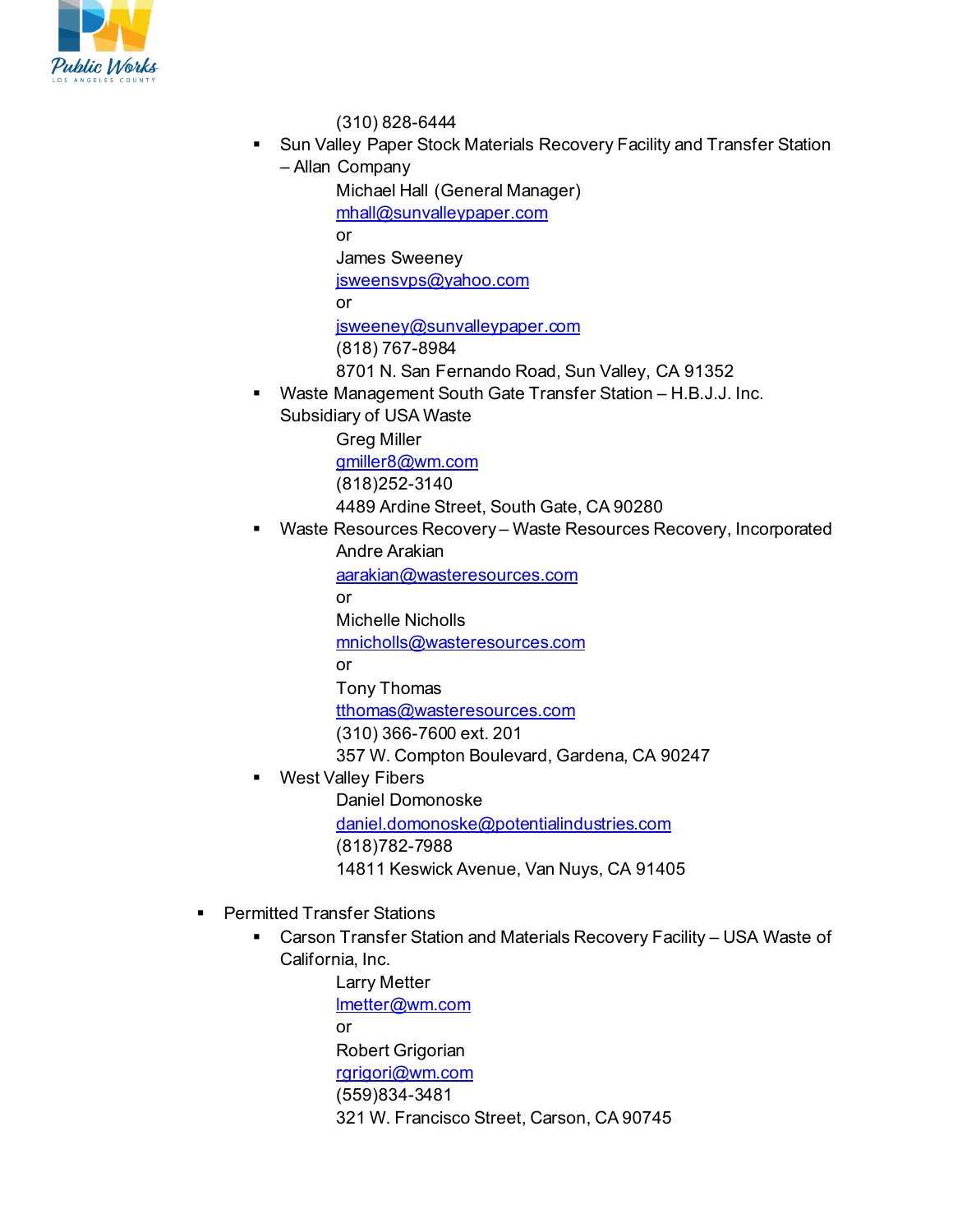

 Central Los Angeles Recycling Center and Transfer Station Rowena Romano [rowena.romano@lacity.org](mailto:rowena.romano@lacity.org) 213-485-3626 2201 E. Washington Boulevard, Los Angeles, CA 90034 City of Inglewood Transfer Station Angela Williams [awilliams@cityofinglewood.org](mailto:awilliams@cityofinglewood.org) (310)412-4305 or Harry Frisby, Jr. (Public Works Superintendent, [hfrisby@cityofinglewood.org](mailto:hfrisby@cityofinglewood.org) 222 West Beach Avenue, Inglewood, CA 90302 Compton Recycling and Transfer Station Sussane Passantino [spassantino@republicservices.com](mailto:spassantino@republicservices.com) (818)974-5136 or La Shanda Shipp [lshipp@republicservices.com](mailto:lshipp@republicservices.com) (323) 217-7142 2509 West Rosecrans Avenue, Compton, CA 90059 19-AA-0048 Culver City Transfer and Recycling Station Kim Braun [kim.braun@culvercity.org](mailto:kim.braun@culvercity.org) (310) 253-6421 9255 Jefferson Boulevard, Culver City, CA 90232 EDCO Recycling and Transfer Efrain Ramirez [eramirez@edcodisposal.com](mailto:eramirez@edcodisposal.com) (760) 744-5615 ext. 127 2755 California Avenue, Signal Hill, CA 90755 Innovative Waste Control (potential rail loading capability) Sussane Passantino [spassantino@republicservices.com](mailto:spassantino@republicservices.com) (818)974-5136 or La Shanda Shipp [lshipp@republicservices.com](mailto:lshipp@republicservices.com) (323) 217-7142 4133 Bandini Boulevard, Vernon, CA 90023 South Gate Transfer Station Felicia Petrie [fpetrie@lacsd.org](mailto:fpetrie@lacsd.org) (562) 908-4288 ext. 2731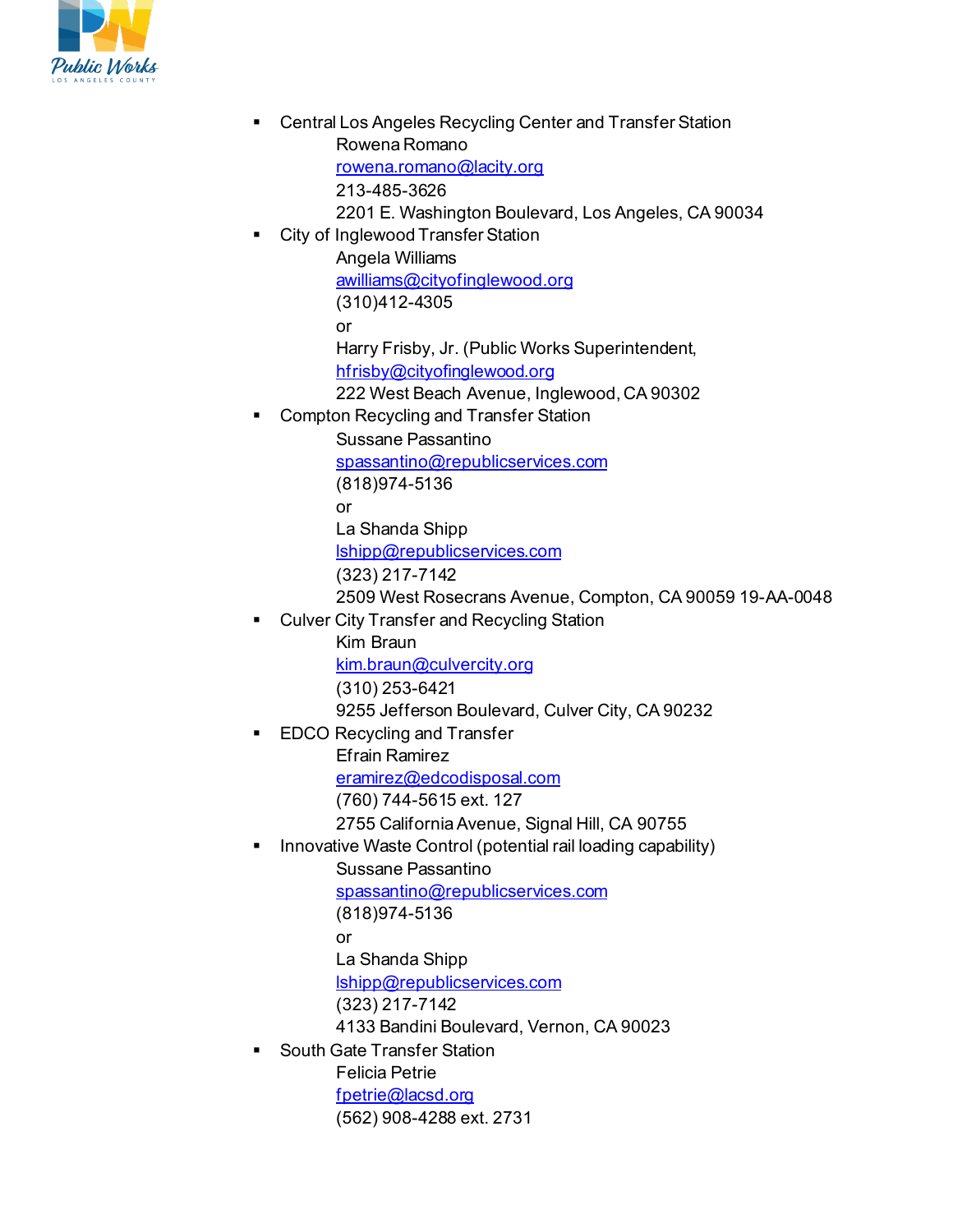

9530 South Garfield Avenue, South Gate, CA 90280

 Universal Waste Systems Inc. DTF Matt Blackburn

[matt@uwscompany.com](mailto:matt@uwscompany.com)

562-888-2941

2460 East 24th Street, Los Angeles, CA 90058

 Cordova Construction Services – Cordova Construction Services, Inc. Jennifer Cordova

[cordovaconstructionservices@yahoo.com](mailto:cordovaconstructionservices@yahoo.com)

or

[cordovaconstruction@aol.com](mailto:cordovaconstruction@aol.com)

(818) 896-0509

12506 Montague Street, Pacoima, CA 91331

Rob's Roll-Off and Recycling

416 W. 130th Street, Los Angeles, CA 90061

[emiramontes@rjssupplies.com](mailto:emiramontes@rjssupplies.com)

(310) 532-7055

- Construction, Demolition and Inert (CDI) Debris Processing Facilities
	- **American Reclamation CDI Processing Facility** 
		- John Gasparian

[JohnG@socoastrec.com](mailto:JohnG@socoastrec.com)

(323)245-0125

4560 Doran Street, Los Angeles, CA 90039

 California Waste Services – California Waste Services, LLC Giovanni Lopez [giovanni@californiawasteservices.com](mailto:giovanni@californiawasteservices.com)

- (310) 538-5998
- Construction & Demolition Recycling, CDI Carerncar, LLC 9309 Rayo Avenue, South Gate, CA 90280 [richard@irsdemo.com](mailto:richard@irsdemo.com) 
	- (323) 357-6900
- Direct Disposal Construction & Demolition Recycling Direct Disposal 3720 Noakes Street, Los Angeles, CA 90023 Dan Agajanian [dan@directdisposal.com](mailto:dan@directdisposal.com)

(323) 262-1604

 Looney Bins/East Valley Diversion Luis Flores

[jflores5@wm.com](mailto:jflores5@wm.com)

(818) 916-0754

11616 Sheldon Street, Sun Valley, CA 91352

Looney Bins/Downtown Diversion

Luis Flores [jflores5@wm.com](mailto:jflores5@wm.com) (818) 916-0754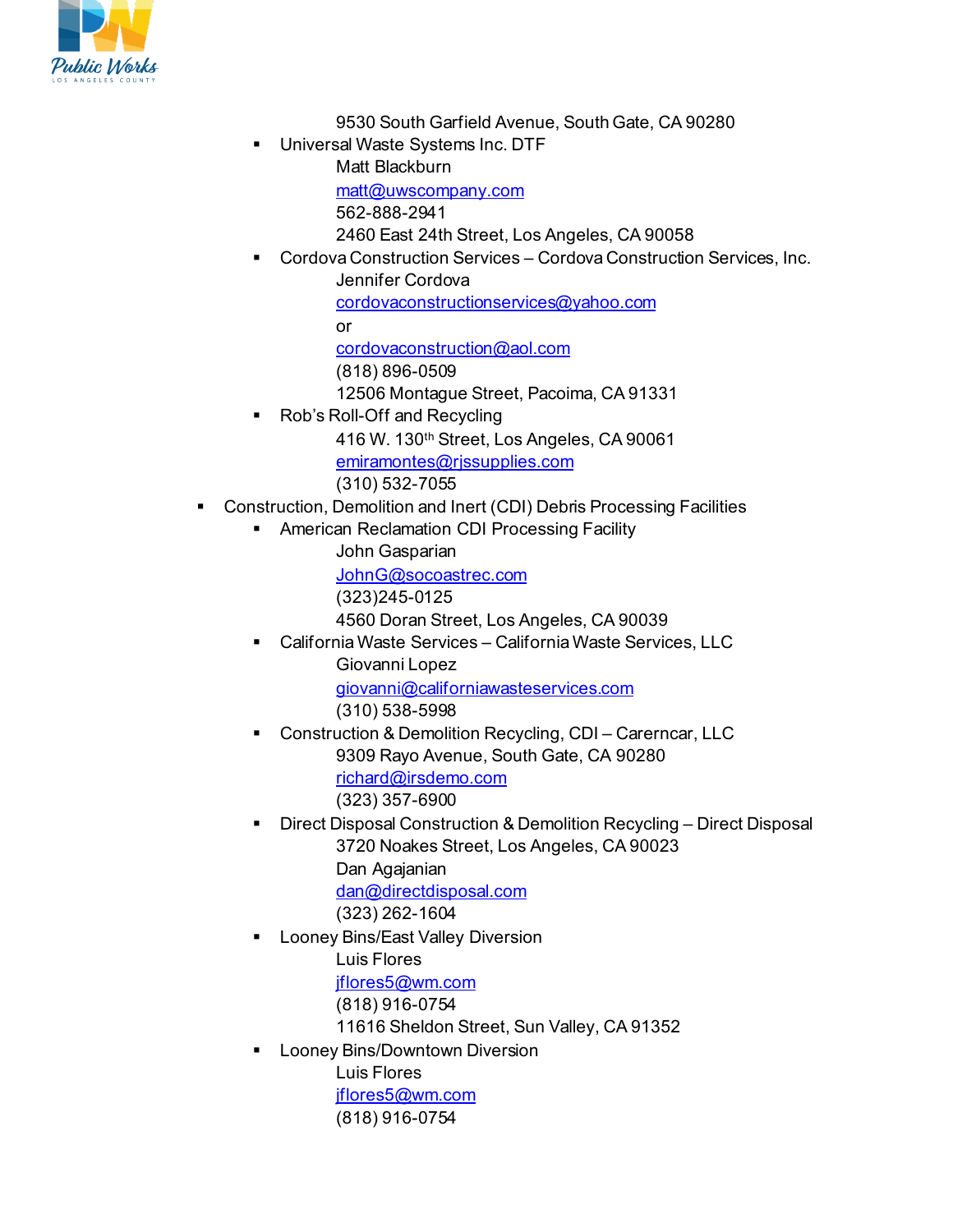

2424 Olympic Boulevard, Los Angeles, CA 90021 Rent-A-Bin – Randfarm, Inc. 901 S Maple Avenue, Montebello, CA 90640 dimswd@aol.com (323) 726-4056 **• Composting/Chipping and Grinding Facilities**  American Reclamation Chipping and Grinding John Gasparian [JohnG@socoastrec.com](mailto:JohnG@socoastrec.com) (323)245-0125 4560 Doran Street, Los Angeles, CA 90039 Burbank Green Waste Transfer Operation Curtis Jordan [cjordan@burbankca.gov](mailto:cjordan@burbankca.gov) (818) 238-3888 3000 Bel Aire Drive, Burbank, CA 91504 Evergreen Recycling, Inc. [evergreentree1122@gmail.com](mailto:evergreentree1122@gmail.com) or [info@evergreenrecyclingla.com](mailto:info@evergreenrecyclingla.com) (323) 750-8405 8700 Crocker Street, Los Angeles, CA 90003 Foothill Soils, Inc. Dickran Sarkisian [dickran@foothillsoils.com](mailto:dickran@foothillsoils.com) (661) 254-0867 22925 N. Coltrane Street, Newhall, CA 91350 Greencycle, Inc. Antonio Aguilar or Shelia Williams [Greencycle12815@gmail.com](mailto:Greencycle12815@gmail.com) (562) 273-6884 12815 E. Imperial Hwy, Santa Fe Springs, CA 90670 GS Brothers, Inc. Jesse Delgado [kris@gscompanies.com](mailto:kris@gscompanies.com) (310) 906-7298 20331 South Main Street, Carson, CA 90745 Greenwise Soil Technologies Corri Garrido [corri@uwscompany.com](mailto:corri@uwscompany.com) (562) 307-3092 10120 Miller Way, South Gate, CA 90280 Harbor Mulching Facility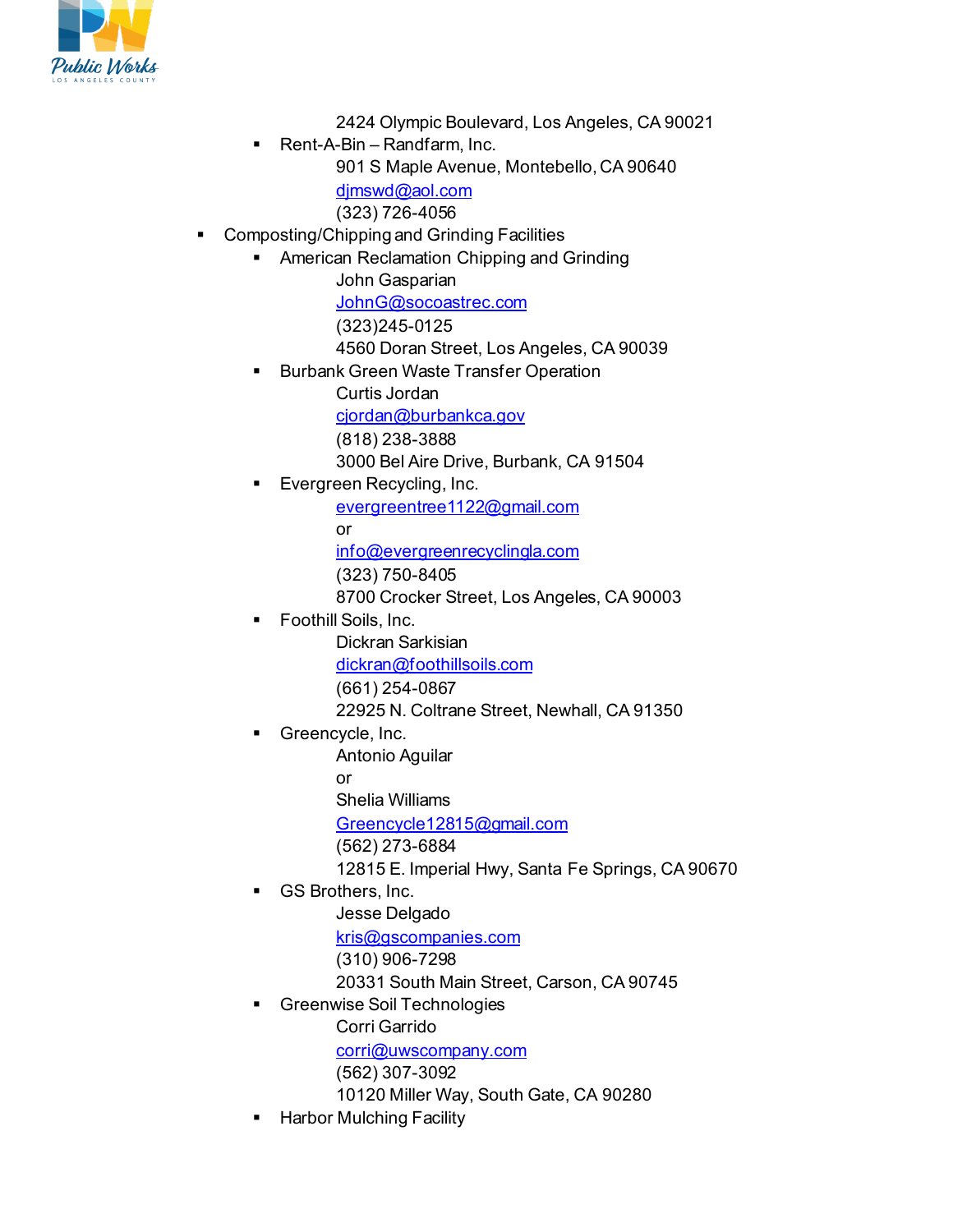

Manuel Gomez [rconway@lacsd.org](mailto:rconway@lacsd.org) (818) 485-0706 1400 affey Street, San Pedro, CA 90731 Lopez Canyon Environmental Center Manuel Gomez [rconway@lacsd.org](mailto:rconway@lacsd.org) (818) 485-0706 11950 Lopez Canyon Road, Los Angeles, CA 91342 North Hills Recycling, Inc. Cesar Medrano [cesar@nhrecyclinginc.com](mailto:cesar@nhrecyclinginc.com) (818) 831-7980 11700 Blucher Avenue, Granada Hills, CA 91345 Rent-A-Bin (Chipping and Grinding Operation) Tyler Randall [theconservationstation@hotmail.com](mailto:theconservationstation@hotmail.com) or [lefty.rentabin@hotmail.com](mailto:lefty.rentabin@hotmail.com) (661) 250-5333 20745 Santa Clara Street, Santa Clarita, CA 91351 RJ's Alondra Chipping and Grinding Operation Everardo Rodriguez [everardor@rjsupplies.com](mailto:everardor@rjsupplies.com) (310) 680-2800 355 W Alondra Boulevard, Gardena, CA 90248 RJ's Chipping and Grinding Operation Everardo Rodriguez [everardor@rjsupplies.com](mailto:everardor@rjsupplies.com) (310) 680-2800 1135 East Florence Avenue, Inglewood. CA 90302 Van Norman Chipping and Grinding Facility Hector Banuelos [hector.banuelos@lacity.org](mailto:hector.banuelos@lacity.org) (213) 847-3110 15751 Rinaldi Street, Granada Hills, CA 91344 Agromin Premium Solid Dave Green [dave@agromin.com](mailto:dave@agromin.com) (805) 485-9200 or Mike Zwerner [mike@agromin.com](mailto:mike@agromin.com) Potrero Canyon Road, Newhall, 91381 Anaerobic Digestion Facilities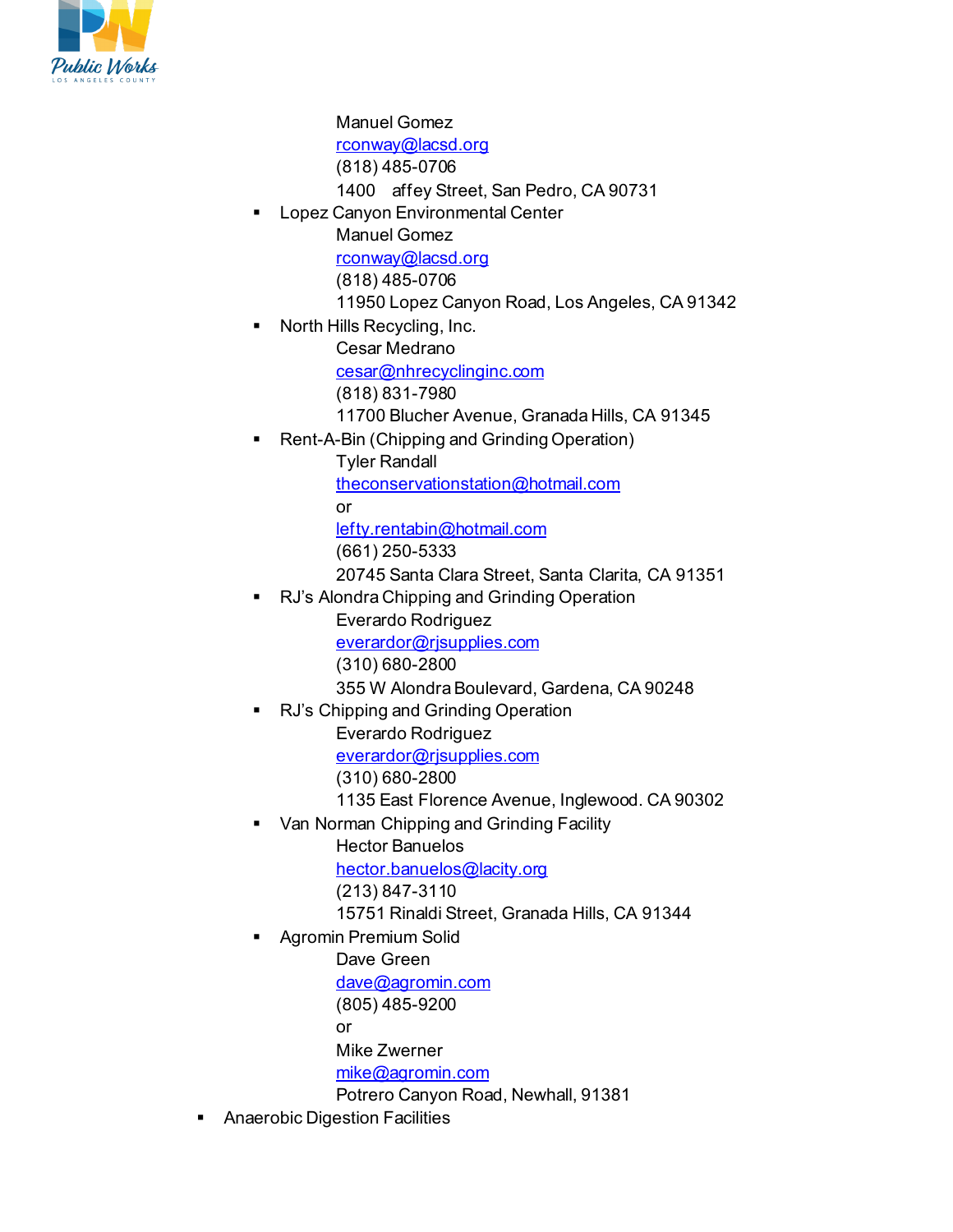

 Joint Water Pollution Control Plant/Food Waste AD Demonstration Facility

> Dave Zcerniak [dczerniak@lacsd.org](mailto:dczerniak@lacsd.org) (562) 699-7411 x2447 or Habib Kharrat [hkrarrat@lacsd.org](mailto:hkrarrat@lacsd.org) (562) 908-4288 x6056 24501 S. Figuerora Street, Carson, CA 90745

- Ralphs Renewable Energy Facility
	- Matt Eaton [matthew.eaton@ralphs.com](mailto:matthew.eaton@ralphs.com) (310) 884-4016 2201 S Wilmington Avenue, Compton, CA 90220
- **Railroad vards** 
	- **BNSF**
- Juan M. Acosta, Regional AVP, State Government Affairs 1127 11th Street, Suite 242, Sacramento, CA 95814 [juan.acosta@bnsf.com](mailto:juan.acosta@bnsf.com)  (916) 448-4086
- Los Angeles Junction Daniel Pierce Davis, General Manager 4433 Exchange Avenue, Los Angeles, CA 90058 [daniel.davis@bnsf.com](mailto:daniel.davis@bnsf.com) (323) 277-2007
- Pacific Harbor Line
	- Otis Cliatt (President) 340 Water Street, Wilmington, CA 90744 [ocliatt@anacostia.com](mailto:ocliatt@anacostia.com) (310) 834-4594
- UPRR
	- Mike Villa-Real (Environmental Operations SoCal) 2401 E. Sepulveda Boulevard, Long Beach, CA 90810 (ICTF) [environmental@up.com](mailto:environmental@up.com)
- (562) 490-7045Port of Long Beach *Glenn Farren (Director of Port Operations)* 925 Harbor Plaza, Long Beach, CA 90802 [gfarren@polb.com](mailto:gfarren@polb.com) (562) 283-7000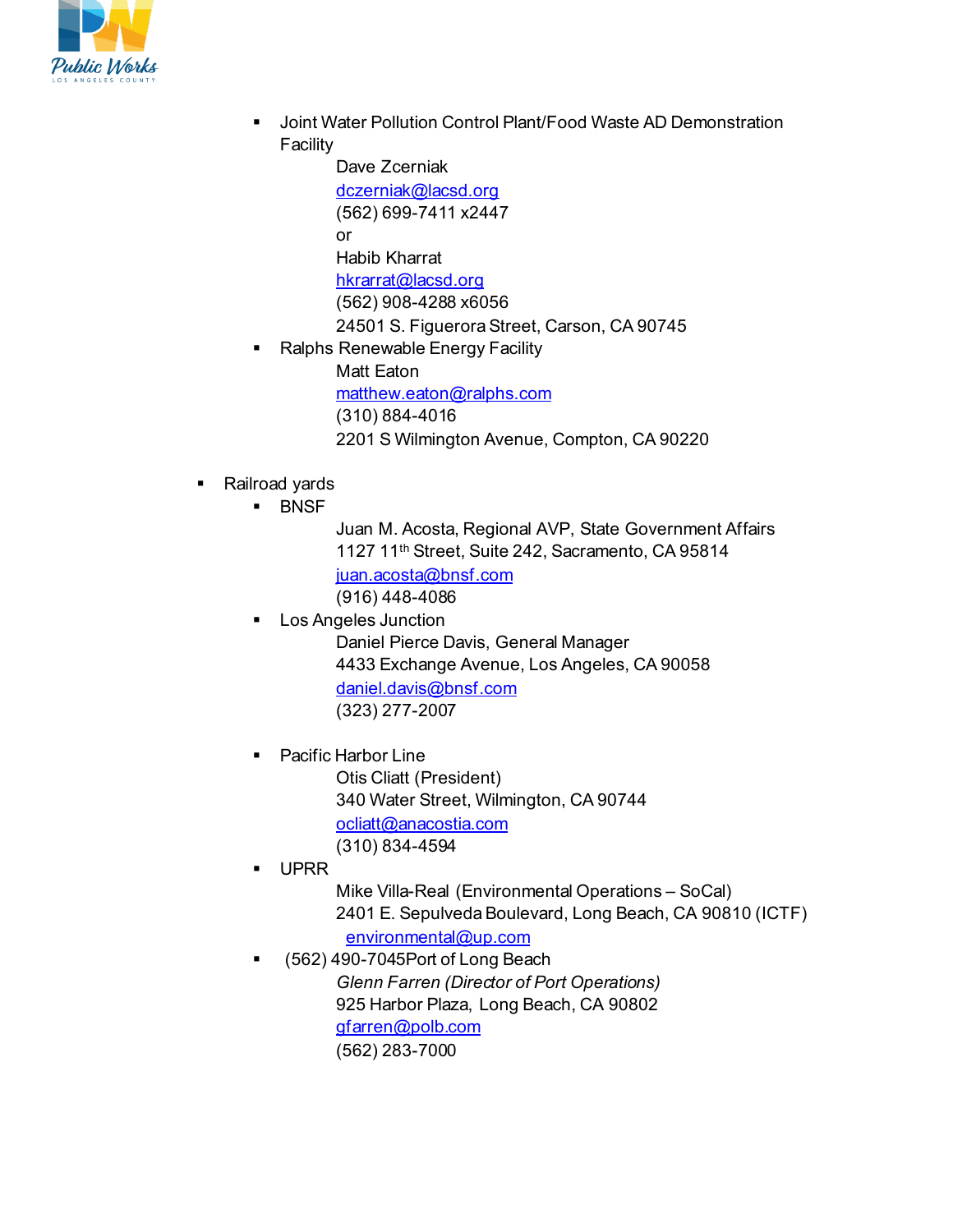

Potential conversion technology facilities listed in the CSE

### **1. City of Carson Public Works Yard**

John Raymond, Assistant City Manager City of Carson 2400 East Dominguez Street, Carson, CA 90810 [JRaymond@carsonca.gov](mailto:JRaymond@carsonca.gov) (310) 952-1773

#### **2. Santa Monica Pier**

Neal Shapiro, Office of Sustainability and the Environment City of Santa Monica 200 Santa Monica Pier, Santa Monica, CA 90401 [neal.shapiro@smgov.net](mailto:neal.shapiro@smgov.net) (310) 458-8223

#### **3. Santa Monica Airport**

Neal Shapiro, Office of Sustainability and the Environment City of Santa Monica 3223 Donald Douglas Loop S, Santa Monica, CA 90405 [neal.shapiro@smgov.net](mailto:neal.shapiro@smgov.net) (310) 458-8223

#### **4. City of Santa Monica Public Works Corps Yard**

Neal Shapiro, Office of Sustainability and the Environment City of Santa Monica 2500 Michigan Avenue, Santa Monica, 90404 [neal.shapiro@smgov.net](mailto:neal.shapiro@smgov.net) (310) 458-2223

#### **5. No Site Name**

City Terrace Recycling LLC Robert M. Arsenian 1525 Fishburn Avenue, Los Angeles, CA 90063 [ryan@southlanddisposal.com](mailto:ryan@southlanddisposal.com) (323) 780-7150

#### **6. CR&R Catalina**

Jordan Monroe, Administrative Analyst City of Avalon 1 Dump Road, Avalon, CA 90704 [jmonroe@cityofavalon.com](mailto:jmonroe@cityofavalon.com) (310) 510-0220 ex 128

#### **7. No Site Name**

Richard Ludt, Director of Environmental Affairs/LEED AP Interior Removal Specialists, Inc. CARERNCAR, LLC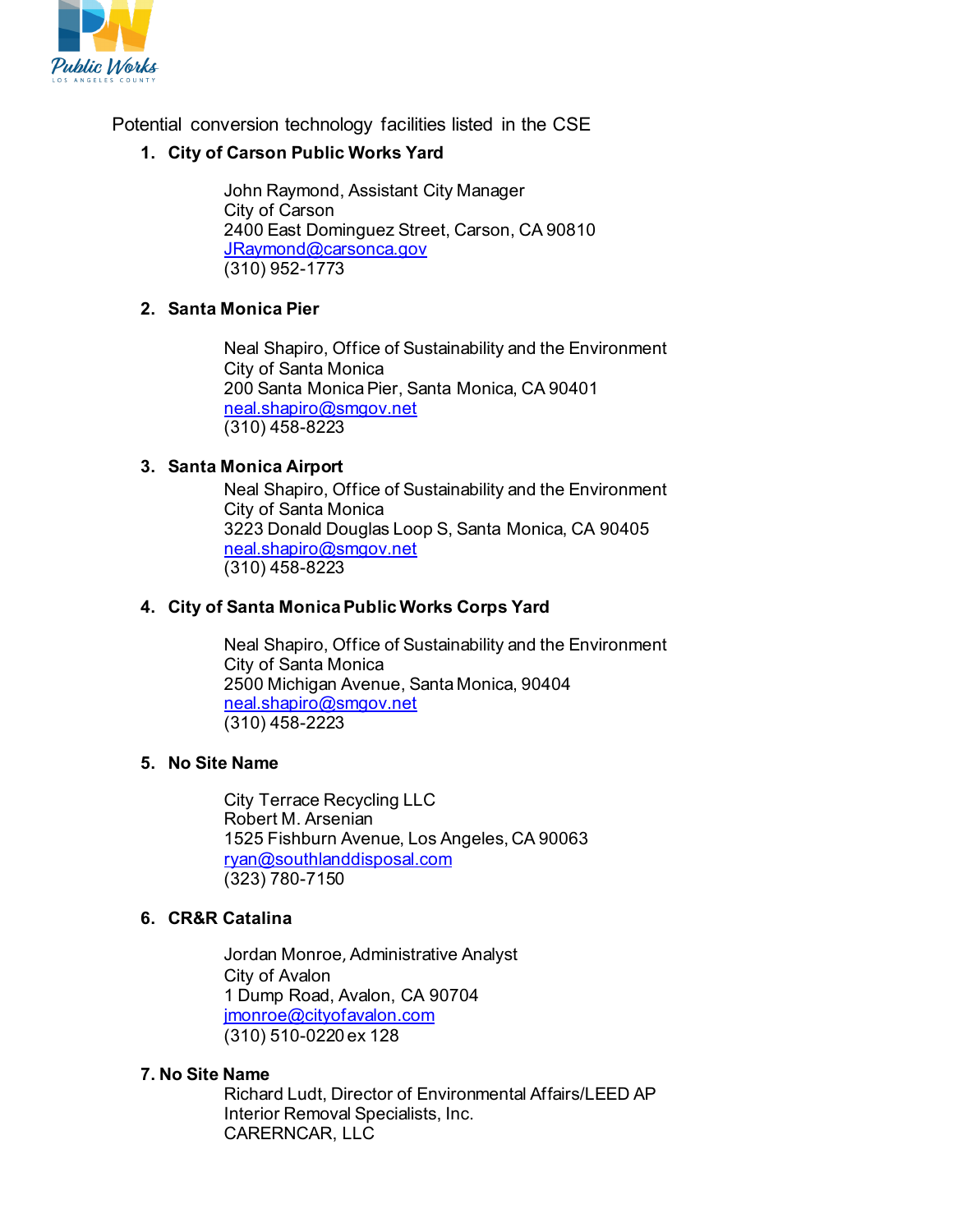

8990 Atlantic Ave., South Gate, CA 90280 [richard@irsdemo.com](mailto:richard@irsdemo.com) (323) 357-6900

### **8. Carson Revitalization Project**

Tuan Diep, Business Development Manager Shell Oil Products US Shell Oil Company 20945 S Wilmington Ave., Carson, CA 90810 [tuan.diep@shell.com](mailto:tuan.diep@shell.com) (713) 825-7617

### **9. No Site Name**

Tommy Gendal, Chief Operating Officer Waste Resource Recovery, Inc. 357 W. Compton Boulevard, Gardena, CA 90248 [tgendal@aol.com](mailto:tgendal@aol.com) (310) 767-1427

## **10. No Site Name**

Moshe Zemach, President Forum Engineering & Construction Inc. 12605-12615 Lopez Canyon Rd, Sylmar, CA 91342 [Mtzemach@gmail.com](mailto:Mtzemach@gmail.com) (818) 974-4766

- 9. Out-of-County Class III landfills located in Southern California
	- Allied Imperial Landfill Imperial Landfill, Inc. German Hernandez (Division Manager) 104 E. Robinson Road, Imperial, CA 92251 [GHernandez4@republicservices.com](mailto:GHernandez4@republicservices.com) (760) 353-1100
	- Salton City Solid Waste Site County of Imperial, Department of Public Works David S. Brischke (Director of Engineering, Burrtec) 935 W. Highway 86 South, Salton City, CA 92275 [dbrischke@burrtec.com](mailto:dbrischke@burrtec.com) (760) 482-4462
	- **FILTAN R. Bowerman Landfill Orange County Waste & Recycling** Julie Chay (OC Waste & Recycling PIO) 300 N. Flower Street, Suite 400, Santa Ana, CA 92703 [Julie.hay@ocwr.ocgov.com or PIO@owcr.ocgov.com](mailto:Julie.hay@ocwr.ocgov.com%20or%20PIO@owcr.ocgov.com) (714) 834-4176
	- Badlands Sanitary Landfill Riverside County Department of Waste Resources Andy Cortez (Principal Engineer) Ryan Ross (Planning Division Manager) 31125 Ironwood Avenue, Moreno Valley, CA 92555 [rmross@co.riverside.ca.us](mailto:rmross@co.riverside.ca.us)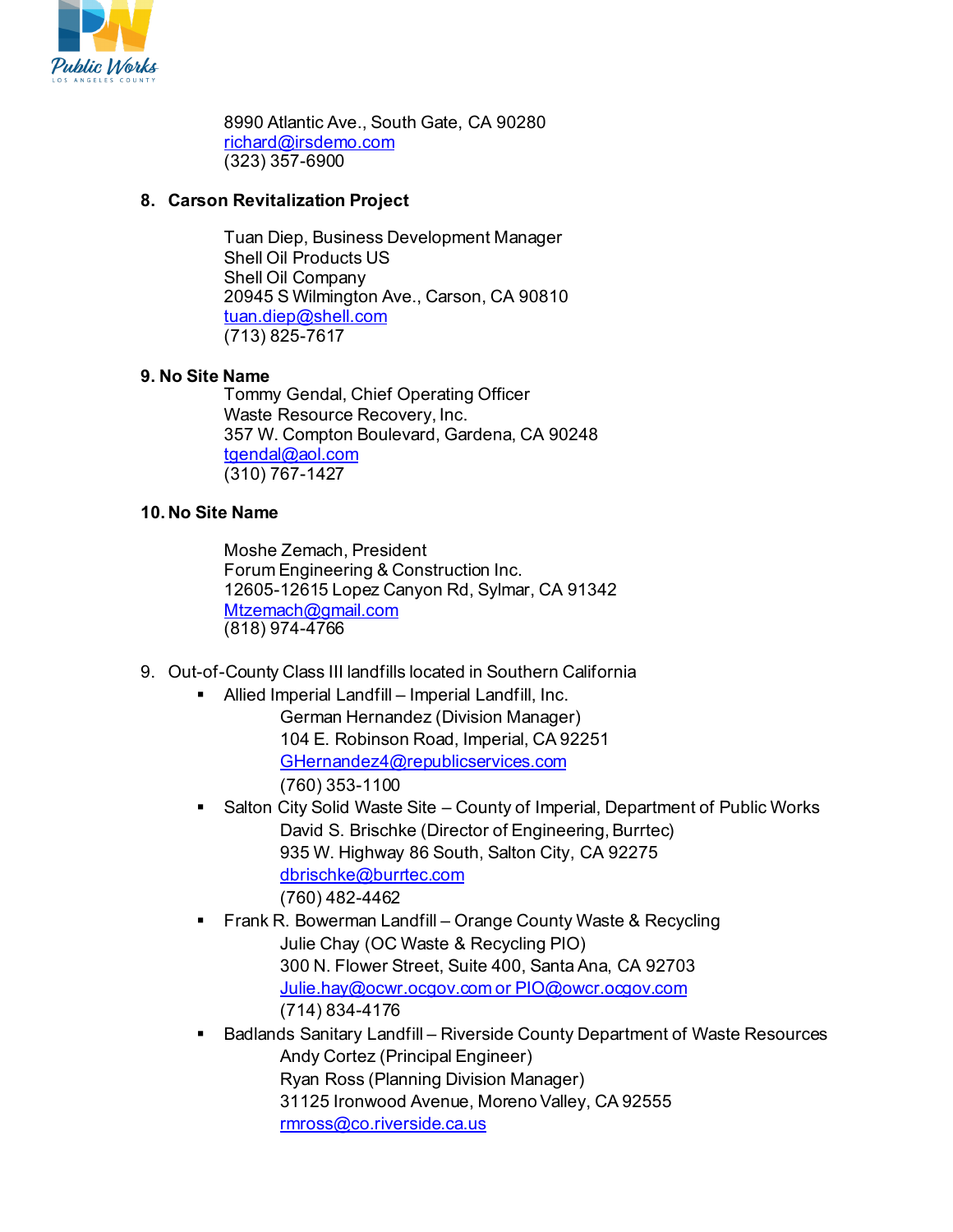

[acortez@rivco.org](mailto:acortez@rivco.org) (951) 486-3200

■ El Sobrante Landfill – USA Waste of California, Inc.

Joe Walstrom (District Manager) Art Marquez (Community Relations) 10910 Dawson Canyon Road, Corona, CA 92883 [Jwalstr1@wm.com](mailto:Jwalstr1@wm.com) [Amarque6@wm.com](mailto:Amarque6@wm.com) (951) 277-5103 or 5112

- California Street Landfill City of Redlands Municipal Utilities Department Louie Miranda (Solid Waste Coordinator) 2151 Nevada Street, Redlands, CA 92373 [lmiranda@cityofredlands.org](mailto:lmiranda@cityofredlands.org) (909) 798-7698 or (909) 798-7655 Ext. 4356
- Colton Sanitary Landfill San Bernardino County Solid Waste Management Division

Marc Rodabaugh (Engineering Manager) 850 Tropica Rancho Road, Colton, CA 92324 [Marc.Rodabaugh@dpw.sbcounty.gov](mailto:Marc.Rodabaugh@dpw.sbcounty.gov) (909) 386-9017

- Otay Annex Landfill Otay Landfill, Inc. Neil Mohr (General Manager) 1700 Maxwell Road, Chula Vista, CA 91911 [nmohr@republicservices.com](mailto:nmohr@republicservices.com) (619) 449-9026
- Sycamore Landfill Sycamore Landfill, Inc. Neil Mohr (General Manager) 8514 Mast Boulevard, San Diego, CA 92071 [nmohr@republicservices.com](mailto:nmohr@republicservices.com) (619) 449-9026
- West Miramar Sanitary Landfill City of San Diego James Hay (Interim Deputy Director) 5180 voy Street, San Diego, CA 92111 [jhay@sandiego.gov](mailto:jhay@sandiego.gov) (858) 627-3321
- Simi Valley Landfill and Recycling Center Waste Management of California, Inc.

Scott Tignac (Operations Manager) 2801 Madera Road, Simi Valley, CA 93065 [stignac@wm.com](mailto:stignac@wm.com) (805) 579-7267 (805) 579-7267

 Toland Road Landfill – Ventura Regional Sanitation District Gloria Silvestri-Whitcomb (EHS)

3500 N. Toland Road, Santa Paula, CA 93060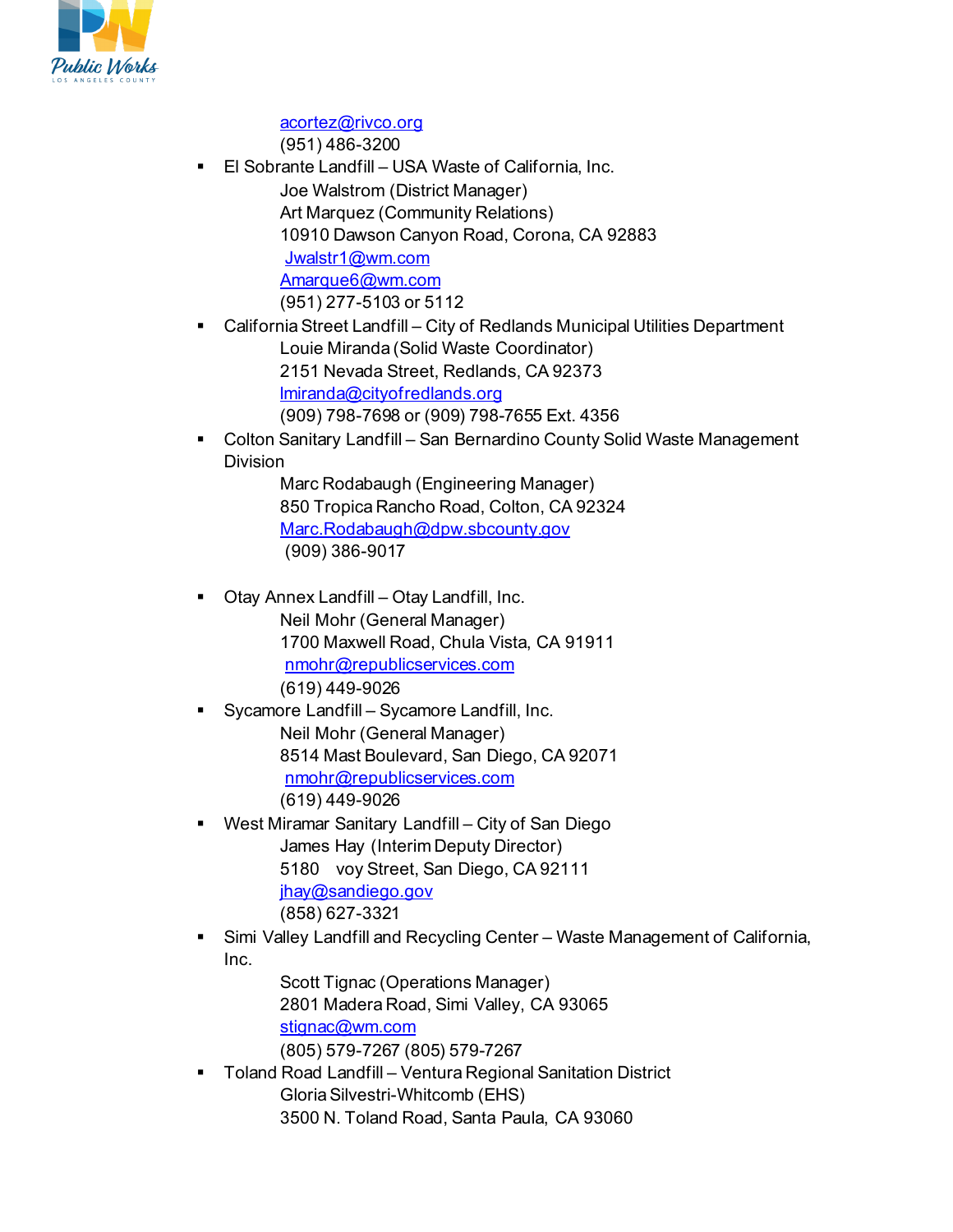

[gloria.silvestri-whitcomb@ventura.org](mailto:gloria.silvestri-whitcomb@ventura.org)  (805) 525-8217

Out-of-County Class III landfills located outside Southern California *(*

- Vasco Road Landfill Republic Services Vasco Road, LLC Rick King (Republic Services Landowner) Diana Ratto (Republic Services Operator) 4001 N. Vasco Road, Livermore, CA 94550 [Rking@republicservices.com](mailto:Rking@republicservices.com) [DRatto@republicservices.com](mailto:DRatto@republicservices.com) (925) 447-0491
- American Avenue Disposal Site Fresno County Department of Public Works and Planning, Resources Division

Curtis Larkin (Facility Contact/Senior Engineer) 18950 W. American Avenue, Tranquility, CA 93668 [clarkin@fresnocountyca.gov](mailto:clarkin@fresnocountyca.gov) (559) 262-4259 or (559) 600-4259

 Bakersfield Metropolitan (Bena) Sanitary Landfill – Kern County Waste Management Department Brandon Fontes (Engineering Manager/Landfill Operations)

2951 Neumarkel Road, Caliente, CA 93220 [FontesB@kerncounty.com](mailto:FontesB@kerncounty.com) (661) 862-8900 (661) 862-8975

- Avenal Regional Landfill Madera Disposal System George Anderson (Landfill Operator) 1200 Skyline Boulevard, Avenal, CA 93204 [George.Anderson@WasteConnections.com](mailto:George.Anderson@WasteConnections.com) (559) 386-5844
- CWMI, KHF MSW Landfill Chemical Waste Management, Inc. Jim Sook (Operations Manager) 35251 Old Skyline Road, Kettleman City, CA 93239 [jsook@wm.com](mailto:jsook@wm.com) (559) 386-6116
- Cold Canyon Landfill Solid Waste DS Cold Canyon Landfill, Inc. Matthew Knowlson (Site Manager) 2268 Carpenter Canyon Road, San Luis Obispo, CA 93401 [Matthew.Knowlson@WasteConnections.com](mailto:Matthew.Knowlson@WasteConnections.com) (805) 549-8332
- Tajiguas Sanitary Landfill County of Santa Barbara Public Works Department Mark A. Schleich (Deputy Director) Highway 101, Goleta, CA 93117 schleich@cosbpw.net (805) 696-1170 (805) 882-3600
- **Potrero Hills Landfill Potrero Hills Landfill, Inc.**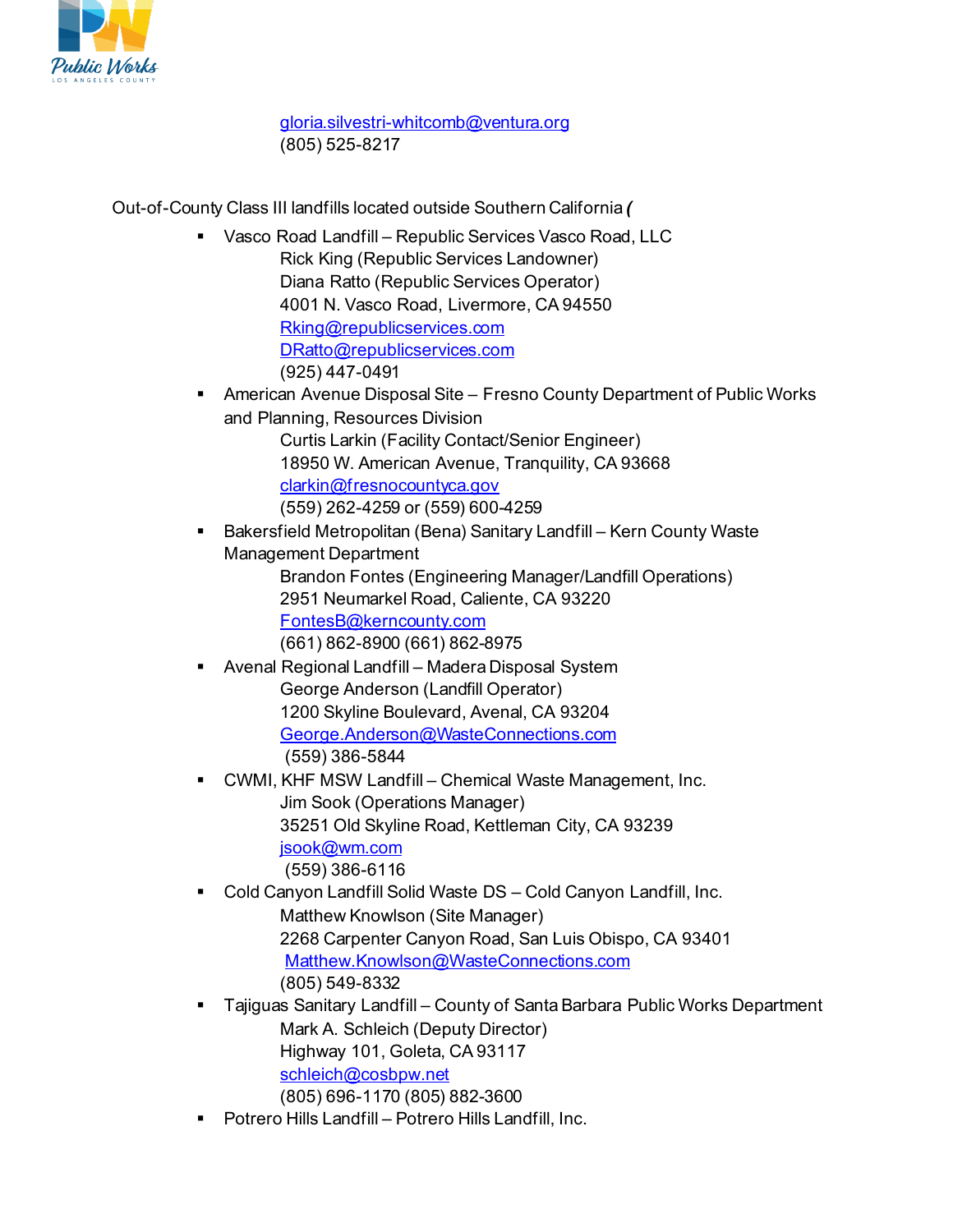

David Jappert (District Manager) 3675 rero Hills Lane, Suisun City, CA 94585 [davej@wasteconnections.com](mailto:davej@wasteconnections.com)  (707) 432-4628

- Fink Road Landfill Stanislaus County Jami Aggers (Director of Environmental Resources) Janis Mein (Landfill Program/Assistant Director) 4000 Fink Road, Crows Landing, CA 95313 iaggers@envres.org jmein@envres.org (209) 837-4800
- 10. Libraries within the County of Los Angeles and Public Service Agencies
	- Approximately 121 City and County Public Libraries
		- 85 County Libraries
			- A C Bilbrew Library

Jeffrey Sichaleune, Manager 150 E. El Segundo Boulevard, Los Angeles, CA 90061 [lacountylibrary@gmail.com](mailto:lacountylibrary@gmail.com) (310) 538-3350

- Acton Agua Dulce Library Jim Wall, Manager 33792 Crown Valley Road, Acton, CA 93510 [ActonAguaDulce@library.lacounty.gov](mailto:ActonAguaDulce@library.lacounty.gov) (661) 269-7101
- Agoura Hills Library

Nina Hull, Manager 29901 Ladyface Court, Agoura Hills, CA 91301 [AgouraHills@library.lacounty.gov](mailto:AgouraHills@library.lacounty.gov) (818) 889-2278

- Alondra Library Sue Kane, Manager 11949 Alondra Boulevard, Norwalk, CA 90650 [Alondra@library.lacounty.gov](mailto:Alondra@library.lacounty.gov) (562) 868-7771
- Angelo M. Lacoboni Library Sarah Comfort, Manager 4990 Clark Avenue, Lakewood, CA 90712 [lacountylibrary@gmail.com](mailto:lacountylibrary@gmail.com) (562) 866-1777
	- Anthony Quinn Library Mariko Farinacci, Manager 3965 Cesar E. Chavez Avenue, Los Angeles, CA 90063 [AnthonyQuinn@library.lacounty.gov](mailto:AnthonyQuinn@library.lacounty.gov) (323) 264-7715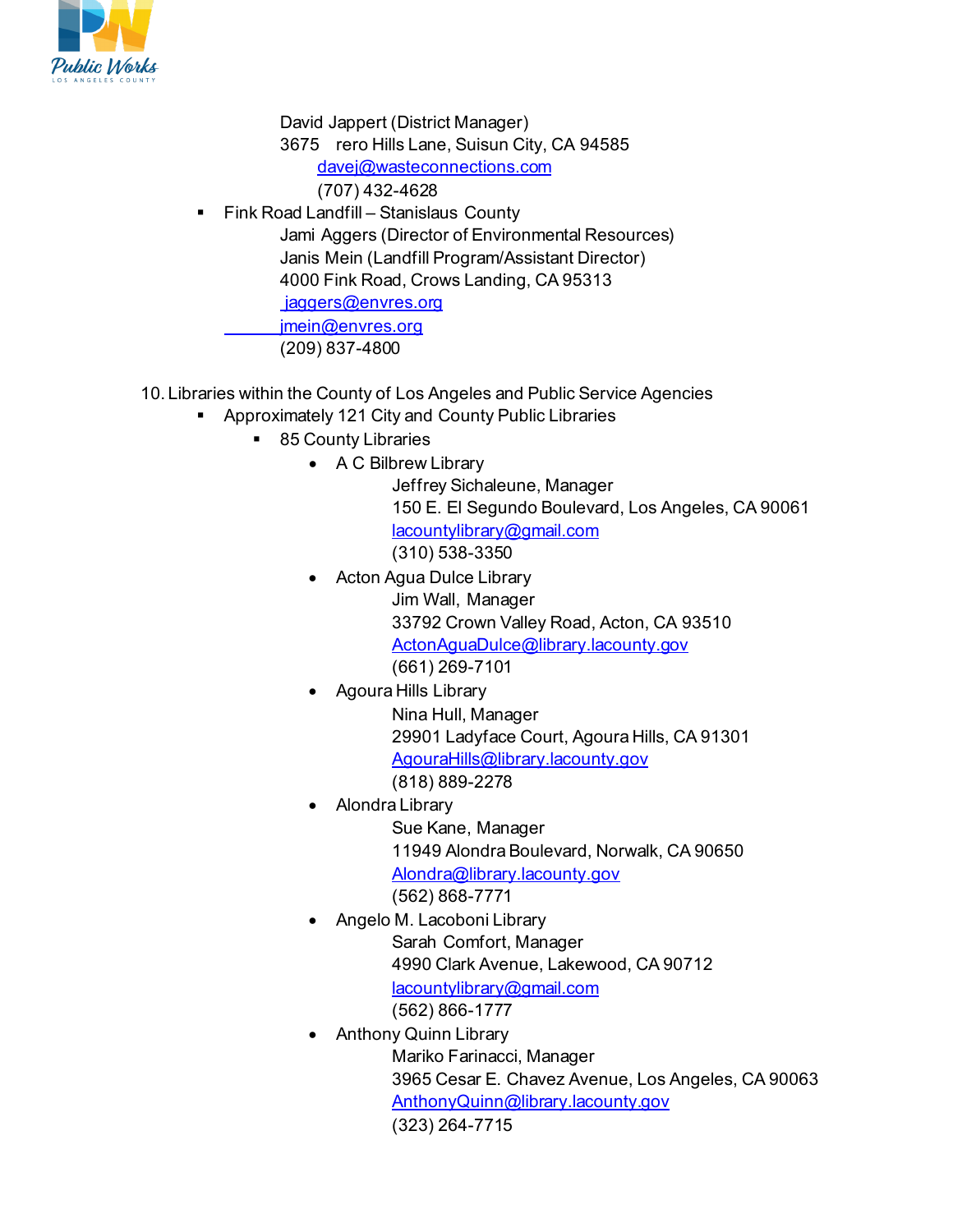

• Artesia Library

Robert Gardner, Manager 18722 Clarkdale Avenue, Artesia, CA 90701 [Artesia@library.lacounty.gov](mailto:Artesia@library.lacounty.gov) (562) 865-6614

- Avalon Library Paul Birchall, Manager 215 Sumner Avenue, P.O. Box 585, Avalon, CA 90704 [Avalon@library.lacounty.gov](mailto:Avalon@library.lacounty.gov) (310) 510-1050
- Baldwin Park Library Katherine Loeser, Manager 4181 Baldwin Park Boulevard, Baldwin Park, CA 91706 [BaldwinPark@library.lacounty.gov](mailto:BaldwinPark@library.lacounty.gov) (626) 962-6947
- Bell Gardens Library

Soledad Castillo, Manager 7110 S. Garfield Avenue, Bell Gardens, CA 90201 [BellGardens@library.lacounty.gov](mailto:BellGardens@library.lacounty.gov) (562) 927-1309

Bell Library

Diane Zaher, Manager 4411 E. Gage Avenue, Bell, CA 90201 [Bell@library.lacounty.gov](mailto:Bell@library.lacounty.gov) (323) 560-2149

Carson Library

Wendy Lee, Manager 151 E. Carson Street, Carson, CA 90745 [Carson@library.lacounty.gov](mailto:Carson@library.lacounty.gov) (310) 830-0901

- Castaic Library 27955 Sloan Canyon Road, Castaic, CA 91384 [Castaic@library.lacounty.gov](mailto:Castaic@library.lacounty.gov) (661) 257-7410
- Charter Oak Library 20540 K Arrow Highway, Covina, CA 91724 [CharterOak@library.lacounty.gov](mailto:CharterOak@library.lacounty.gov) (626) 339-2151
- Chet Holifield Library 1060 S. Greenwood Avenue, Montebello, CA 90640 [ChetHolifield@library.lacounty.gov](mailto:ChetHolifield@library.lacounty.gov) (323) 728-0421
- City Terrace Library 4025 E. City Terrace Drive, Los Angeles, CA 90063 [CityTerrace@library.lacounty.gov](mailto:CityTerrace@library.lacounty.gov)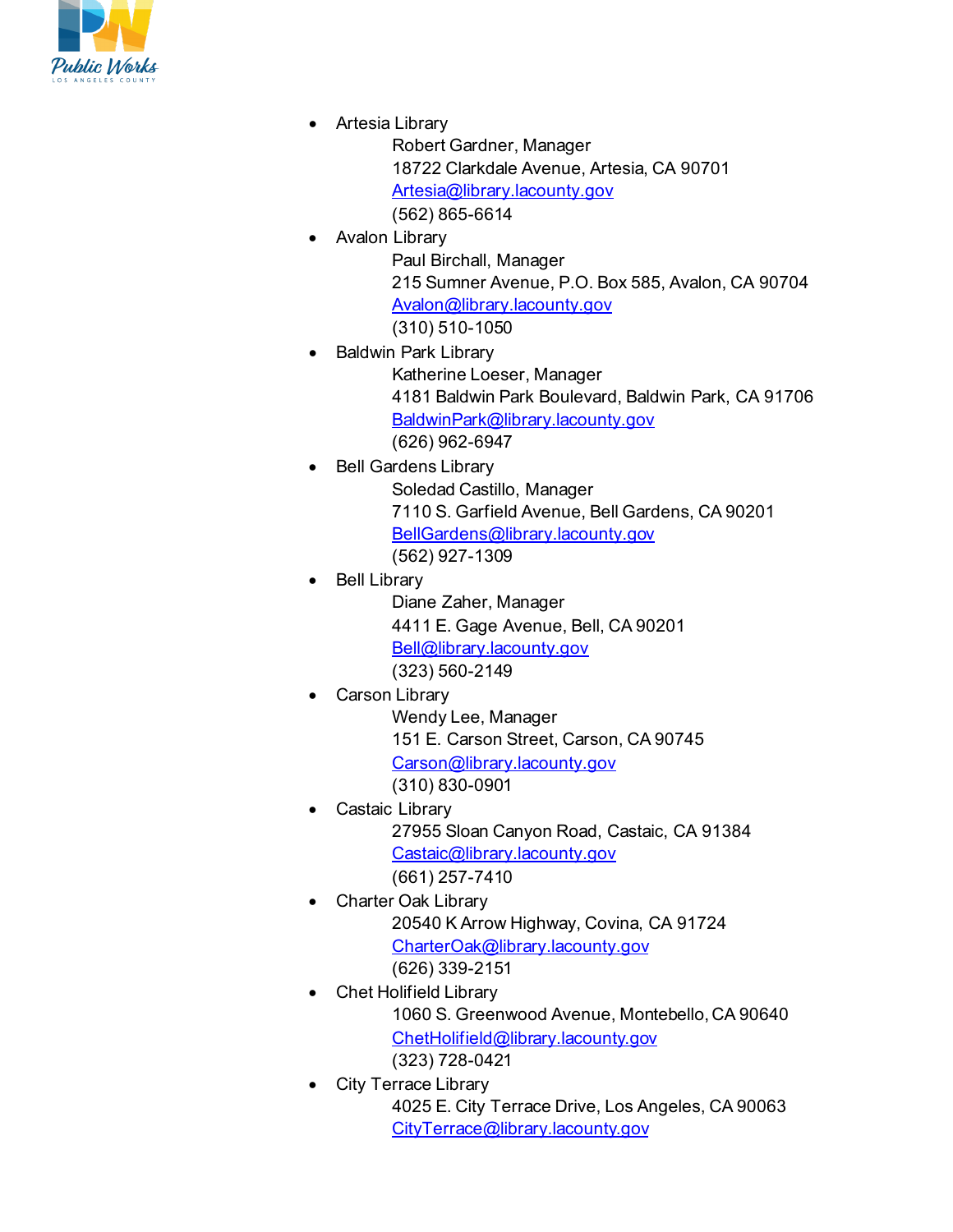

(323) 261-0295

- Claremont Library 208 N. Harvard Avenue, Claremont, CA 91711 [Claremont@library.lacounty.gov](mailto:Claremont@library.lacounty.gov) (909) 621-4902
	- Compton Library 240 W. Compton Boulevard, Compton, CA 90220 [Compton@library.lacounty.gov](mailto:Compton@library.lacounty.gov) (310) 637-0202
- Cudahy Library
	- 5218 Santa Ana Street, Cudahy, CA 90201 [Cudahy@library.lacounty.gov](mailto:Cudahy@library.lacounty.gov) (323) 771-1345
- Culver City Julian Dixon Library 4975 Overland Avenue, Culver City, CA 90230 [CulverCity@library.lacounty.gov](mailto:CulverCity@library.lacounty.gov) (310) 559-1676
	- Diamond Bar Library 21800 Copley Drive, Diamond Bar, CA 91765 [DiamondBar@library.lacounty.gov](mailto:DiamondBar@library.lacounty.gov) (909) 861-4978
- Dr. Martin Luther King, Jr. Library 17906 S. Avalon Boulevard, Carson, CA 90746 [DrKing@library.lacounty.gov](mailto:DrKing@library.lacounty.gov) (310) 327-4830
- Duarte Library
	- 1301 Buena Vista Street, Duarte, CA 91010 [Duarte@library.lacounty.gov](mailto:Duarte@library.lacounty.gov) (626) 358-1865
- East Los Angeles Library 4837 E. 3rd Street, Los Angeles, CA 90022 [EastLosAngeles@library.lacounty.gov](mailto:EastLosAngeles@library.lacounty.gov) (323) 264-0155
	- East Rancho Dominguez Library 4420 E. Rose Street, East Rancho Dominguez, CA 90221 [EastRancho@library.lacounty.gov](mailto:EastRancho@library.lacounty.gov) (310) 632-6193
- El Camino Real Library 4264 E. Whittier Boulevard, Los Angeles, CA 90023 [ElCaminoReal@library.lacounty.gov](mailto:ElCaminoReal@library.lacounty.gov) (323) 269-8102
	- **El Monte Library** 3224 Tyler Avenue, El Monte, CA 91731 [ElMonte@library.lacounty.gov](mailto:ElMonte@library.lacounty.gov) (626) 444-9506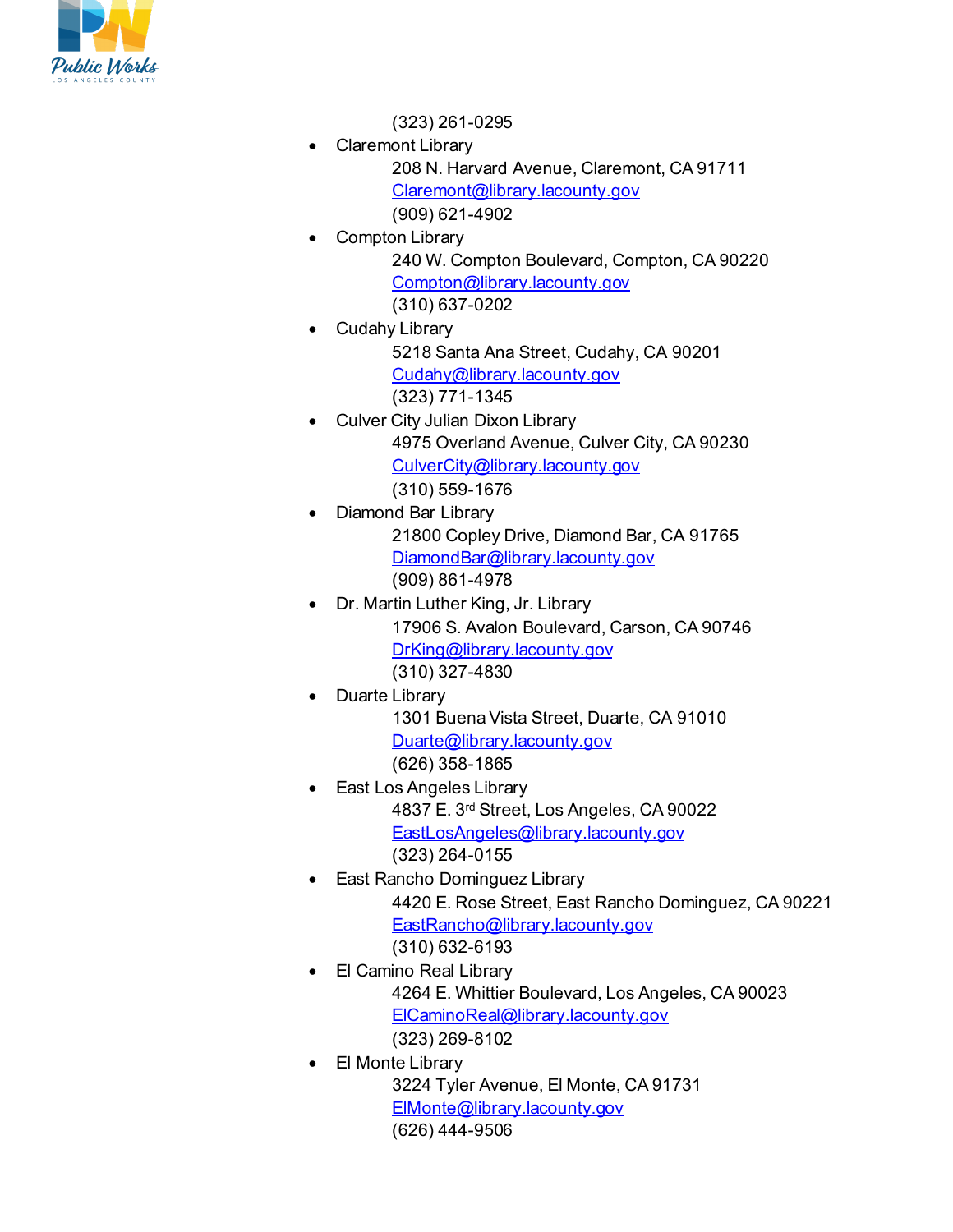

• Florence Library

1610 E. Florence Avenue, Los Angeles, CA 90001 [Florence@library.lacounty.gov](mailto:Florence@library.lacounty.gov) (323) 581-8028

- Gardena Mayme Dear Library 1731 W. Gardena Boulevard, Gardena, CA 90247 [Gardena@library.lacounty.gov](mailto:Gardena@library.lacounty.gov) (310) 323-6363
- George Nye Jr. Library 6600 Del Amo Boulevard, Lakewood, CA 90713 [GeorgeNye@library.lacounty.gov](mailto:GeorgeNye@library.lacounty.gov) (562) 421-8497
	- Graham Library 1900 E. Firestone Boulevard, Los Angeles, CA 90001 [Graham@library.lacounty.gov](mailto:Graham@library.lacounty.gov) (323) 582-2903
	- Hacienda Heights Library 16010 La Monde Street, Hacienda Heights, CA 91745 [HaciendaHeights@library.lacounty.gov](mailto:HaciendaHeights@library.lacounty.gov) (626) 968-9356
	- Hawaiian Gardens Library 11940 Carson Street, Hawaiian Gardens, CA 90716 [HawaiianGardens@library.lacounty.gov](mailto:HawaiianGardens@library.lacounty.gov) (562) 496-1212
- Hawthorne Library

12700 Grevillea Avenue, Hawthorne, CA 90250 [Hawthorne@library.lacounty.gov](mailto:Hawthorne@library.lacounty.gov) (310) 679-8193

- Hermosa Beach Library 550 Pier Avenue, Hermosa Beach, CA 90254 [HermosaBeach@library.lacounty.gov](mailto:HermosaBeach@library.lacounty.gov) (310) 379-8475
	- Hollydale Library 12000 S. Garfield Avenue, South Gate, CA 90280 [Hollydale@library.lacounty.gov](mailto:Hollydale@library.lacounty.gov) (562) 634-0156
- Huntington Park Library 6518 Miles Avenue, Huntington Park, CA 90255 [HuntingtonPark@library.lacounty.gov](mailto:HuntingtonPark@library.lacounty.gov) (323) 583-1461
- La Cañada Flintridge Library 4545 N. Oakwood Avenue, La Cañada Flintridge, CA 91011

[LaCanadaFlintridge@library.lacounty.gov](mailto:LaCanadaFlintridge@library.lacounty.gov) (818) 790-3330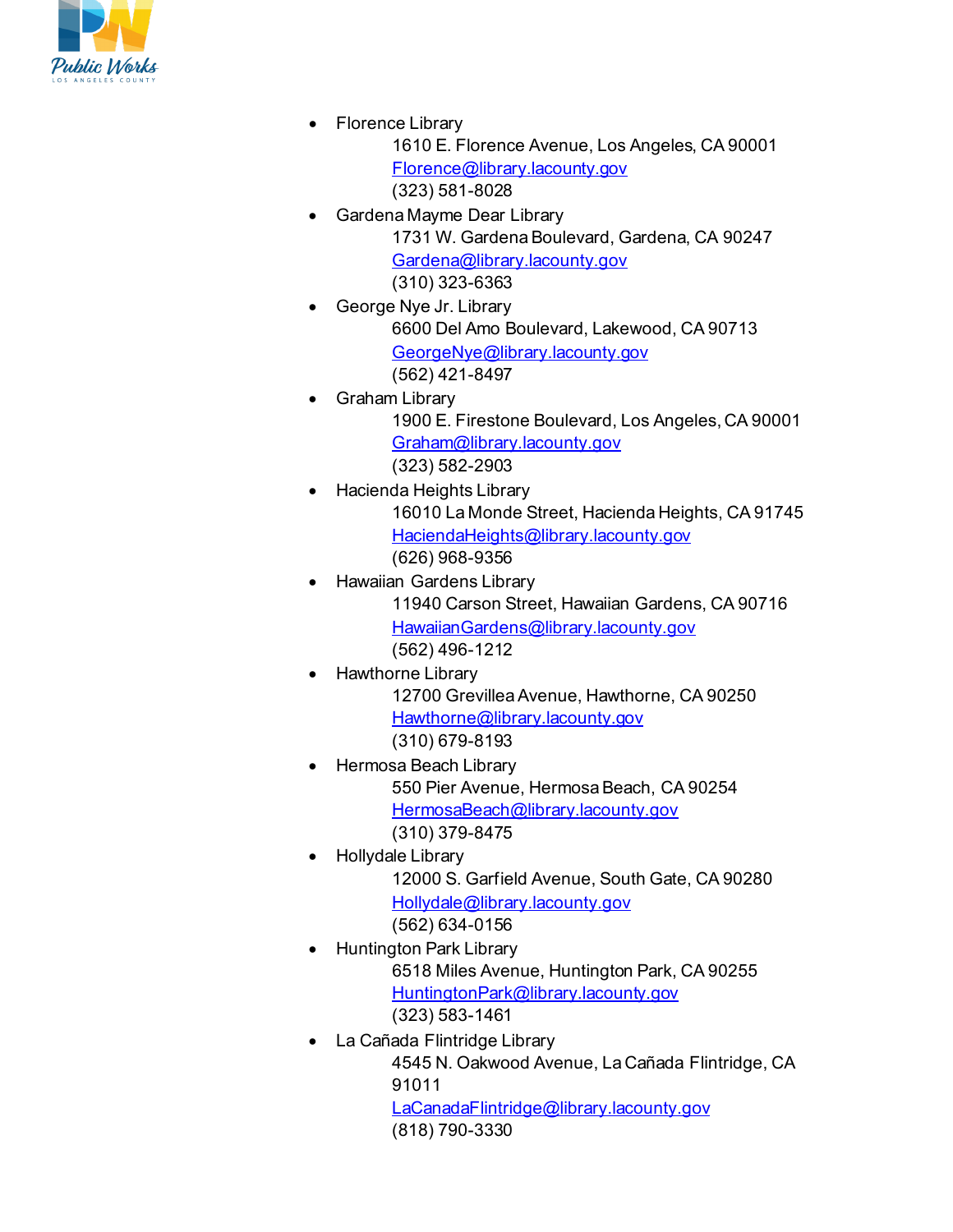

- La Crescenta Library 2809 Foothill Boulevard, La Crescenta, CA 91214 [LaCrescenta@library.lacounty.gov](mailto:LaCrescenta@library.lacounty.gov) (818) 248-5313
- La Mirada Library

13800 La Mirada Boulevard, La Mirada, CA 90638 LaMirada@library.lacounty.gov (562) 943-0277

• La Puente Library

15920 E. Central Avenue, La Puente, CA 91744 [LaPuente@library.lacounty.gov](mailto:LaPuente@library.lacounty.gov) (626) 968-4613

- La Verne Library 3640 D Street, La Verne, CA 91750 [LaVerne@library.lacounty.gov](mailto:LaVerne@library.lacounty.gov) (909) 596-1934
	- Lake Los Angeles Library 16921 East Avenue O, #A, Palmdale, CA 93591 [LakeLosAngeles@library.lacounty.gov](mailto:LakeLosAngeles@library.lacounty.gov) (661) 264-0593
		- Lancaster Library 601 W. Lancaster Boulevard, Lancaster, CA 93534 [Lancaster@library.lacounty.gov](mailto:Lancaster@library.lacounty.gov) (661) 948-5029
- Lawndale Library

14615 Burin Avenue, Lawndale, CA 90260 [Lawndale@library.lacounty.gov](mailto:Lawndale@library.lacounty.gov) (310) 676-0177

- Leland R. Weaver Library 9520 Hildreth Avenue, South Gate, CA 90280 [LelandRWeaver@library.lacounty.gov](mailto:LelandRWeaver@library.lacounty.gov) (323) 567-8853
- Lennox Library

10828 Condon Avenue, Lennox, CA 90304 [Lennox@library.lacounty.gov](mailto:Lennox@library.lacounty.gov) (310) 674-0385

- Littlerock Library 35119 80th Street East, Littlerock, CA 93543 [Littlerock@library.lacounty.gov](mailto:Littlerock@library.lacounty.gov)
- (661) 944-4138 • *Live Oak Library* 4153 E. Live Oak Avenue, Arcadia, CA 91006 [LiveOak@library.lacounty.gov](mailto:LiveOak@library.lacounty.gov)

(626) 446-8803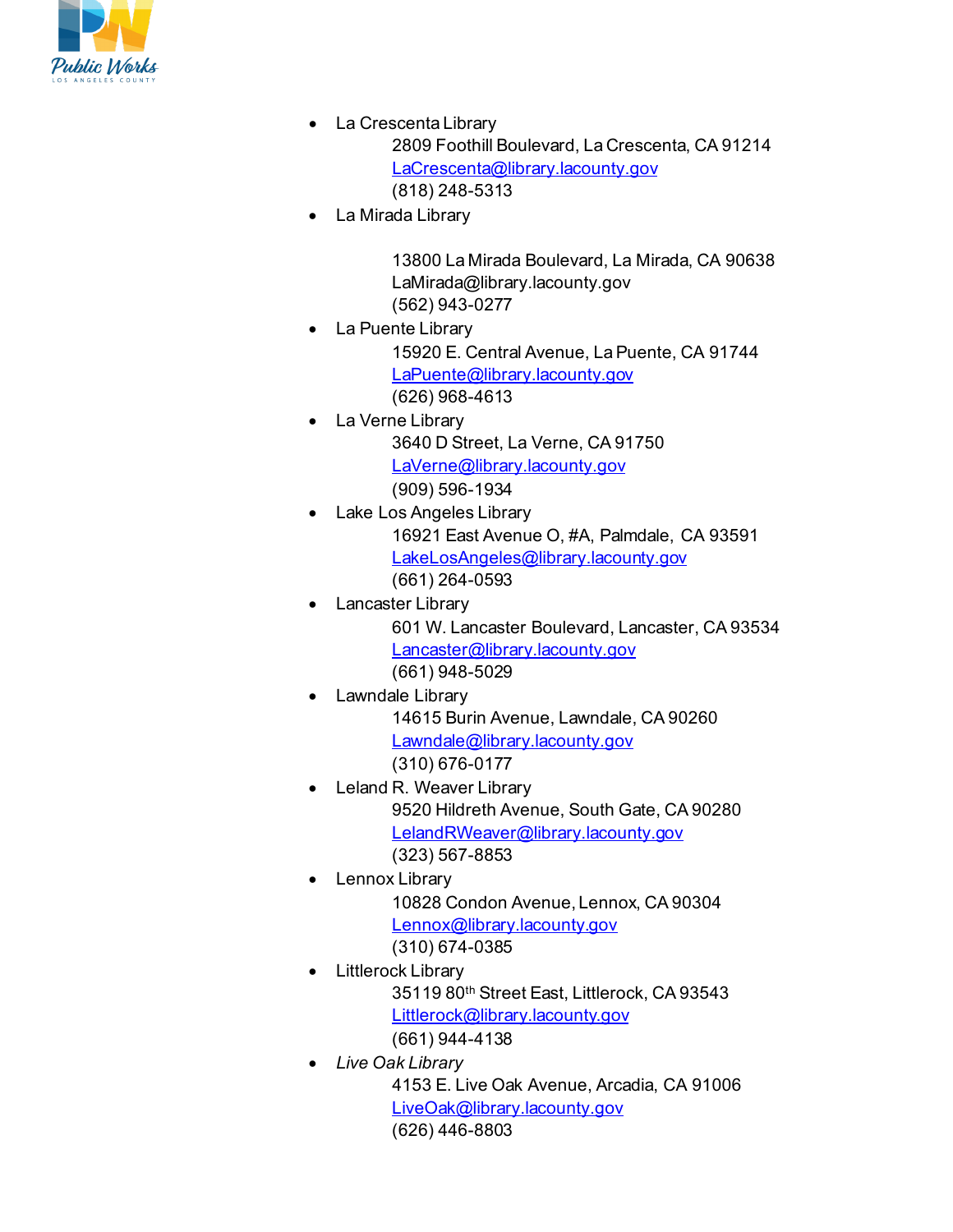

- Lloyd Taber-Marina del Ray Library 4533 Admiralty Way, Marina del Rey, CA 90292 [MarinadelRey@library.lacounty.gov](mailto:MarinadelRey@library.lacounty.gov) (310) 821-3415
- Lomita Library 24200 Narbonne Avenue, Lomita, CA 90717 [Lomita@library.lacounty.gov](mailto:Lomita@library.lacounty.gov) (310) 539-4515
- Los Nietos Library

11644 E. Slauson Avenue, Whittier, CA 90606 [LosNietos@library.lacounty.gov](mailto:LosNietos@library.lacounty.gov) (562) 695-0708

- Lynwood Library 11320 Bullis Road, Lynwood, CA 90262 [Lynwood@library.lacounty.gov](mailto:Lynwood@library.lacounty.gov) (310) 635-7121
	- Malibu Library 23519 W. Civic Center Way, Malibu, CA 90265 [Malibu@library.lacounty.gov](mailto:Malibu@library.lacounty.gov) (310) 456-6438
- Manhattan Beach Library 1320 Highland Avenue, Manhattan Beach, CA 90266 [ManhattanBeach@library.lacounty.gov](mailto:ManhattanBeach@library.lacounty.gov) (310) 545-8595
- Masao W. Satow Library 14433 Crenshaw Boulevard, Gardena, CA 90249 [MasaoWSatow@library.lacounty.gov](mailto:MasaoWSatow@library.lacounty.gov) (310) 679-0638
- Maywood César Chávez Library 4323 E. Slauson Avenue, Maywood, CA 90270 [Maywood@library.lacounty.gov](mailto:Maywood@library.lacounty.gov) (323) 771-8600
	- Montebello Library 1550 W. Beverly Boulevard, Montebello, CA 90640 [Montebello@library.lacounty.gov](mailto:Montebello@library.lacounty.gov)

(323) 722-6551

- Norwalk Library 12350 Imperial Highway, Norwalk, CA 90650 [Norwalk@library.lacounty.gov](mailto:Norwalk@library.lacounty.gov) (562) 868-0775
- Norwood Library 4550 N. Peck Road, El Monte, CA 91732 [Norwood@library.lacounty.gov](mailto:Norwood@library.lacounty.gov) (626) 443-3147
- Paramount Library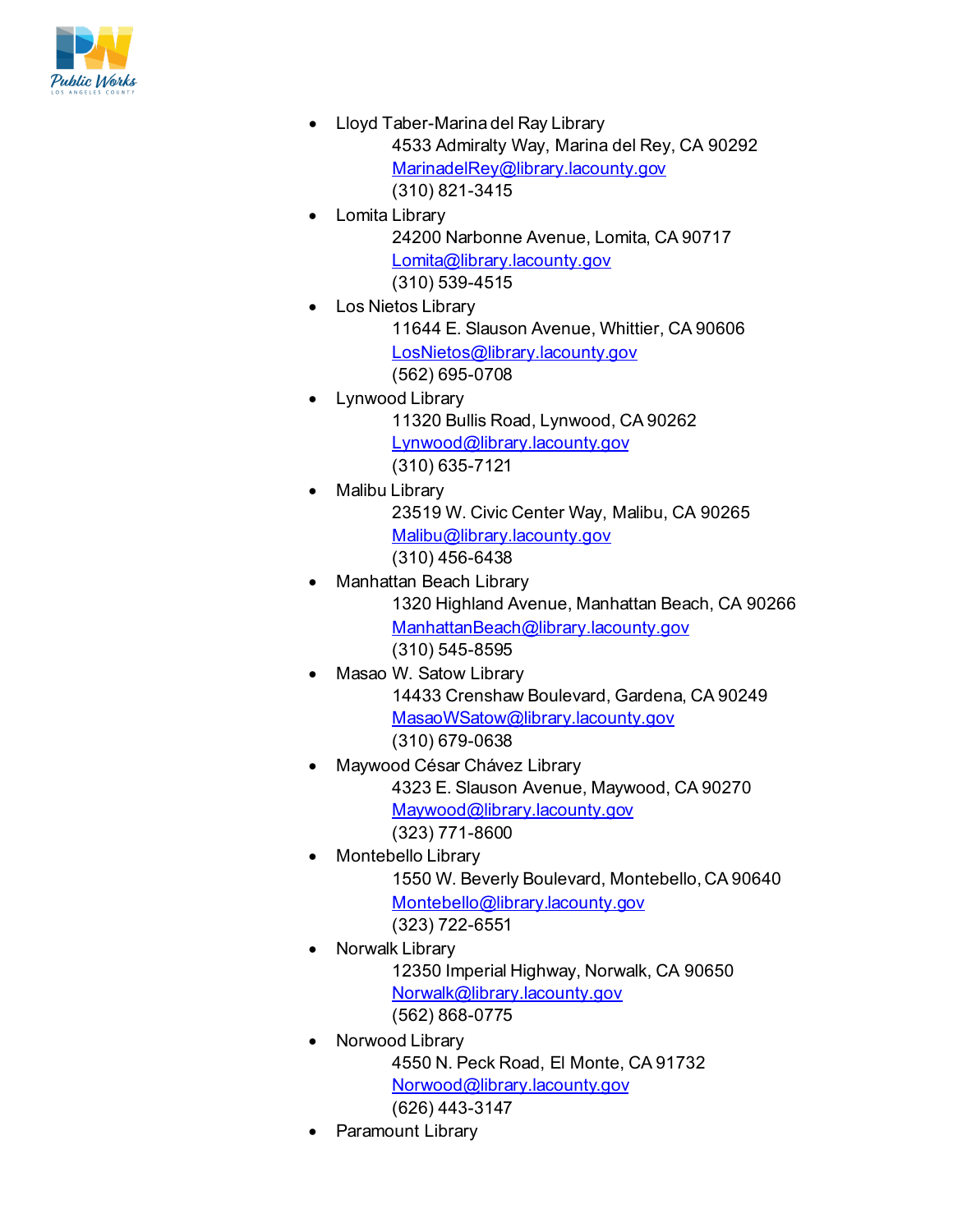

16254 Colorado Avenue, Paramount, CA 90723 [Paramount@library.lacounty.gov](mailto:Paramount@library.lacounty.gov) (562) 630-3171

- Pico Rivera Library 9528 Beverly Boulevard, Pico Rivera, CA 90660 [PicoRivera@library.lacounty.gov](mailto:PicoRivera@library.lacounty.gov) (562) 271-7615
	- Quartz Hill Library 42018 N. 50th Street West, Quartz Hill, CA 93536 [QuartzHill@library.lacounty.gov](mailto:QuartzHill@library.lacounty.gov) (661) 943-2454
- Rivera Library 7828 S. Serapis Avenue, Pico Rivera, CA 90660 [Rivera@library.lacounty.gov](mailto:Rivera@library.lacounty.gov) (562) 949-5485
	- Rosemead Library 8800 Valley Boulevard, Rosemead, CA 91770 [Rosemead@library.lacounty.gov](mailto:Rosemead@library.lacounty.gov) (626) 573-5220
- Rowland Heights Library 1850 Nogales Street, Rowland Heights, CA 91748 [RowlandHeights@library.lacounty.gov](mailto:RowlandHeights@library.lacounty.gov) (626) 912-5348
	- San Dimas Library 145 N. Walnut Avenue, San Dimas, CA 91773 [SanDimas@library.lacounty.gov](mailto:SanDimas@library.lacounty.gov) (909) 599-6738
- San Fernando Library 217 N. Maclay Avenue, San Fernando, CA 91340 [SanFernando@library.lacounty.gov](mailto:SanFernando@library.lacounty.gov) (818) 365-6928
- San Gabriel Library 500 S. Del Mar Avenue, San Gabriel, CA 91776 [SanGabriel@library.lacounty.gov](mailto:SanGabriel@library.lacounty.gov) (626) 287-0761
	- Sorensen Library 6934 Broadway Avenue, Whittier, CA 90606 [Sorensen@library.lacounty.gov](mailto:Sorensen@library.lacounty.gov) (562) 695-3979
- South El Monte Library 1430 N. Central Avenue, South El Monte, CA 91733 [SouthElMonte@library.lacounty.gov](mailto:SouthElMonte@library.lacounty.gov) (626) 443-4158
- South Whittier Library 14433 Leffingwell Road, Whittier, CA 90604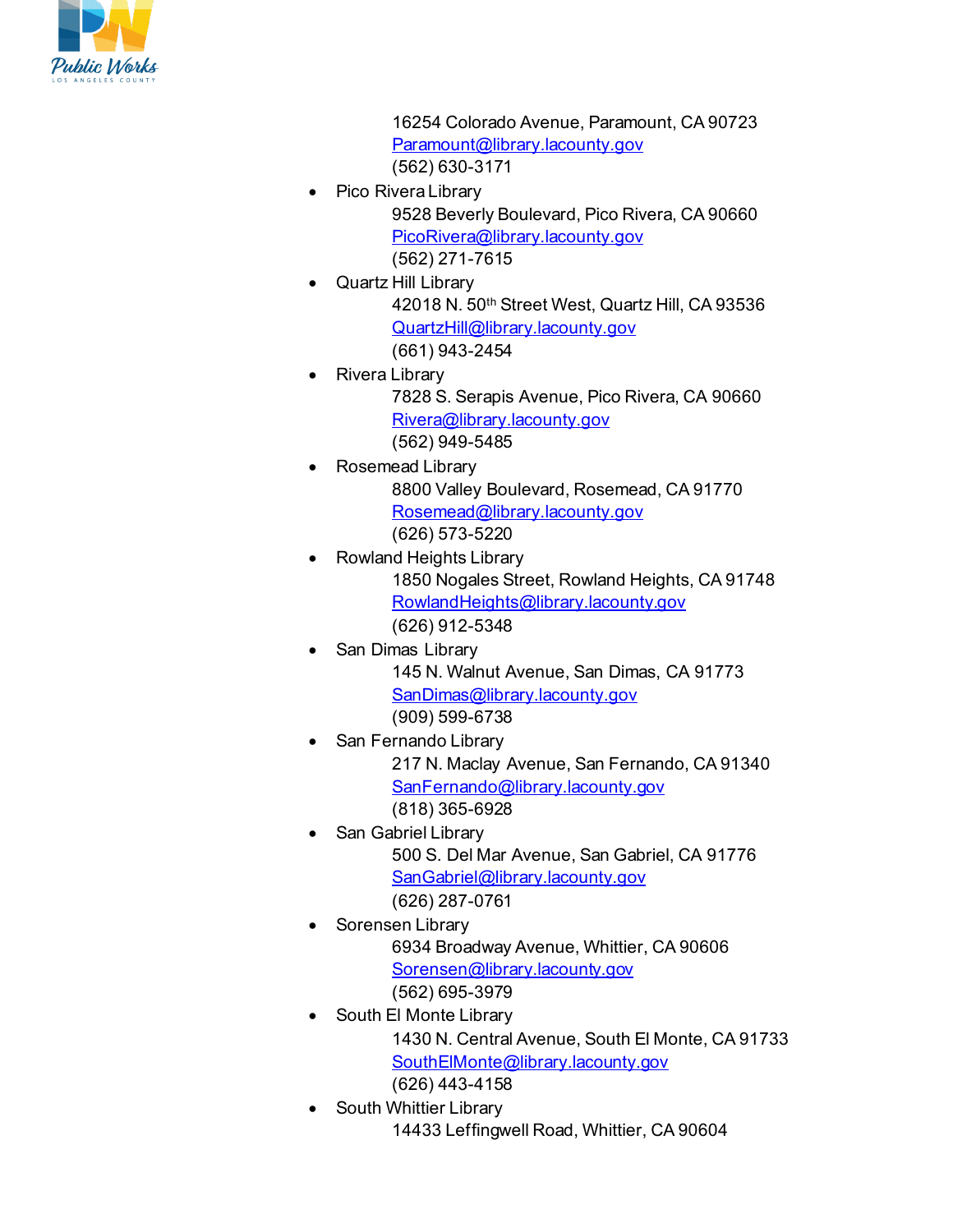

[SouthWhittier@library.lacounty.gov](mailto:SouthWhittier@library.lacounty.gov)

(562) 946-4415

- Stevenson Ranch Express Library 26233 W. Faulkner Drive, Stevenson Ranch, CA 91381 [StevensonRanch@library.lacounty.gov](mailto:StevensonRanch@library.lacounty.gov) (661) 287-5954
- Sunkist Library

840 N. Puente Avenue, La Puente, CA 91746 [Sunkist@library.lacounty.gov](mailto:Sunkist@library.lacounty.gov) (626) 960-2707

- Temple City Library 5939 Golden West Avenue, Temple City, CA 91780 [TempleCity@library.lacounty.gov](mailto:TempleCity@library.lacounty.gov) (626) 285-2136
- Topanga Library 122 N. Topanga Canyon Boulevard, Topanga, CA 90290 [Topanga@library.lacounty.gov](mailto:Topanga@library.lacounty.gov) (310) 455-3480
- View Park Library 3854 W. 54th Street, Los Angeles, CA 90043 [ViewPark@library.lacounty.gov](mailto:ViewPark@library.lacounty.gov) (323) 293-5371
	- Walnut Library 21155 La Puente Road, Walnut, CA 91789 [Walnut@library.lacounty.gov](mailto:Walnut@library.lacounty.gov) (909) 595-0757
	- West Covina Library 1601 W. Covina Parkway, West Covina, CA 91790 [WestCovina@library.lacounty.gov](mailto:WestCovina@library.lacounty.gov) (626) 962-3541
- West Hollywood Library 625 N. San Vicente Boulevard, West Hollywood, CA 90069 [WestHollywood@library.lacounty.gov](mailto:WestHollywood@library.lacounty.gov) (310) 652-5340
- Westlake Village Library 31220 Oak Crest Drive, Westlake Village, CA 91361 [WestlakeVillage@library.lacounty.gov](mailto:WestlakeVillage@library.lacounty.gov) (818) 865-9230
- Willowbrook Library 11838 Wilmington Avenue, Los Angeles, CA 90059 [Willowbrook@library.lacounty.gov](mailto:Willowbrook@library.lacounty.gov) (323) 564-5698
- Wiseburn Library 5335 W. 135th Street, Hawthorne, CA 90250 [Wiseburn@library.lacounty.gov](mailto:Wiseburn@library.lacounty.gov)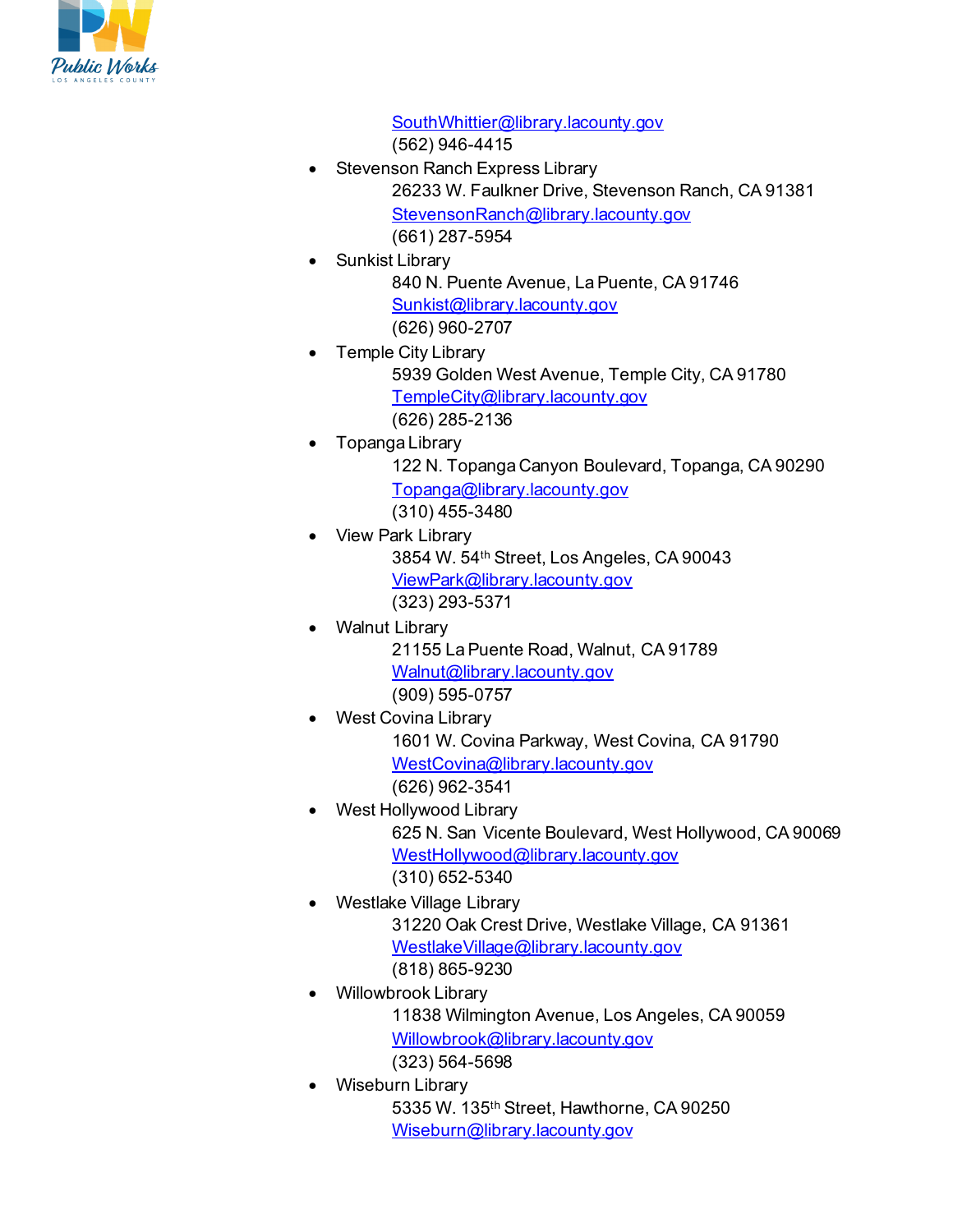

(310) 643-8880

- Woodcrest Library 1340 W. 106th Street, Los Angeles, CA 90044 [Woodcrest@library.lacounty.gov](mailto:Woodcrest@library.lacounty.gov) (323) 757-9373
- City Libraries
	- City of Alhambra Library

Hilda LohGuan, Library Services Director 101 S. First Street, Alhambra, CA 91801 [HildaL@alhambralibrary.org](mailto:HildaL@alhambralibrary.org) (626) 570-5008

- City of Arcadia Library 20 W. Duarte Road, Arcadia, CA 91006 PublicLibrary@ArcadiaCA.gov (626) 821-4364
	- City of Azusa Library Leila Hassen, City Librarian 729 N. Dalton Avenue, Azusa, CA 91702 lhassen@AzusaCA.Gov (626) 812-5177
- City of Beverly Hills Library Karen Buth, City Librarian 444 N. Rexford Drive, Beverly Hills, CA 90210 kbuth@beverlyhills.org (310) 288-2220
- City of Burbank Central Library Elizabeth Goldman, Library Services Director 110 N. Glenoaks Boulevard, Burbank, CA 91502 asklibrarian@burbankca.gov (818) 238-5600
- City of Calabasas Library Barbara Lockwood, Digital Services 200 Civic Center Way, Calabasas, CA 91302 ksteward@calabasaslibrary.org (818) 225-7616
- **City of Cerritos Library** Annie Hilton, Hilton 18025 Bloomfield Avenue, Cerritos, CA 90703 ahilton@cerritos.us (562) 916-1350
- City of Commerce Library 5655 Jillson Street, Commerce, CA 90040 Director.Library@ci.commerce.ca.us (323) 722-6660
- City of Covina Library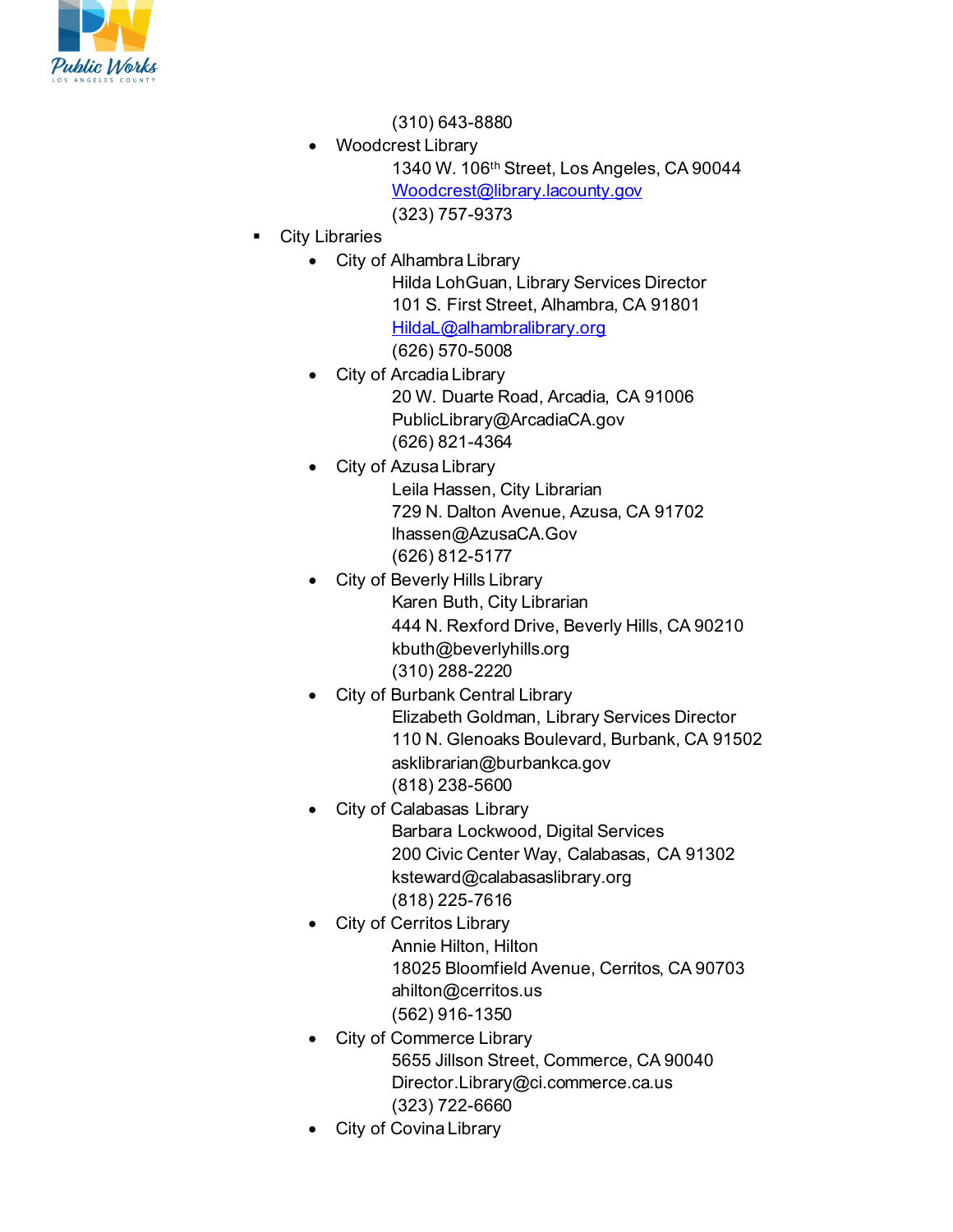

234 N. Second Avenue, Covina, CA 91723 covinalibrary@covinaca.gov (626) 384-5297

- **City of Downey Library** Benjamin Dickow, Director 11121 Brookshire Avenue, Downey, CA 90241 bdickow@downeyspacecenter.org (562) 904-7360
- City of El Segundo Library Melissa McCollum, Community Services Director 111 W. Mariposa Avenue, El Segundo, CA 90245 mmccollum@elsegundo.org (310) 524-2730
	- City of Glendale Central Library Gary Shaffer, Director of Library, Arts & Culture 222 E. Harvard Street, Glendale, CA 91205 GShaffer@glendaleca.gov (818) 548-2030
	- City of Glendora Library Janet Stone, Library Director 140 S. Glendora Avenue, Glendora, CA 91741 jstone@glendoralibrary.org (626) 852-4892
	- City of Inglewood Main Library *Sabrina Barnes* 101 W. Manchester Boulevard, Inglewood, CA 90301 sbarnes@cityofinglewood.org (310) 412-8750
- City of Irwindale Library

Shayna Balli, City Librarian 5050 N. Irwindale Avenue, Irwindale, CA 91706 sballi@irwindaleca.gov (626) 430-2229

- City of La Habra Heights Library *(Include Name)* 221 E. La Habra Boulevard, La Habra, CA 90631 info@LHHCIty.org (562) 694-0078
- City of Long Beach Main Library *(Include Name)* 200 W. Broadway Long Beach, CA 90802 lbpl\_reference@lbpl.org (562) 570-7500
- City of Monrovia Library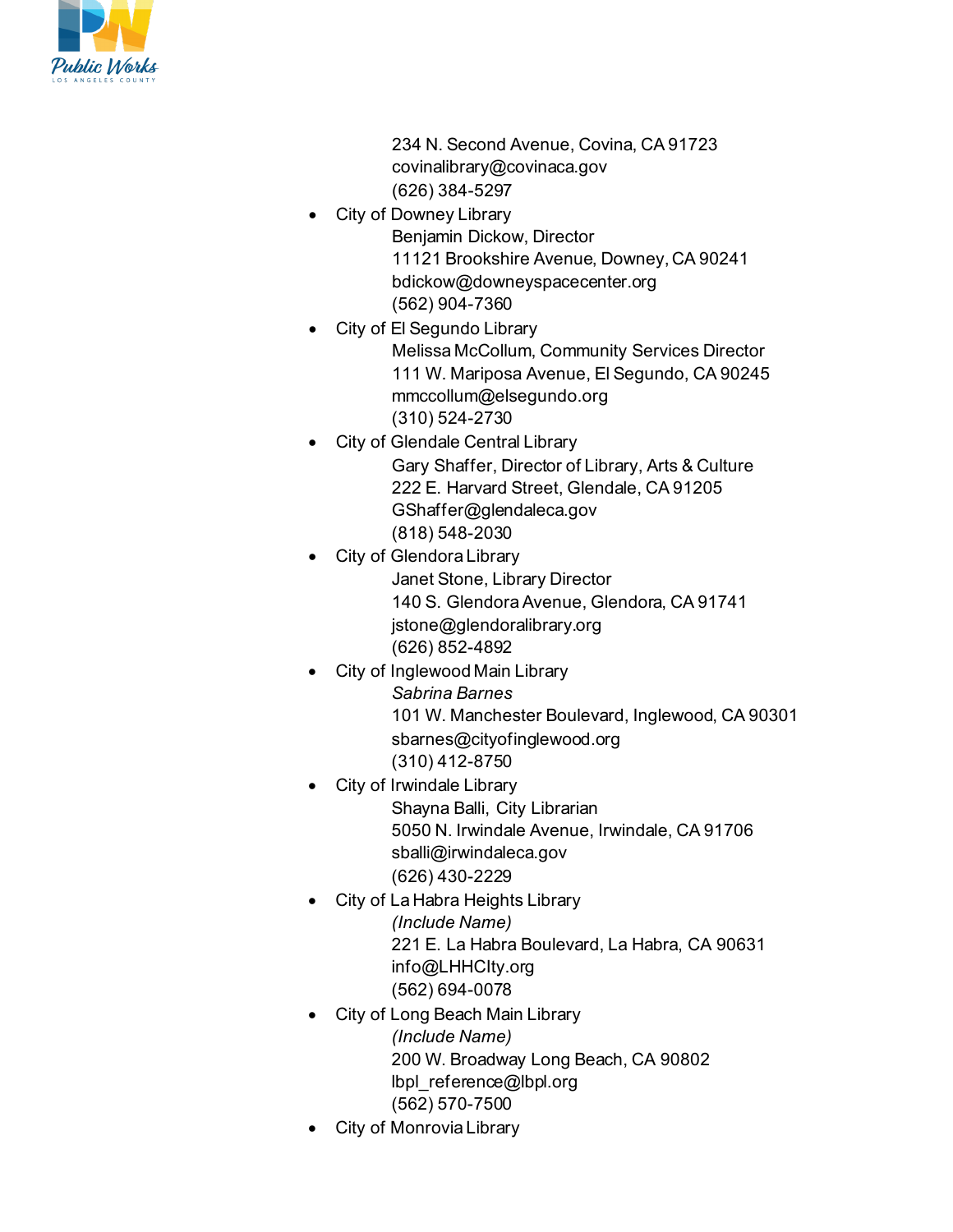

Carey Vance, Library Manager 321 S. Myrtle Avenue, Monrovia, CA 91016 *cvance@ci.monrovia.ca.us* (626) 256-8229

- City of Monterey Park Library Diana Garcia, City Librarian 318 S. Ramona Avenue, Monterey Park, CA 91754 dgarcia@montereypark.ca.gov (626) 307-1269
- City of Palmdale Library 700 E. Palmdale Boulevard, Palmdale, CA 93550 pcl@cityofpalmdale.org (661) 267-5600
- City of Palos Verdes Estates Miraleste Library Jennifer Addington, District Director 29089 Palos Verdes Drive East
- Rancho Palos Verdes, CA 90275 *[jaddington@pvld.org](mailto:jaddington@pvld.org)* (310) 377-9584 Ext 452
- City of Pasadena Central Library Michelle Perera 285 E. Walnut Street, Pasadena, CA 91101 *mperera@cityofpasadena.net* (626) 744-4066
- **City of Pomona Library** Greg Shapton 625 S. Garey Avenue, Pomona, CA 91766 Library@ci.pomona.ca.us (909) 620-2043
- City of Redondo Beach Main Library Susan Anderson, Library Director 303 N. Pacific Coast Highway, Redondo Beach, CA 90277 susan.anderson@redondo.org (310) 318-0675
- City of Rolling Hills Estates Peninsula Center Library Jennifer Addington, District Director 701 lver Spur Road Rolling Hills Estates, CA 90274 *jaddington@pvld.org* (310) 377-9584 x200
- City of San Marino Library Irene McDermott, City Librarian 1890 Huntington Drive, San Marino, CA 91108 Imcdermott@CityofSanMarino.org (626) 300-0777 Ext. 534
- City of Santa Clarita Valencia Library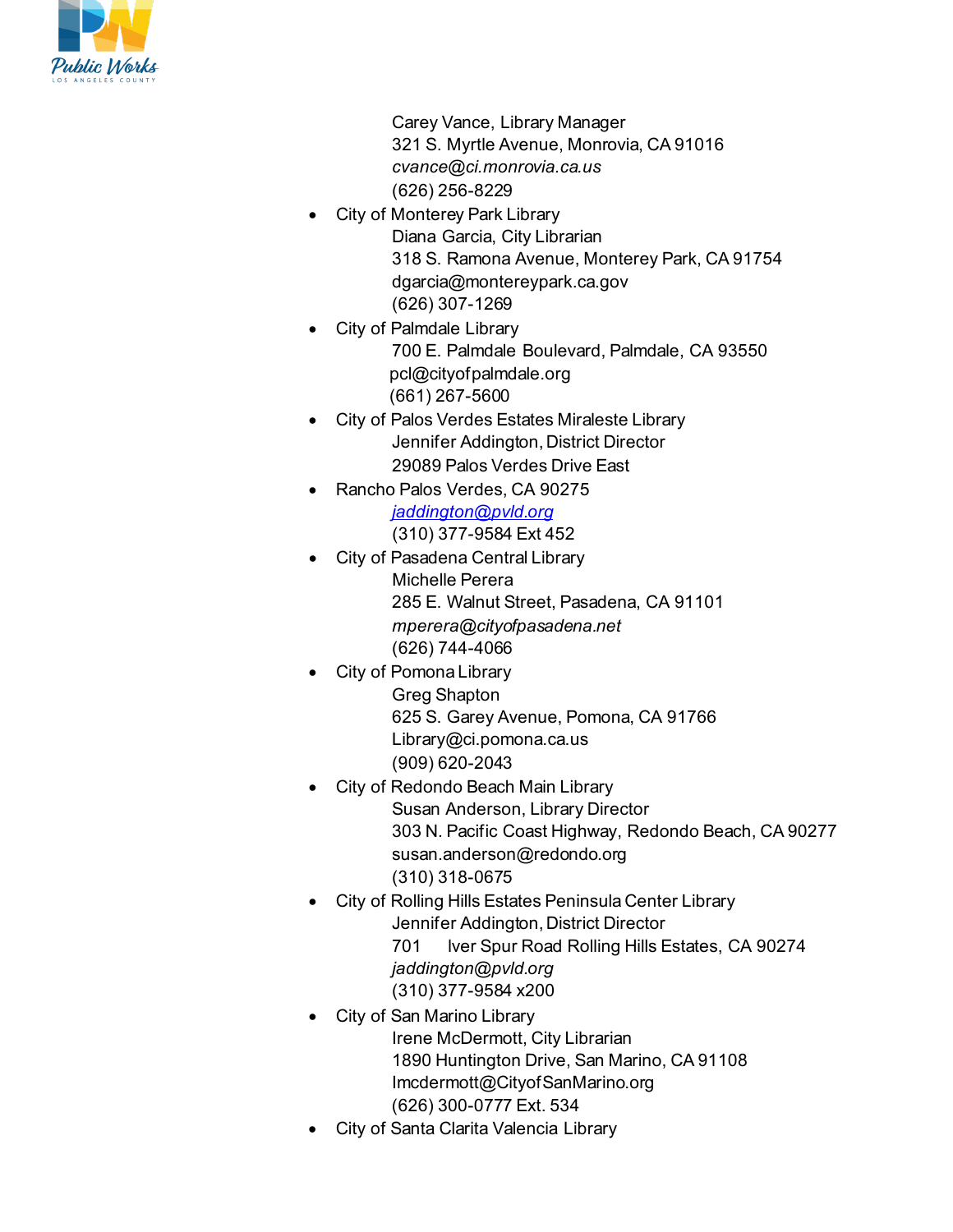

Hilda LohGuan, Library Administrator 23743 W. Valencia Boulevard, Santa Clarita, CA 91355 hlohguan@santa-clarita.com (661) 259-8942

• City of Santa Fe Springs Library Joyce Ryan, City Librarian (until July 8th), or Deborah Raia, joyceryan@santafesprings.org [deborahraia@santafesprings.org](mailto:deborahraia@santafesprings.org) 11700 Telegraph Road, Santa Fe Springs, CA 90670

library@santafesprings.org

- (562) 868-7738 • City of Santa Monica Main Library
	- Patty Wong, Director of Library Services 601 Santa Monica Boulevard, Santa Monica, CA 90401 patty.wong@santamonica.gov (310) 458-8606
- City of Sierra Madre Library
	- Christine Smart 440 W. Sierra Madre Boulevard, Sierra Madre, CA 91024 csmart@cityofsierramadre.com
	- (626) 355-7186
- City of Signal Hill Library
	- Charles Hughes, City Librarian 1800 E. Hill Street, Signal Hill, CA 90755 chughes@cityofsignalhill.org (562) 989-7324
	- **City of South Pasadena** Cathy Billings, Library Director 1100 Oxley Street, South Pasadena, CA 91030 cbillings@southpasadenaca.gov (626) 403-7340
- **City of Torrance Library** Yolande Wilburn, City Librarian 3301 Torrance Boulevard, Torrance, CA 90503 ywilburn@torranceca.gov (310) 618-5950
- **City of Vernon Library** *(Include Name)* 4305 Santa Fe Avenue, Vernon, CA 90058 *(include email address)* (323) 583-8811
- City of Whittier Central Library

7344 S. Washington Avenue, Whittier, CA 90602 lib@whittierlibrary.org